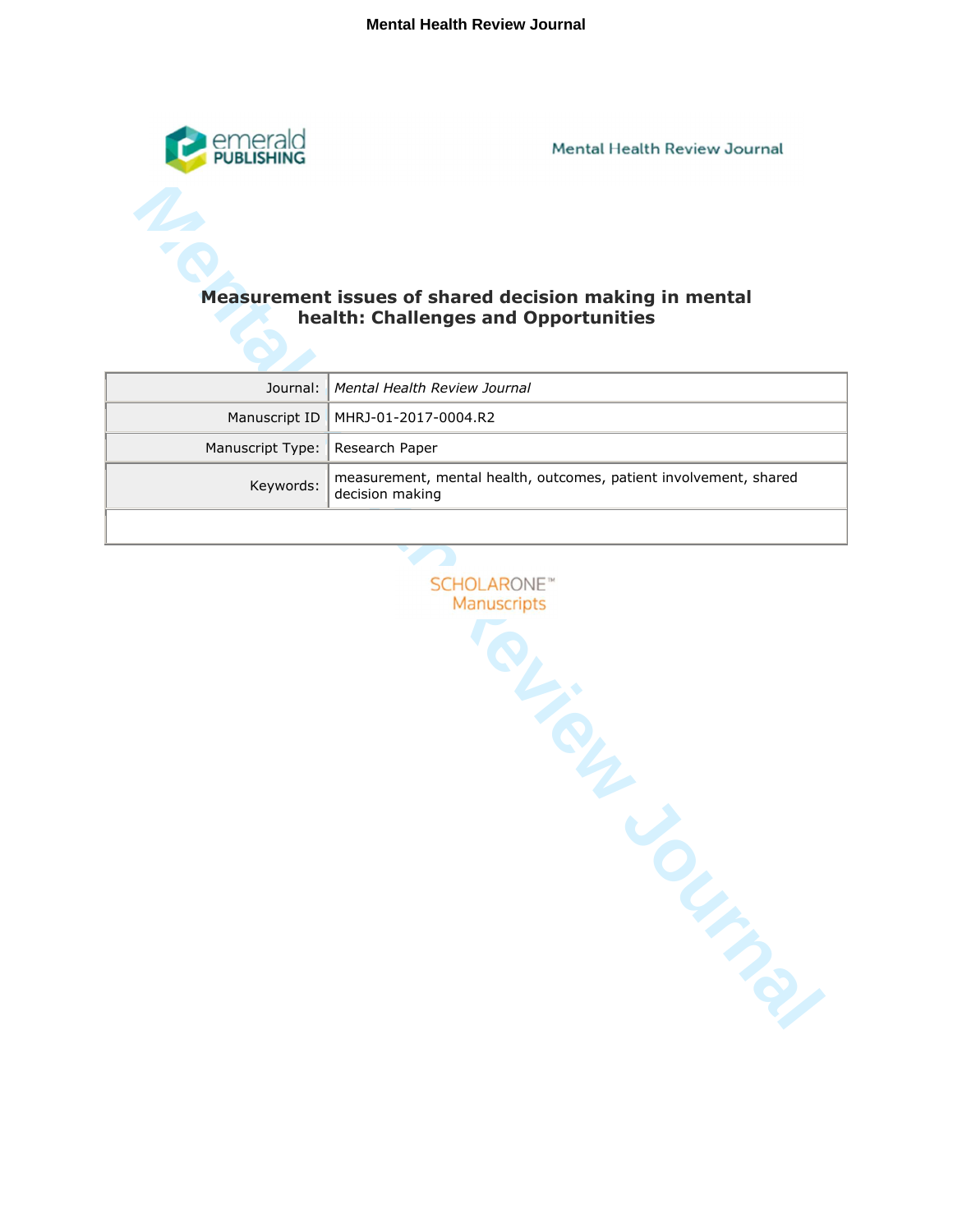| $\overline{ }$        |
|-----------------------|
|                       |
|                       |
|                       |
|                       |
|                       |
|                       |
|                       |
|                       |
|                       |
|                       |
|                       |
|                       |
|                       |
|                       |
|                       |
|                       |
|                       |
|                       |
|                       |
|                       |
|                       |
|                       |
|                       |
|                       |
|                       |
|                       |
|                       |
|                       |
|                       |
|                       |
|                       |
|                       |
|                       |
|                       |
|                       |
|                       |
|                       |
|                       |
|                       |
|                       |
|                       |
|                       |
|                       |
|                       |
|                       |
|                       |
|                       |
| $^{40}$               |
| 41                    |
|                       |
| $\overline{4}$        |
| 4:                    |
| 44                    |
| 45                    |
|                       |
| 4                     |
| $\overline{4}$        |
| 48                    |
| 49                    |
|                       |
| 50                    |
|                       |
| 51                    |
|                       |
| 5:                    |
| $5\overline{)}$<br>\$ |
| 54<br>$\mathfrak{c}$  |
| .<br>55               |
|                       |
| 56                    |
| 57                    |
| 58<br>59              |

### **Journal:** Mental Health Review Journal

**Title:** Measurement issues of shared decision making in mental health:

# Challenges and Opportunities

Authors: Lilisbeth Perestelo-Perez<sup>a,b,c</sup>, Amado Rivero-Santana<sup>,b,c,d</sup>, Yolanda Alvarez-Perez<sup>d</sup>,

Yaara Zisman-Ilani<sup>e</sup>, Emma Kaminskiy<sup>f</sup>, Pedro Serrano-Aguilar<sup>a,b,c</sup>

<sup>a</sup> Evaluation Unit of the Canary Islands Health Service (SESCS), Tenerife, Spain

**b** Health Services Research on Chronic Patients Network (REDISSEC), Tenerife, Spain

<sup>c</sup> Center for Biomedical Research of the Canary Islands (CIBICAN), Tenerife, Spain

<sup>d</sup> Canarian Foundation for Health Research (FUNCANIS), Tenerife, Spain

<sup>e</sup> Dartmouth Institute for Health Policy and Clinical Practice Dartmouth College, Lebanon, NH,

USA

f Department of Psychology, Anglia Ruskin University, Cambridge, UK

**E.** Messaurement is soles of state to utchold inhabity in finite from the submitted and Opportunities<br> **Mental Health Review American**<br> **Mental Health Review Bandwidters**<br> **Altaited Mental Action State Review Journal Acti Corresponding author:** Lilisbeth Perestelo-Perez, PhD. Servicio de Evaluacion del Servicio Canario de la Salud. Camino Candelaria, s/n. 38109. El Rosario. S/C de Tenerife. Spain. Phone Number: +34 922 68 40 19 (Ext 241). E-mail: lilisbethp@gmail.com

**Keywords:** measurement, mental health, outcomes, patient involvement, shared decision making

**Conflict of interest:** The authors confirm that this article content has no conflict of interest. **Funding:** The authors declare no support from any organization for the submitted work.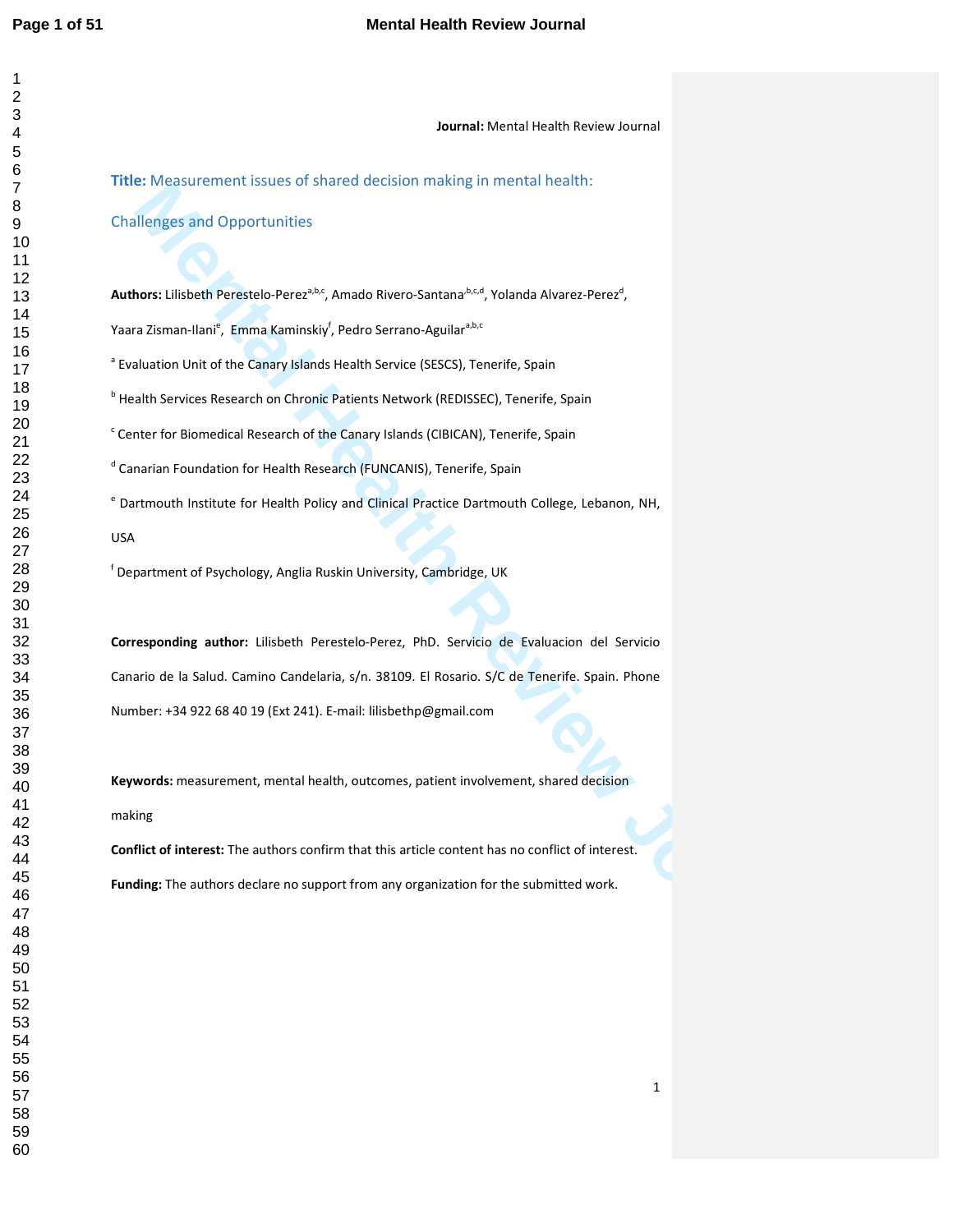# Abstract

#### **Purpose**

Shared decision making (SDM) is a model of health care in which patients are involved in the decision making process about their treatment, considering their preferences and concerns in a deliberative process with the health care provider. Many existing instruments assess the antecedents, process, or the outcomes of SDM. The aim of this article is to identify the SDMrelated measures applied in a mental health context.

### **Design/methodology/approach**

We performed a systematic review in several electronic databases from 1990 to October 2016. Studies that assessed quantitatively one or more constructs related to SDM (antecedents, process, outcomes) in the field of mental health were included.

#### **Findings**

**Mental Mental Mental Mental Mental Mental Mental Mental Mental Mental Mental Mental Mental Mental Mental Mental Mental Mental Mental Mental Mental Mental Mental Mental Mental Mental Mental Mental Mental Review Journal Men** We included 873 studies that applied 48 measures on distinct SDM constructs. A large majority of them have been developed in the field of physical diseases and adapted or directly applied in the mental health context. The most evaluated construct is the SDM process in consultation, mainly by patients' self-report but also by external observer measures, followed by the patients' preferences for involvement in decision making. The most applied instrument was the *Autonomy Preference Index* (API), followed by the *Observing Patient Involvement in Decision Making* (OPTION) and the *Control Preferences Scale* (CPS). The psychometric validation in mental health samples of the instruments identified is very-scarce.

#### **Research limitations/implications**

The bibliographic search is comprehensive, but could not be completely exhaustive. Effort should be invested in the development of new SDM for mental health tools that will There is a need of psychometrically validated instruments, specifically developed in the mental health setting, which reflect the complexity and specific features of mental health care.

#### **Originality/value**

We highlight several limitations and challenges for the measurement of SDM in mental health care.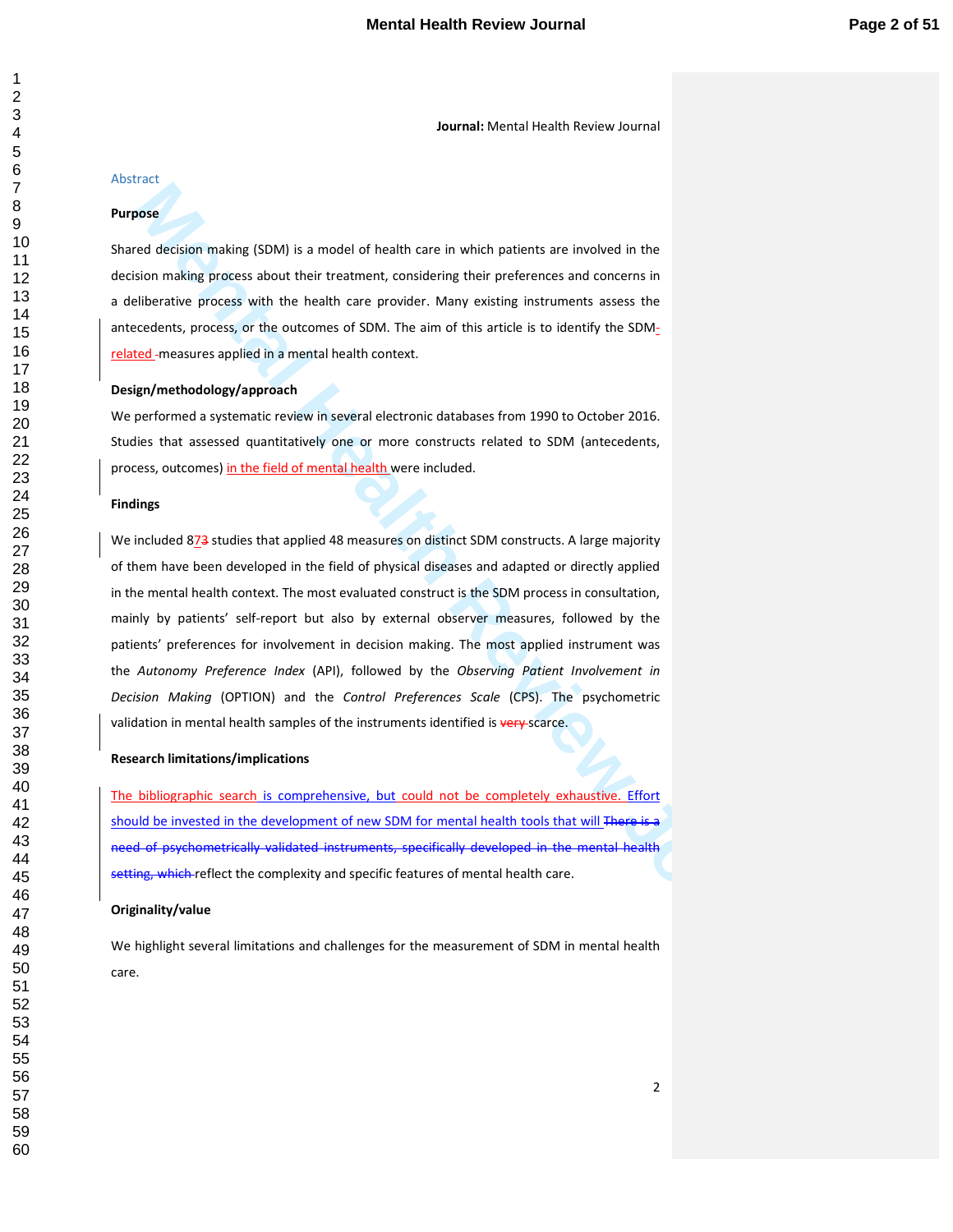### Introduction

Health professionals are increasingly being encouraged to adopt a collaborative and deliberative approach, Shared Decision Making (SDM) to enhance patient-centered care (Elwyn et al., 2012). In this sense, policy documents and clinical practice guidelines advocate for health professionals to involve patients in decision-making processes and allow service users' preferences, along with the scientific evidence, to guide decisions where possible (van der Weijden et al., 2013; NICE, 2016). Patient decision aids, risk calculators and other tools can help to translate information from evidence and incorporate the goals and subjective experiences of patients in ways that are accessible in routine practice (Van Der Weijden et al., 2012).

**MEN professionals are increasingly being encourages to adopt a collaborative and permits opproach, Shared Devision Making (SDM) to enhance patient centered care<br>yn et al., 2012). In this sense, policy documents and dinica** The SDM approach aims to change the asymmetry between patients and their health professionals regarding decisional power and decision-relevant information, as well as to increase patient autonomy and empower service users in decisions -about treatment (Charles, Gafni and Whelan, 1999). However, while evidence suggesting its benefits is growing (Stacey et al., 2014), its application in the area of mental health is still in its infancy (Beitinger, Kissling and Hamann, 2014). There is a consensus about the importance of patient-centered care when dealing with mental health problems. In this regard, the concept of recovery (Duncan, Best and Hagen, 2010) (Duncan, Best and Hagen, 2010) goes beyond the simple "cure" of symptoms, emphizesing the inclusion and continue participation within the community of people with mental health disorders. Recovery implies to gain or retain control and responsibility over one's own life and to be able to integrate in the community, overcoming the impact of symptoms although these have not completely remitted. Interventions like assertive community treatment, supported employement or family interventions promote this communitary integration of people with mental illnesses, and in this sense SDM between services users and proffesionals seems an ineludible and core component of the process of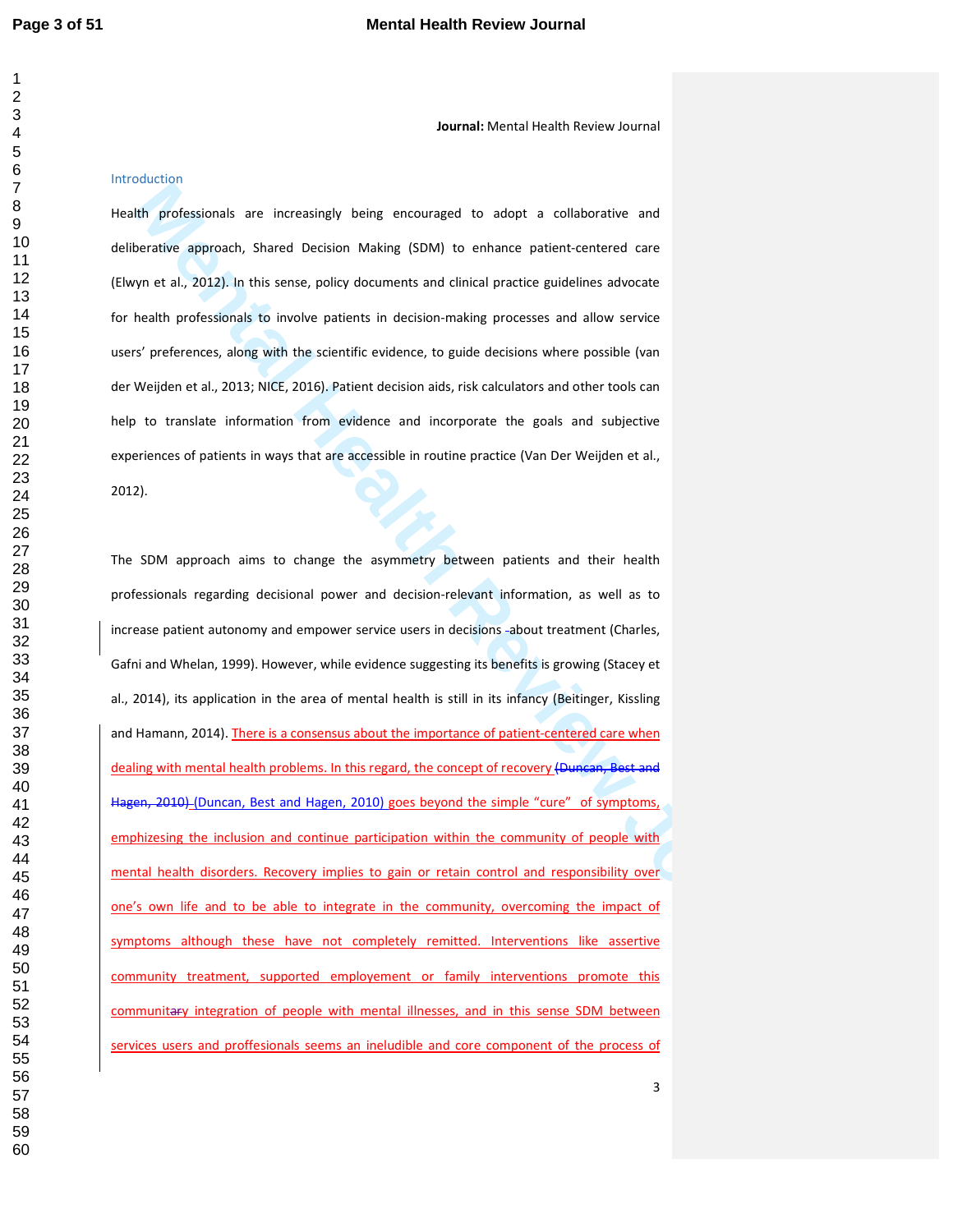patients' involvement that could lead to recovery (Storm and Edwards, 2013). (Storm and Edwards, 2013).

Several barriers in adapting SDM to mental health exist have been discussed in this special issue, including concerns regarding the patient's decision-making capacity due to psychiatric mental health symptoms, and lack of interventions and methods for measuring and assessing SDM in mental health (See Kaminskiy, Senner, and Hamann; and Zisman-Ilani et al., in this issue).

Measuring and assessing SDM is important to understand the effect of interventions and to

**Formatted:** List Paragraph

**Mental Mental Mental Mental Mental Mental Mental Mental Mental Mental Mental Mental Mental Mental Mental Mental Mental Mental Mental Mental Mental Mental Mental Mental Mental Mental Mental Mental Mental Mental Mental Ment** explore relationships between different constructs (Scholl et al., 2011). Different constructs can be measured to provide insight into the decision making-process: *prerequisite skills for SDM* (e.g., decision self-efficacy, health literacy of patients, communication skills), *decisionmaking elements* (e.g., involvement and satisfaction in clinical decision making, type of topics covered in the consultation, the amount and type of deliberation on the part of patients and health professionals), and *decision outcomes* (e.g., objective knowledge, concordance between values and choices, decisional conflict, adherence and utilization of the choice made) (Sepucha & Mulley 2009; Barr, Scholl, et al. 2016). Regarding the perspective assessed, SDM measures can be divided into three type: observer measures, professional-report and patient-report tools (Scholl et al., 2011). *Observer measures of SDM* have been developed to assess observable aspects of SDM in clinical settings, typically assessed via audio or video recordings of clinical encounters, which then are coded based on a previously established system (Elwyn and Blaine, 2016); the *perception of healthcare professionals on SDM* (Chong, Aslani and Chen, 2013), and the *patient-reported outcomes related to SDM* (Barr, Scholl, et al. 2016; Barr & Elwyn 2016) are tools that assess the perspective from health professionals or service users about the extent to which patients have been involved in the decision-making process about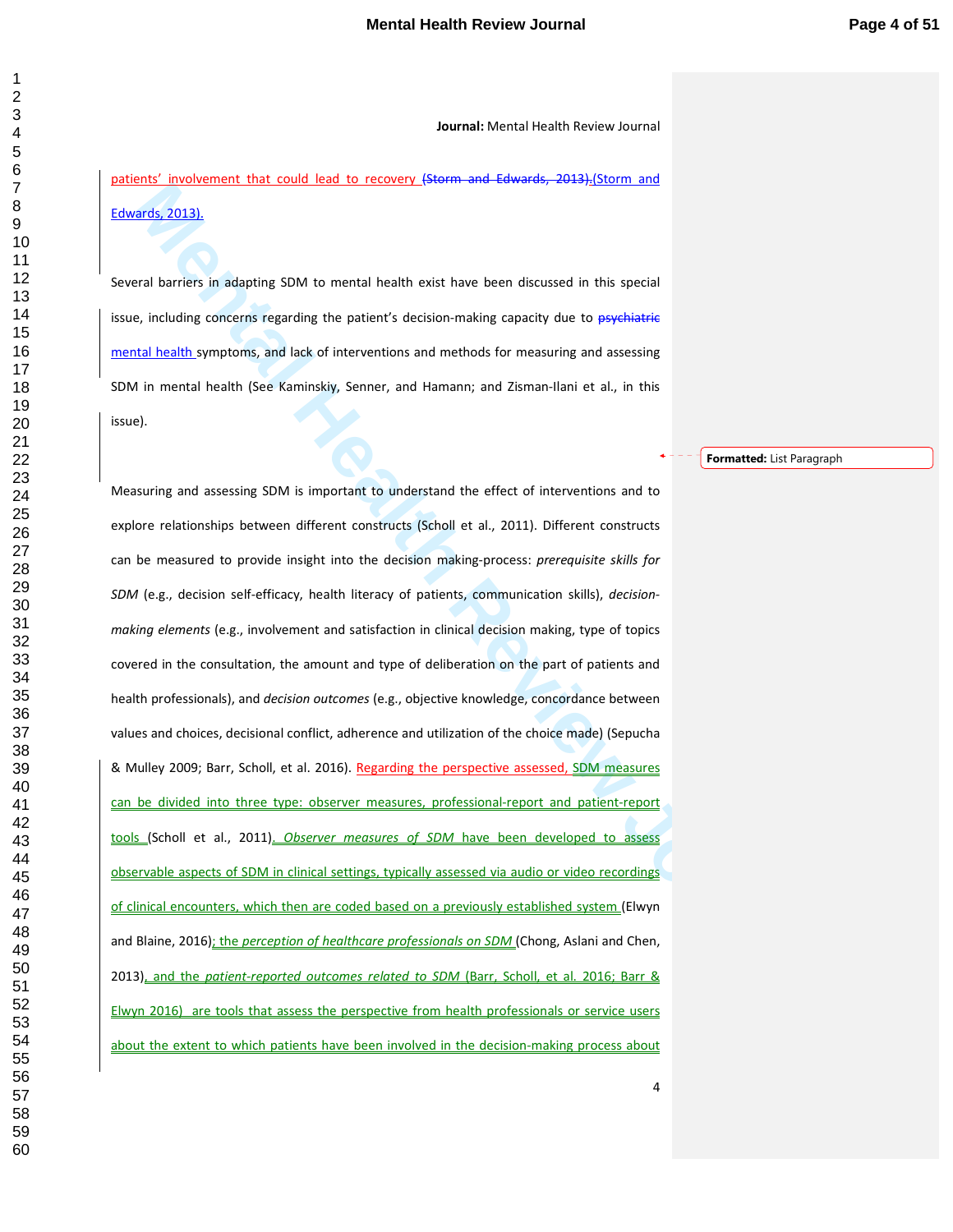**Journal:** Mental Health Review Journal

their care. Assessments may measure a single consultation or to the whole process of care. Further insight into SDM can be gained by the triangulation of methods (e.g. observer, health professional, service users) and by using a dyadic data analysis approach (Kenny et al., 2010).

**Many the state of SDM can be gained by the triangulation of methods (e.g. observer, health)**<br> **Mental Health Review Journal Health Review Inc.**<br> **Mental Health Review Journal Health Review Journal Health Review Journal (N** Despite the importance of SDM for delivering patient-centered care in mental health, there is no consensus on how to measure its process and outcomes (Perestelo-Perez et al., 2011). With the growing interest among policymakers, researchers, clinicians, and patients in using SDM in mental health routine care, there is a need for reliable measurement tools that will response to the unique setting of mental health (Morant, Kaminskiy and Ramon, 2015). The purpose of the present article is the review of measures of SDM-related constructs for mental health settings, describing their psychometric properties evaluated in the psychiatricmental health samples identified (the comparison of the psychometric quality of the instruments falls beyond the scope of this review).

review existing literature for measurements of SDM for mental health settings and provide a nary of tools that can serve in the future for research and clinical purposes mental health.

#### Method

#### *Types of measurement of SDM*

SDM measures can be divided into three type: observer measures, professional-report patient-report tools (Scholl et al. 2011). *Observer measures of SDM* have been developed to assess observable aspects of SDM in clinical settings, typically assessed via audio or video recordings of clinical encounters, which then are coded based on a previously established system (Elwyn & Blaine 2016); the *perception of healthcare professionals on SDM* (Chong et al. 2013), and the *patient-reported outcomes related to SDM* (Barr, Scholl, et al. 2016; Barr &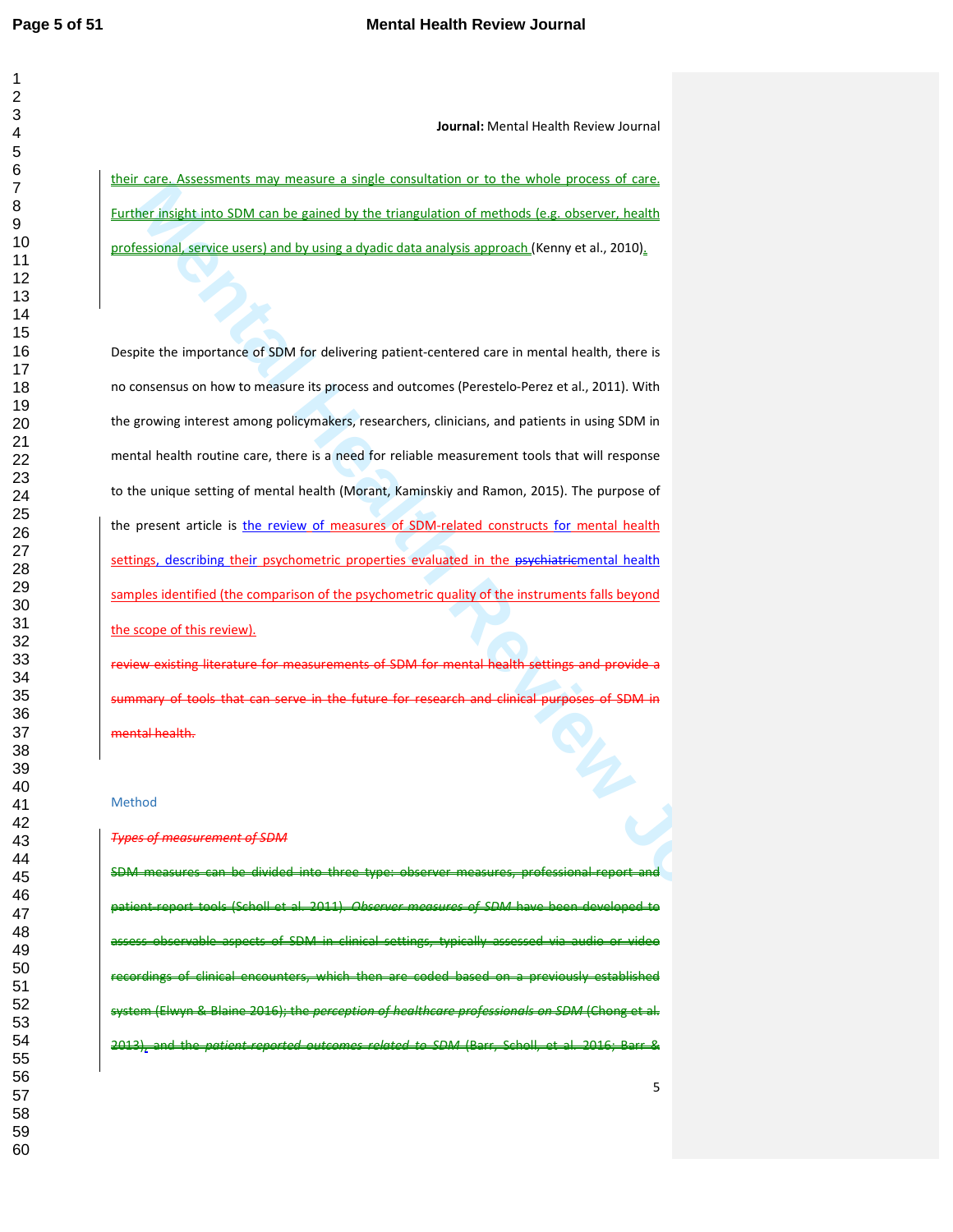Elwyn 2016) are tools that assess the perspective from health professionals or service users the extent to which patients have been involved in the decision-making process about Assessments may measure a single consultation or to the whole process of care. Further insight into SDM can be gained by the triangulation of methods (e.g. observer, health professional, service users) and by using a dyadic data analysis approach (Kenny et al. 2010).

### *Review of key measurement instruments of SDM in mental health*

assess the different aspects of SDM (for decision antecedents, decision making process, and decision outcomes). Therefore, Iin order to identify existing instruments, a --systematic review was performed in the electronic databases Medline, PsycINFO, Scopus, Web of Science, from January 1990 to October 2016 using a number of Medical Subject Headings (MeSH) and keywords in three domains: i) shared decision making, ii) mental health, and iii) measures (see Appendix A). A secondary search of the reference sections of included papers and identified review articles was also conducted.

**Make antises to variate pairwind lines to model and the state of the model of the model of the model of the model of the model of the model of the model of the model of the model of the model of the model of the model of** The study selection process consisted of several successive steps. First, the results obtained from the databases were grouped into a single file. Duplicate records for a single study were eliminated before starting the selection process. The study selection form was tested on ten randomly drawn studies in order to ascertain selection criterion relevance and discrimination. Then the title and abstracts were independently selected by two members of the review team (AR and YA)<sup>1</sup>, and any discrepancies were resolve by discussion or a third reviewer (LP)<sup>2</sup>. During the third phase, the selected abstracts were examined by AR and YA using the same process. Finally, examination of the full articles by AR and LP enabled a decision of whether to include

 1 AR: Amado Rivero-Santana. YA: Yolanda Alvarez-Perez

LP: Lilisbeth Perestelo-Perez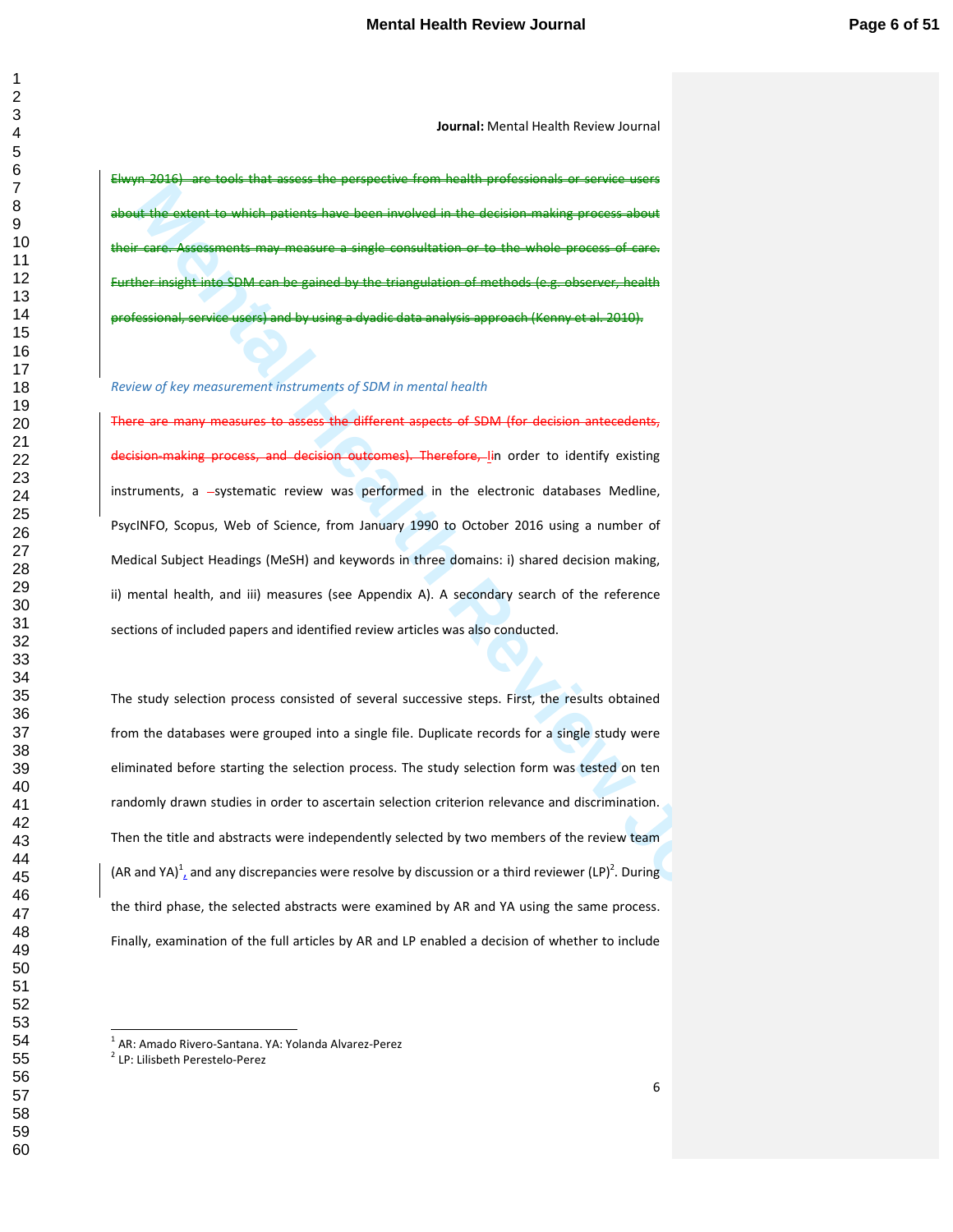each article in the systematic review to be made. All references were managed using Reference Manager.

The following inclusion criteria were applied: Experimental experimental or observational studies were included if: 1) they recruited patients receiving mental health treatment or they were diagnosed with a psychiatric-mental health disorder by a mental health professional; 2) quantitatively assessed at least one of the three aspects of SDM: decision antecedents, decision-making process and decision outcomes, from the perspective of the patient, the healthcare professional or an external observer; 3) were published in English or Spanish. The decision of whether an identified construct fitted in this theoretical framework was discussed by the authors, independently of whether the study's stated aim was the measurement of SDM or how the construct was labeled.

**Mental Mental Mental Mental Mental Mental Mental Mental Mental Mental Mental Mental Mental Mental Mental Mental<br>
<u>Mental Mental Mental Mental Mental Mental Mental Mental Mental Mental Mental Mental Mental Mental Mental Me**</u> Studies were excluded if: the decision was not related mental health care, or instruments applied were intended to measure the therapeutic alliance, or affective/empathic aspects of the patient-professional interaction. Studies assessing empowerment also were excluded, since this concept comprises indistinctly several dispositions and skills related to the SDM process and outcome, and currently there is no consensus about its operationalization (Barr et al., 2015; Bravo et al., 2015). We also excluded studies that applied preference elicitation techniques (e.g., discrete choice experiments, conjoint analysis) to assess treatment preferences, or studies where the SDM construct was assessed qualitatively (by means of conversation analysis, thematic analysis or other qualitative techniques).

#### Results

The electronic search yielded 1212 references after eliminating duplicates- and other 14 references were identified by manual search. A total of 238-242 articles were selected by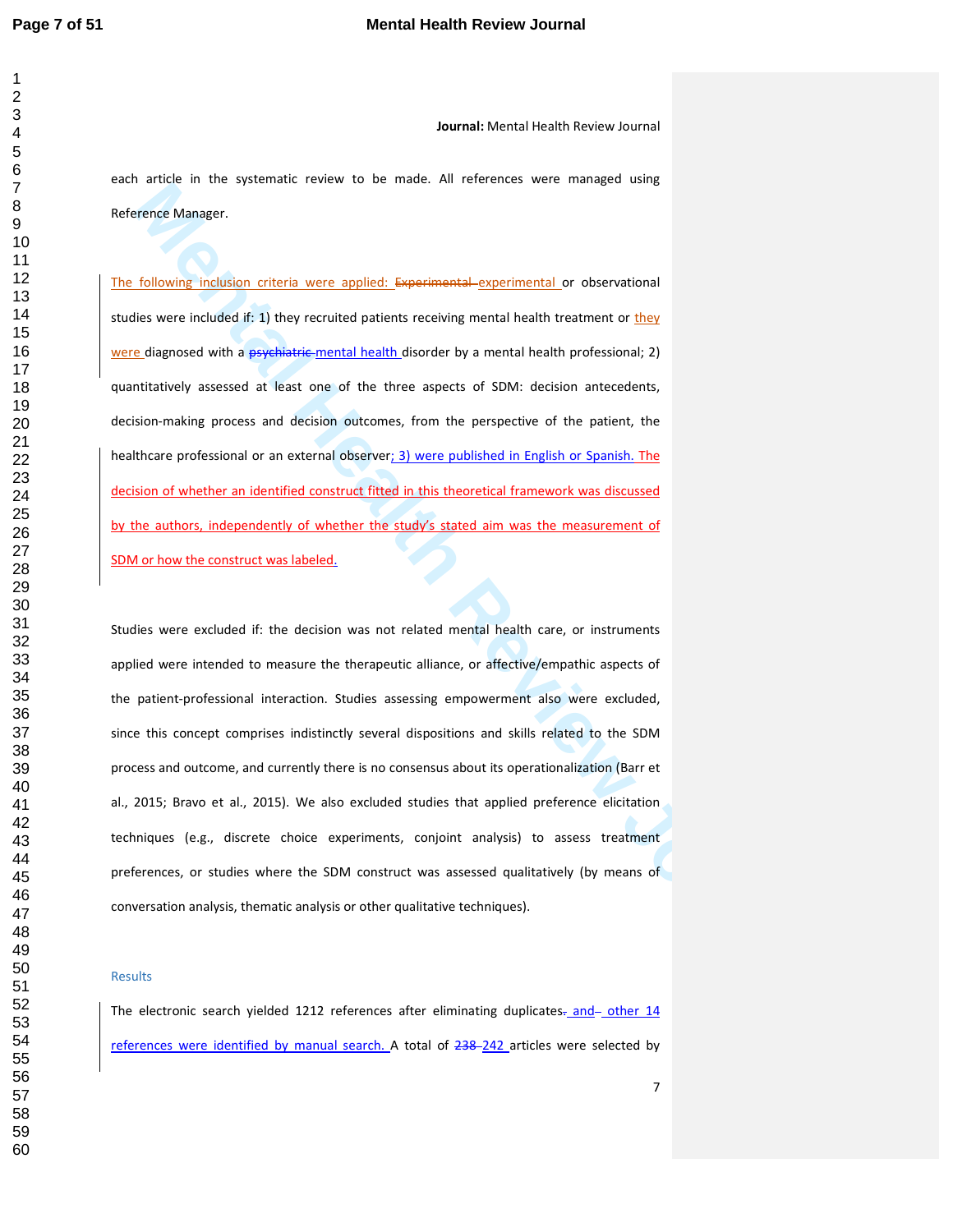title/abstract, and after full-text review 73-87 references were finally included. Other 140 references were identified by manual search (Figure 1). The most common cause of exclusion was that the instruments used did not assessed the SDM constructs targeted in this review (n=102), followed by not including at least a differentiated subsample of mental health patients. A majority of the included studies recruited samples of patients with different psychiatric mental healthpsychiatric diagnoses, followed by studies that included patients with depression only (n=19). Few studies exclusively focused on other disorders such like schizophrenia (n=6), attention deficit and hyperactivity disorder (n=5), bipolar disorder (n=2), autism (n=2), dementia (n=2) or substance abuse (n=1). Only 10 studies focused on children, adolescents or their parents. Other two studies evaluated the desire of patients regarding their families' participation in treatment decisions.

**Mental**, the third the three than the state of the the main space of the transformation of the transformation of the main space of excitation that the instruments used diff not assessed in Figure 3.) The most common case A total of 48 instruments were identified (see Table 1). From these, only 11 were originally developed in a mental health setting (*Clinical Decision Making Style-CDMS, Decisional Balance for Patient Choice in Substance Abuse Treatment, Family Involvement in Treatment scale-FIT,*  Preferences and Satisfaction Questionnaire-PSQ, Service Satisfaction Questionnaire, and six measures assessing of objective knowledge outcomes). The remaining measures were developed in physical health care settings, and subsequently adapted for use in a mental health context, when necessary (e.g. through minor change to item wording). Five of these were constructed with specific SDM items selected from previous surveys, which assess patients' perceptions of quality of health care, not only SDM (*Consumer Quality Index-CQI, Consumer Assessment of Healthcare Providers and Systems-CAHPS, Experience of Service Questionnaire-ESQ, National Survey of Children with Special Health Care Needs- NS-CSHCN, Patient Assessment of Chronic Illness Care-PACIC*).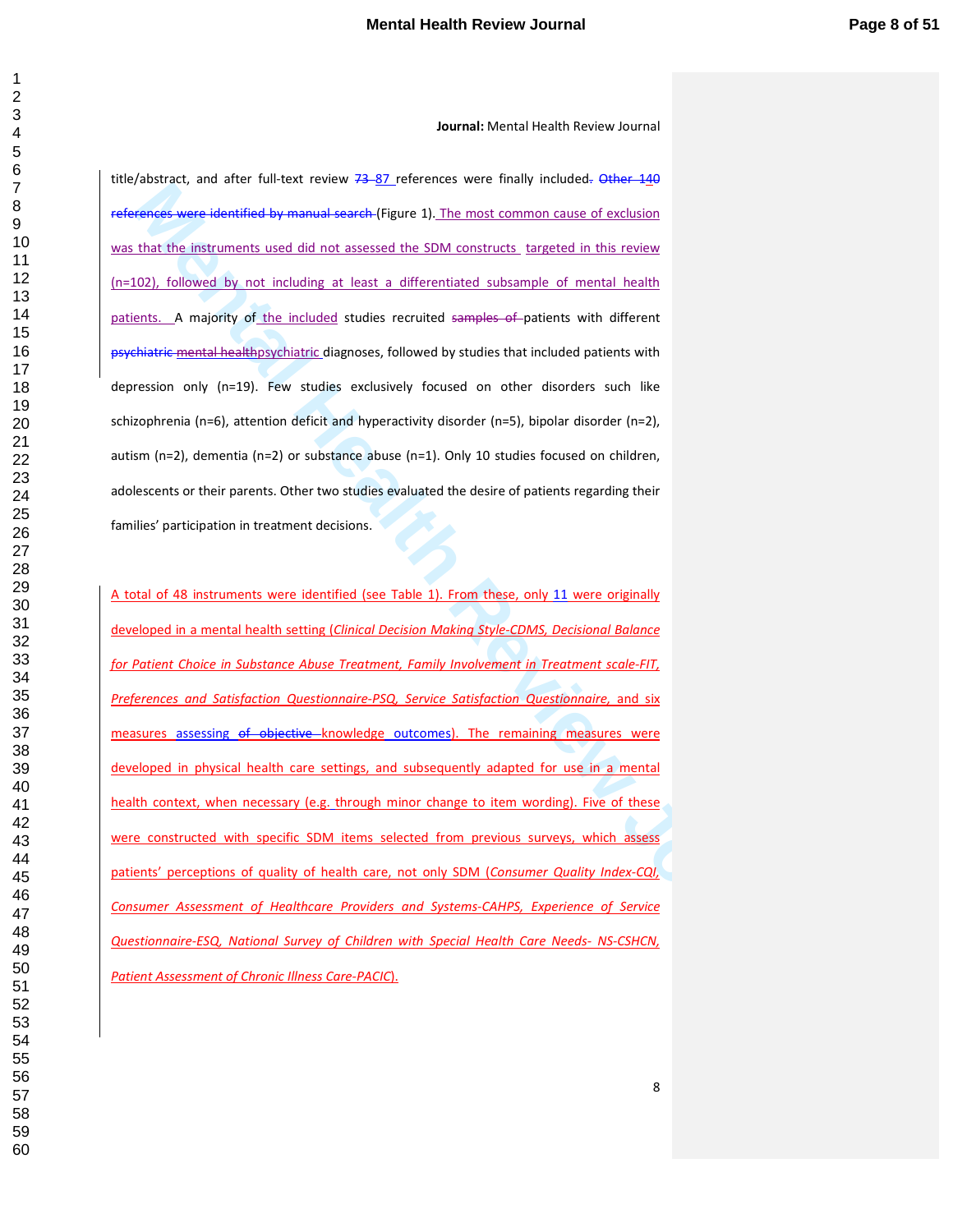L

**Journal:** Mental Health Review Journal

# *SDM antecedents*

We identified 14 instruments that assess antecedents of the SDM process (the patient's preferences for involvement in most cases, but also decisional self-efficacy, desire for family involvement or decision emotional control). The most commonly used instrument for SDM antecedents in mental health is the *Autonomy Preference Index* (API), applied in 16 studies, followed by the *Control Preferences Scale* (CPS, 8 studies). The remaining scales (n=12) were applied to fewer studies (between 1 and 4). Only one out of the 14 measures (LATCon II) were applied to assess professionals' attitudes (De las Cuevas et al., 2012), whereas other one was designed for both patients and professionals (the *Clinical Decision Making Style*, CDMS). This latter measure was developed and validated with mental health patients from six European countries (Puschner et al., 2013).

**Mentine 12.** Instruments that assess antecedents of the SOM process the patient's<br>terminal last insulation emultipant amount cases, but also derivated definitions, device for family<br>terminal last insulation emultipant con Apart from internal consistency, which showed good values in most cases, the reported results on the psychometric properties of instruments are scarce. Three studies offered confirmatory factor validity: two for the API (Simon et al. 2010; Bonfils et al. 2015), and one for the *Decisional Balance for Patient Choice in Substance Abuse Treatment* (Finnell and Lee, 2011)*,*  whereas De las Cuevas et al. (De las Cuevas et al., 2011, 2012) performed exploratory component analyses on two versions of the LATCon questionnaire (in patients and psychiatrists, respectively). Puschner et al. (2013) assessed stability over one year of the CDMS, as well as its concurrent validity with stage of recovery. Finally, regarding predictive validity, Mahone (2008) did not find a significant association between the CPS and selfreported medication adherence, whereas O'Brien et al. (2013) observed that parents' selfefficacy significantly predicted self-reported adherence of their children/adolescents with serious emotional disturbance.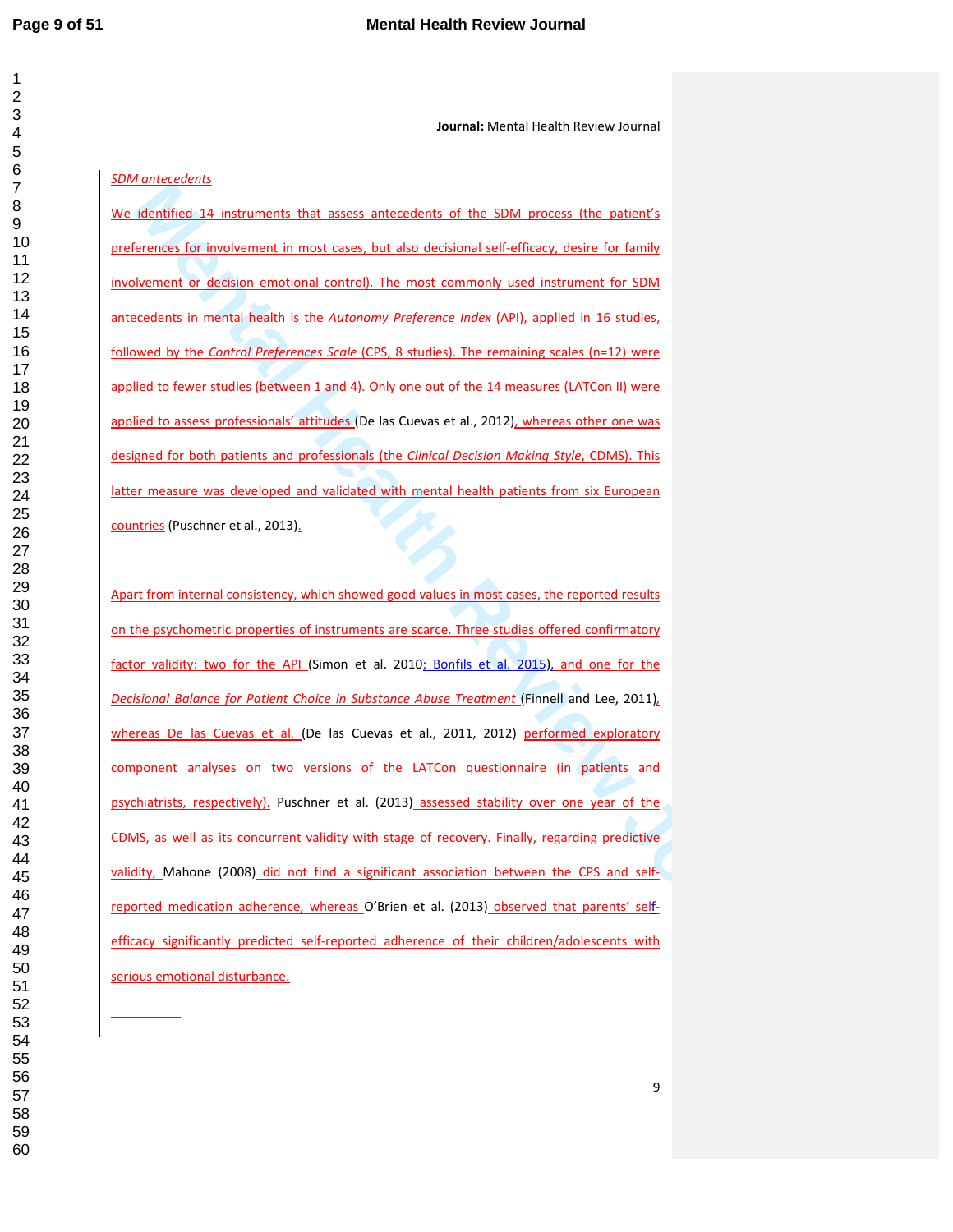# *SDM process*

Twenty-two instruments were identified that assess the SDM process. Three are based on external observers' evaluations (*Informed Decision Making Scale-IDMS, Measure of Patient-Centered Communication-MPCC, Observing Patient Involvement in Decision Making-*OPTION), four were applied to assess the professional's self-report (*Clinical Decision Making Involvement and Satisfaction-*CDIS*, Dyadic OPTION, Physician Participatory Decision-Making Style, SDM-Q-9-Doc*), and the remaining focused on patients' views.

**Manual Health Review Standard Transformation** and the standard Manual Manual Manual Manual Manual Manual Manua<br>
Mental Manual Manual Manual Manual Manual Manual Scale (DMS, Mensura of Policin<br>
Mental Communication MPCC, O The OPTION scale was the most used instrument in studies assessing SDM in mental health (8 studies). It showed acceptable or good inter-rater reliability in the five studies that reported data; besides this, only an exploratory factor analysis has been reported (Goossensen, Zijlstra and Koopmanschap, 2007). The remaining measures were applied in few studies each; most of these reported measures of internal consistency, as well as construct/convergent validity (by means of associations with other scales or individual items). Slade et al. (2014) published the development and validation of the CDIS in mental health patients, in the same six European countries as the CDMS previously mentioned. Rosenberg et al. (2016) reported two-weeks temporal stability (reliability) and convergent validity (construct validity) of the dyadic OPTION and the 3-item scale CollaboRATE. The *SDM-Q-9* (patient and professional versions) has been validated in mental health settings in Germany, Netherlands, and Spain (Kriston et al. 2010; Kriston et al. 2012; Scholl, Kriston, Dirmaier & Harter 2012; De las Cuevas et al. 2013; Rodenburg-Vandenbussche et al. 2015), and in-more recently, in recently a version for the psychiatricmental health settings in Israel and the US has been published (Alvarez et al. 2016; Zisman-Ilani et al. 20176).

Predictive validity was assessed in eight studies. Mahone (2008) obtained non-significant results on the association between perceived involvement (by means of the CPS) and self**Formatted:** Font: 11 pt

**Formatted:** Font: 11 pt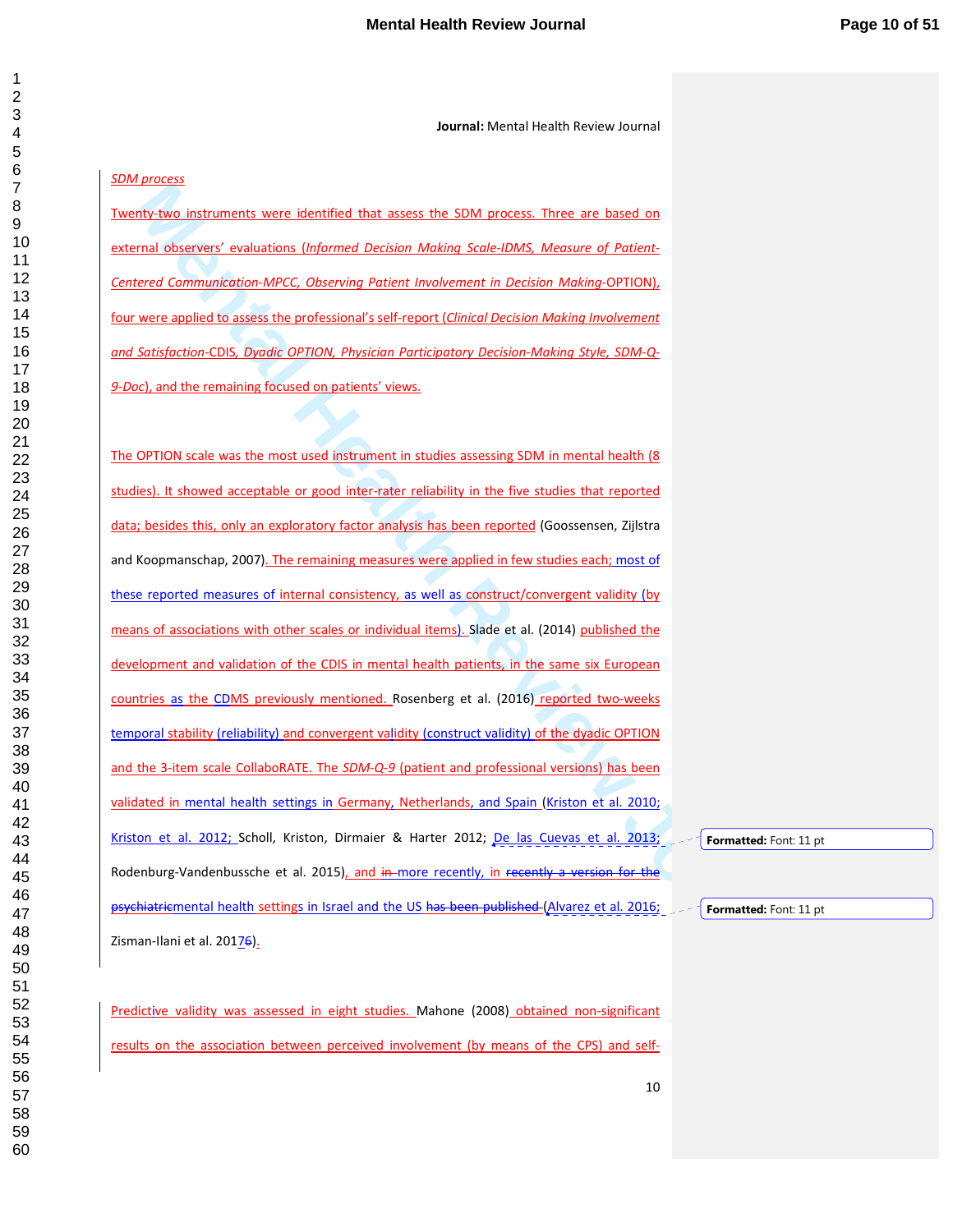**Journal:** Mental Health Review Journal

**Eva relationship (by the Patient Particulation Scale from Manison-Ham (MSH-2024),**<br>We relationship (by the Patient Particulation Scale from Manison-Ham (MSH-2024),<br>Monorer & Van Audenbore (2015), <u>Goodis, Manazine Replace</u> reported medication adherence, whereas Loh, Leonhart et al. (2007) found a significant positive relationship (by the Patient Participation Scale from Man-Son-Hing (MSH-scale)). Tambuyzer & Van Audenhove (2015), Golnik, Maccabee-Ryaboy et al. (2012) and Swanson et al. (2007) observed that perceived SDM significantly predicted patients' (or parents') satisfaction with care. In Bowersox et al. (2013), the SDM scale used ("care information") significantly predicted post-hospitalization attendance at mental health appointments. Edbrooke-Childs et al. (2016) found that involvement in SDM was significantly associated with lesser subsequent parent-reported psychosocial difficulties of their children. Finally, Butler,  $E$ lkins<sub>7</sub> et al. (2015) observed a significant concurrent association between parents' perceptions of SDM and their perceptions of their childrens' (lesser) impairment in school attendance and participation in extracurricular activities, receipt of all needed mental health care and lower illness severity.

# *SDM outcomes*

The outcomes of the decisional process were assessed in 10 studies. Six studies assessed increased knowledge of the disease and treatments options, using measures specifically developed for the aim of each study. The *Decisional Conflict Scale* (DCS) was used in 5 studies. The other instruments identified were the *Combined Outcome Measure for Risk Communication and Treatment Decision-Making Effectiveness* (COMRADE), the *Satisfaction with Information about Medicines Scale* (SIMS), the *Satisfaction with Decision Scale* (SWDS), the SURE questionnaire, and the *Decision Regret Scale* (DRS).

The report of psychometric properties is very limited. Only two out of five studies report internal consistency of the DCS, and one explored its construct validity comparing the scores of patients whishing to continue neuroleptic medication to those who were unsure (Bunn et al.,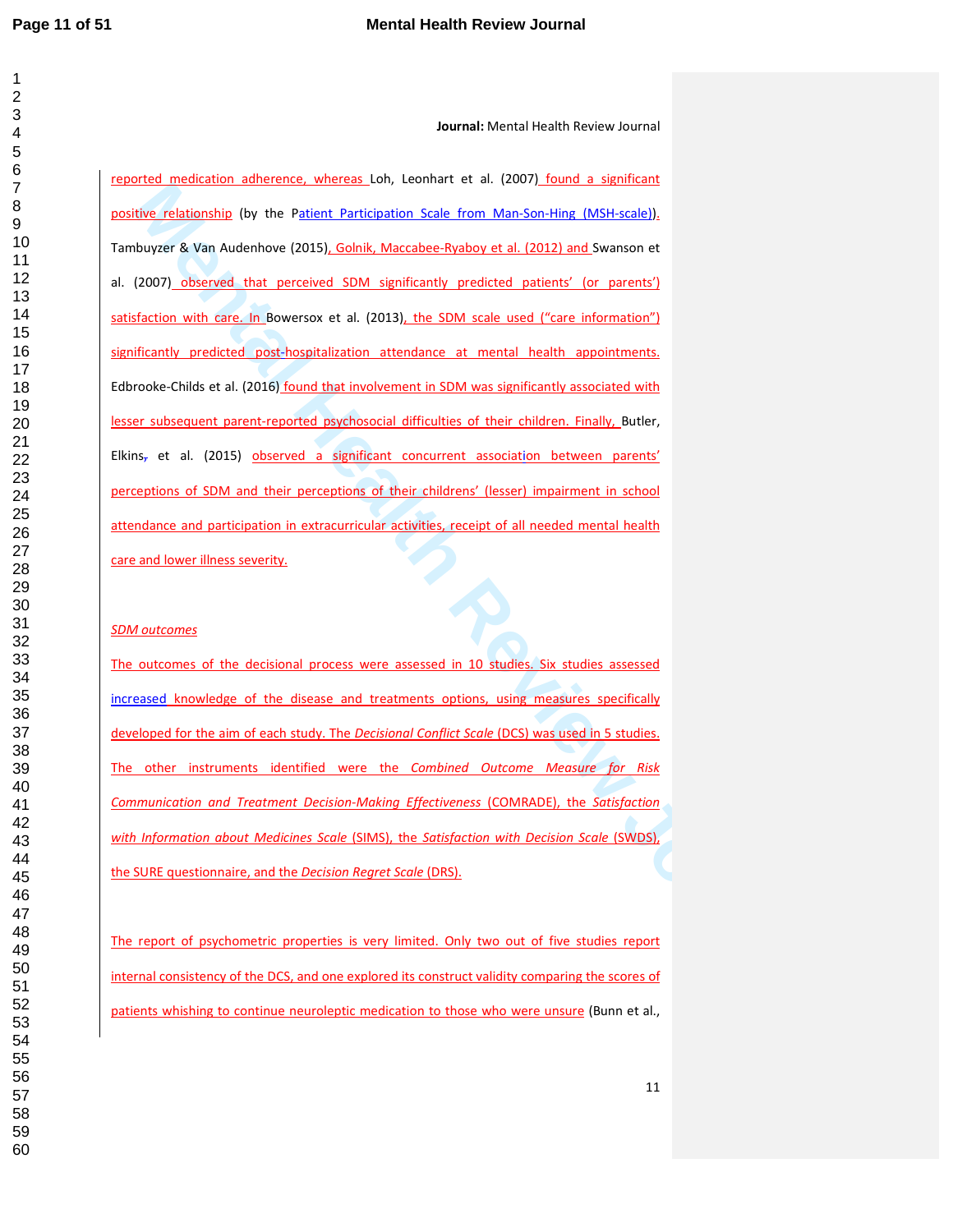1997). Rosenberg et al. (2016) offered test-retest and convergent validity data for the SURE questionnaire.

*Other assessments of SDM constructs*

Twelve other studies were identified that had not developed a psychometric scale, but instead used and analyzed individual items only (see Table 2). Perception of involvement from the patient's perspective was the most frequently assessed construct in this category.

**Discussion** 

**Mental Health Review Journal** Results of the systematic review show that the number of studies assessing some aspect of SDM in a mental health setting has increased in recent years; 52 out of 87 studies (60%) were published in the last 5 years and from these, a wide variety of measures have been employed. The most used instruments are the *Autonomy Preference Index* (API) and the *Control Preferences Scale* (CPS) to assess patients' preference for involvement, and the OPTION scale for assessing SDM in consultation, a scale based on external observers' ratings. The most common construct evaluated is the patient's perception of involvement/SDM, whereas variables such as decision process outcomes (e.g., knowledge of treatment options; congruence between values and choices) or professionals' attitudes to SDM are underrepresented in existing measures. Most instruments identified were originally developed in the field of physical health care and then minimally adapted to the mental health setting (e.g., changes in wording). Exceptions are the CDMS (Puschner et al., 2013), the *Decisional Balance for Patient Choice in Substance Abuse Treatment* (Finnell and Lee, 2011), the CDIS (Slade et al., 2014), and the *Preferences and Satisfaction Questionnaire* (Perreault et al., 2005). The inclusion of psychiatric patientsmental health service users and providers in the initial development of the instruments is important to ensure that all the relevant facets of mental health care are covered.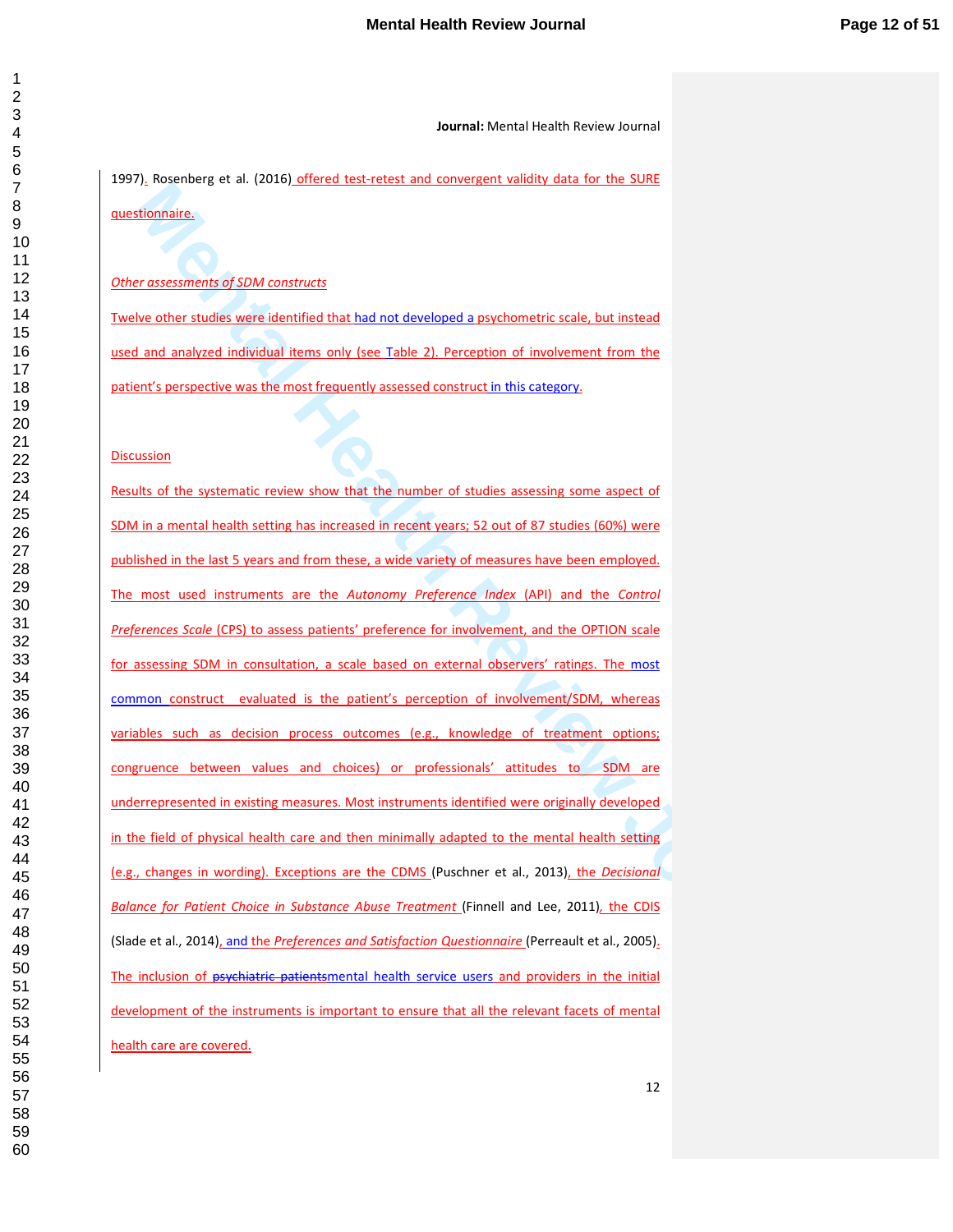**Journal:** Mental Health Review Journal

**Menotion of the prophone and properties of the scales in the mental health samples is limited,**<br>mel dimeksinesy is sood in most cases, but seen less standard assessed the scales' factor<br>to the sample form and the scale of The report of the psychometric properties of the scales in the mental health samples is limited. Internal consistency is good in most cases, but very few studies assessed the scales' factor structure and test-retest reliability. Data on convergent validity with other scales or individual items are offered in several studies, but there is no gold standard of SDM and therefore it is difficult to establish construct validity. Related to this, research is needed on the comparison of patients', professionals' and objective assessments, which have shown poor correlation in previous studies (Kasper et al. 2011; Kasper et al. 2012; Scholl, Kriston, Dirmaier & Harter 2012; Kasper et al. 2012; Kasper et al. 2011). Some authors have tried to develop dyadic measures, instruments with the same underlying structure for patients and professionals that enable a direct comparison of both perspectives (Melbourne et al. 2011; Kasper et al. 2012; Kasper et al. 2011; Kriston et al. 2012). It is also necessary more research on the predictive performance of measures of SDM on behavioral (adherence, self-management), and health outcomes (symptoms, health-related quality of life). With these limitations in mind, among the identified instruments we considered that the API, the CPS, and the CDMS are to date the most appropriate measures of patients' (and professionals in the case of the CDMS) preferences for involvement in mental health care, whereas the CDIS, the SDM-Q-9, the OPTION, and the dyadic self-report OPTION are good alternatives for assessing patients' or observer's perceptions of SDM process. In addition, brief instruments such like the CollaboRATE or the SURE could be usefull in practical settings where short measures are required.

As commented in the introduction, the recovery model proposes thea communitary integration within the community of people with mental health disorders, overcoming the impact of symptoms and achieving an increased responsibility and involvement in the decisions about their own life. In this regard, one of the most important challenges for future SDM research is to capture the complexity of decision making processes in mental health care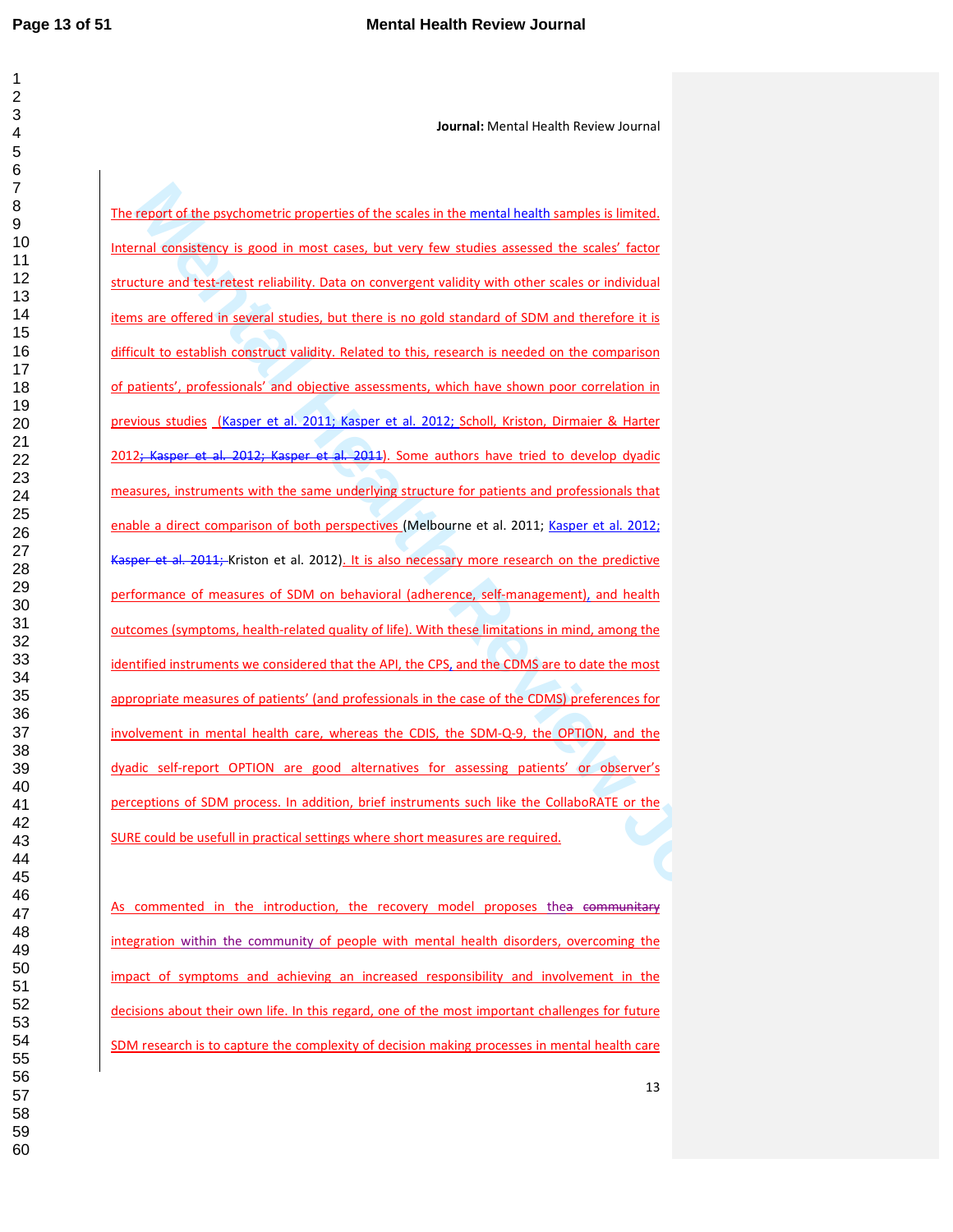**Manufacture of the manufacture of the manufacture of the manufacture of the manufacture of the manufacture of the manufacture of the manufacture of the manufacture of the manufacture of the manufacture of the manufacture** settings. Decisions occur over multiple time points, involve chronic and ongoing challenges and often a significant work impairment and social stigma are present. In this context, interventions should include decisions not only about pharmacological or psychological treatment, but also about psychosocial issues like work, lifestyle, housing, legal issues, or social and leisure activities. None of the included studies focused on these aspects. Furthermore, the impact that mental health problems have on distinct life areas also highlight the importance of patients' social support, and in this sense the involvement of caregivers, family, or parents of young patients in the process of care and decision making seems crucial to increases the quality of services and maximize clinical improvement and quality of life. Some research is emerging which explores the inclusion of carer/guardians for young people (Golnik, Scal, et al. 2012; Maccabee-Ryaboy, et al. 2012; Butler, Elkins, et al. 2015; Ahmed et al. 2016; Golnik, Lipstein et al. 2016), but only two of the included studies assessed adult patients' (Cohen et al. 2013)(Perreault et al. 2005) preferences for family involvement (Perreault et al., 2005; Cohen et al., 2013), and only the latter assessed relatives' opinion and experience. Research must therefore include carer and relative's views and experiences, and the way that these views are aligned with those of patients and mental health professionals (Roberts and Kim, 2015). The triangulation of these three perspectives will enable the detection of potential discrepancies in perceptions, preferences and intentions regarding treatment that could interfere negatively the process of care.

None of the studies included assessed decision-making in multiple successive timepoints, regarding the same or different decisions. The chronic nature of many of mental health problems is often associated with long term prescription of of psychiatric medications, which may lead to impairing and serious physical adverse effects. Therefore, it is necessary a continuous monitoring of treatment outcomes, and many times successive decisions must be taken regarding switching, augmenting or discontinuing medication. The active participation of

**Formatted:** Not Highlight

**Formatted:** Not Highlight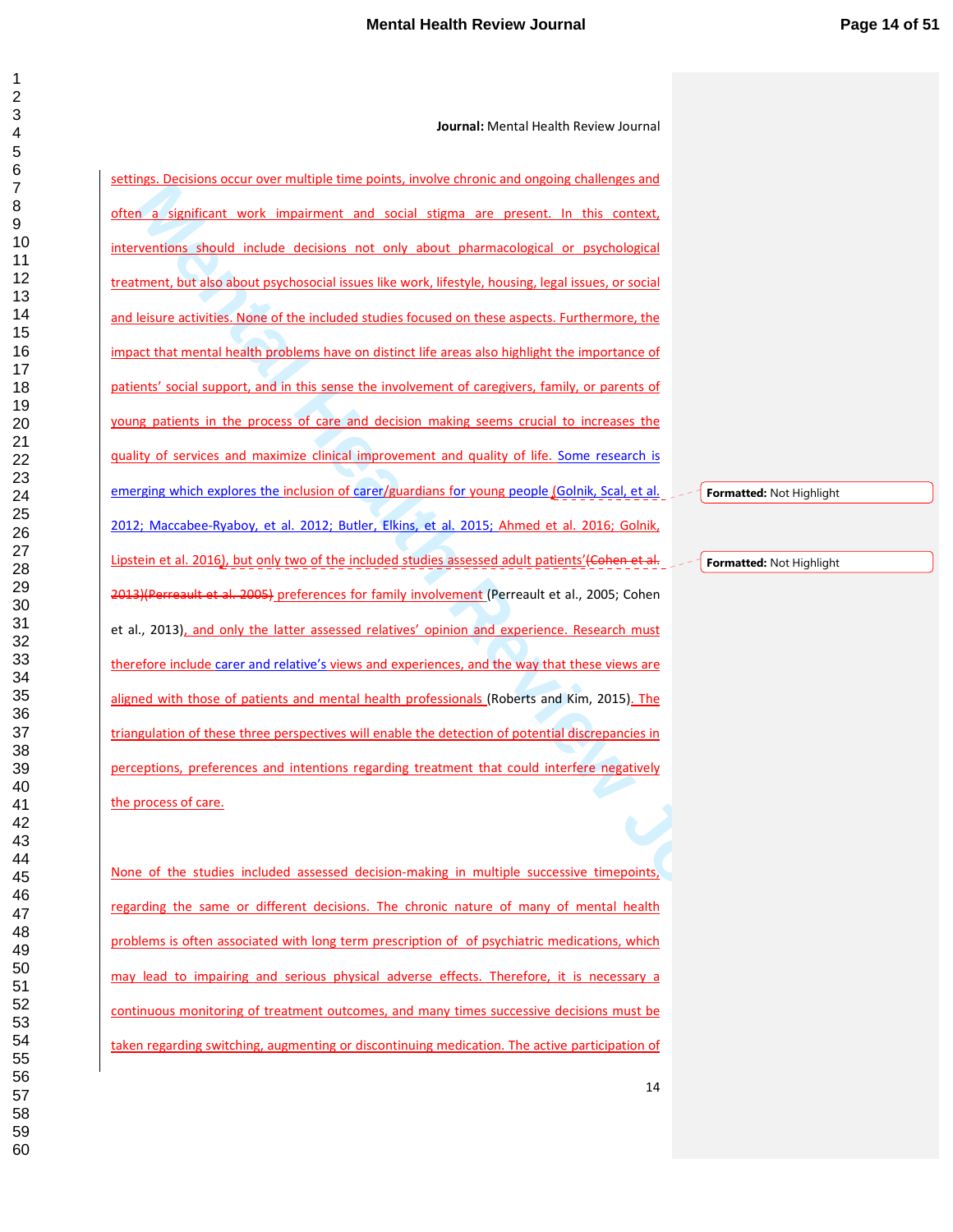**Journal:** Mental Health Review Journal

the patients in these decisions and an effective communication with the healthcare professional will increase the likelihood of achieving an optimal adjustment of pharmacological treatment. Measures of SDM should incorporate this temporal dimension taking into account the stability of users' preferences for involvement, their perceptions of the continuity of care, and the influence on these aspects of previous treatments and the evolution of clinical symptoms.

**Mental Mental Mental Mental Mental Mental Mental Mental Mental Mental Mental Mental Mental Mental Mental Mental<br>
Mental Mental Mental Mental Mental Mental Mental Mental Mental Mental Mental Mental Mental Mental Mental Men** Finally, from an organizational perspective, although there is no universally agreed measure of SDM, there are some proposed solutions at different levels (micro, meso or macro level) to overcome key challenges to measure SDM (Barr, Scholl, et al. 2016). In particular, it would be useful for organizations: to involve patients and healthcare professionals in designing, developing and testing measures; to build strategies to include patient-reported outcomes in organizational registries (e.g., electronic medical records); to set up automated analysis methods to provide rapid feedback and methods of monitoring SDM in clinical encounters (to service users, mental health professionals, multidisciplinary teams care, organizations and health care systems); to set aside staff time to measure and monitor key outcomes; and finally, to promote tools as a component of a continuous monitoring set of routines, and build the tools into balanced scorecard when the value of measuring may not be recognized (Barr et al., 2015; Metz et al., 2015).

This article offers an extensive review of instruments used to assess SDM-related constructs. However, given the variability of terms used to refer to these constructs (e.g., perceived involvement, decisional role, desire for participation, decisional control, etc) it is possible that the search was not completely exhaustive. While a detailed comparison of the psychometric properties of the instruments identified was beyond the scope of the review, we have,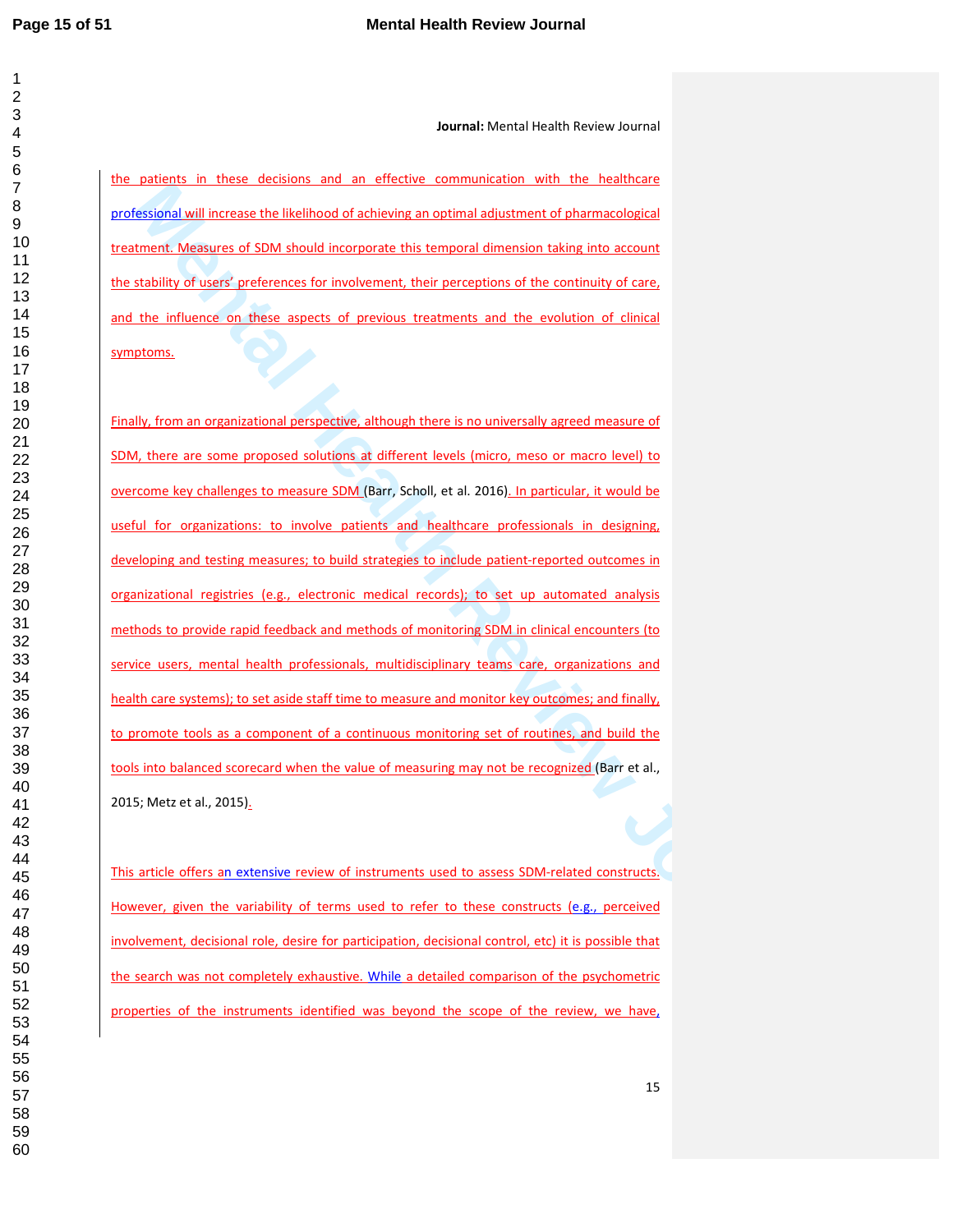nonetheless, tried to describe the extent of the psychometric validation performed on these measures.

# **Conclusions**

**Manuel Manuel Manuel Manuel Manuel Manuel Manuel Manuel Manuel Manuel Manuel Manuel Manuel Manuel Manuel Manuel Manuel Manuel Manuel Manuel Manuel Manuel Manuel Manuel Manuel Manuel Manuel Manuel Manuel Manuel Manuel Manu** In conclusion, SDM may be particularly relevant in mental health care, where increasing treatment-related empowerment and reducing use of coercion have been identified by patients as outcomes of intrinsic value (Stovell et al., 2016). However, there is little or no consensus about the core set of measures and constructs for SDM in mental health, and the evidence available on the performance of published instruments is variable (Scholl et al. 2011; Metz et al. 2015; Bouniols et al. 2016). In this sense, theory development on a set of core constructs to be measured is paramount. Furthermore, the International Patient Decision Aids Standards Collaboration, a world-wide group of researchers, practicioners, and stakeholders who are interested in the design and use of patient decision aids, has acknowledged the importance of measuring the involvement of patients in the decision making process and decision quality to assess the effect of interventions to facilitate SDM in mental health care, yet far more rigorous and systematic methods are needed to make this a reality.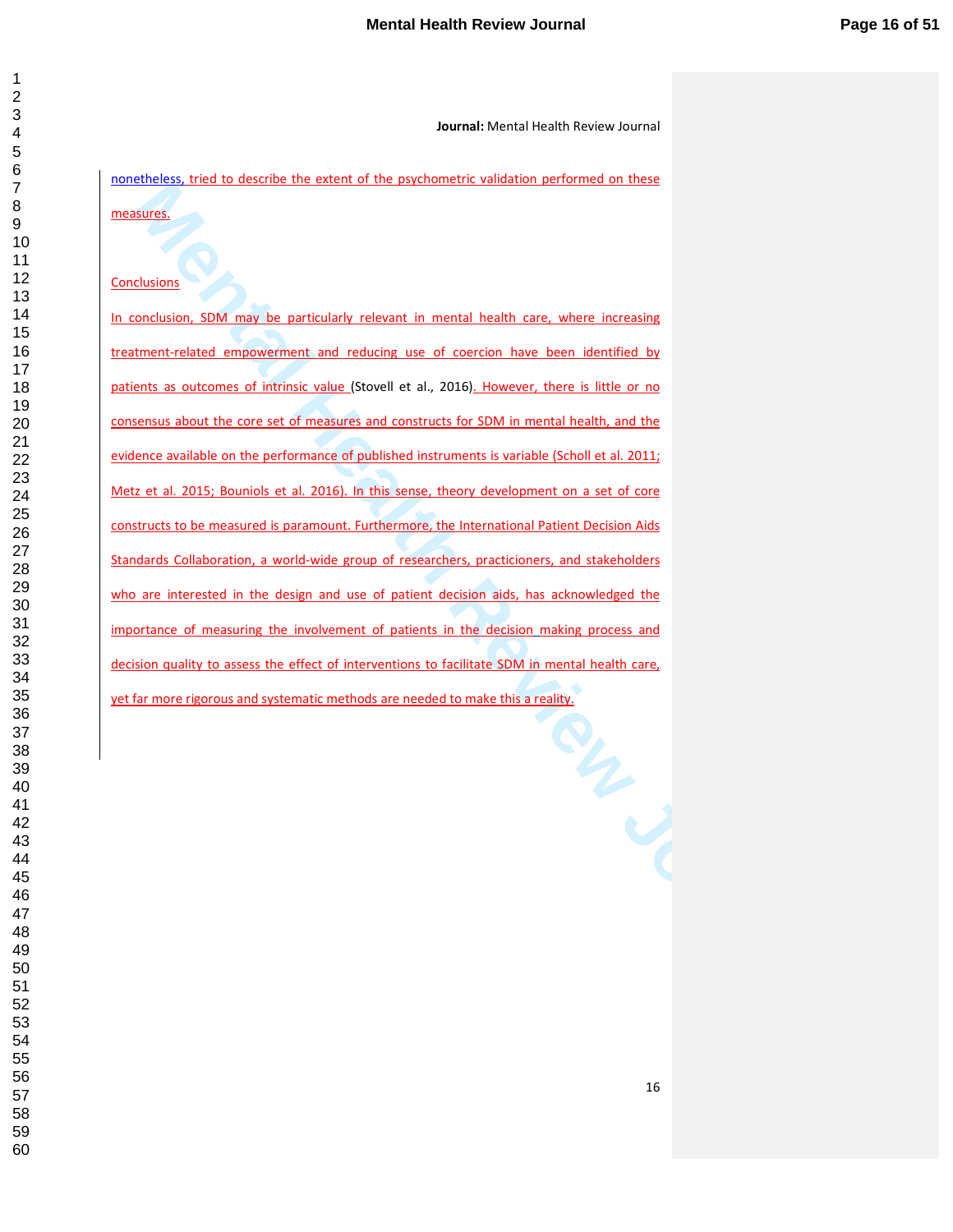**Journal:** Mental Health Review Journal

**Montana Mention Constraint Constraint Constraint Constraint Constraint Constraint Constraint Constraint Constr<br>Experience of the interaction of the stating Constraint Constraint Constraint Constraint Constraint Constraint** The total 48 instruments were identified (see Table 1). From these, only ten were originally a mental health setting (*Clinical Decision Making Style, Decisional Balance Patient Choice in Substance Abuse Treatment, Family Involvement in Treatment scale, Preferences and Satisfaction Questionnaire, SDM-Q-9-Psy, Service Satisfaction Questionnaire,*  measures of objective knowledge). The remaining measures were developed in physical health care settings, and subsequently adapted for use in a mental health context, through minor change to item wording). the scales were constructed with specific SDM items assess patients' perceptions of quality of health care, not only SDM (*Consumer Quality Index,*  **Consumer Assessment of Healthcare Providers and Systems,** *Questionnaire, National Survey of Children with Special Health Care Needs, Patient Assessment of Chronic Illness Care*).

#### *SDM antecedents*

We identified 14 instruments that assess antecedents of the SDM process (the patient's preferences to be involved in the decision in most cases, but also decisional self-efficacy, for family involvement or decision emotional control). The most commonly used ment for SDM in mental health is the *Autonomy Preference Index* (API), applied in studies, followed by the Control Preferences Scale (CPS, 7 studies). The remaining scales (n=12) applied to fewer studies of SDM in mental health (between 1 and 4 studies). Only two out of the 14 measures were developed to assess professionals' attitudes, whereas other one was designed for both patients and professionals (the *Clinical Decision Making Style*, CDMS).

#### *SDM process*

j

instruments were identified that assess the SDM process. From this, three (*Informed Decision Making Scale, Measure of Patient-Centered Communication, Observing*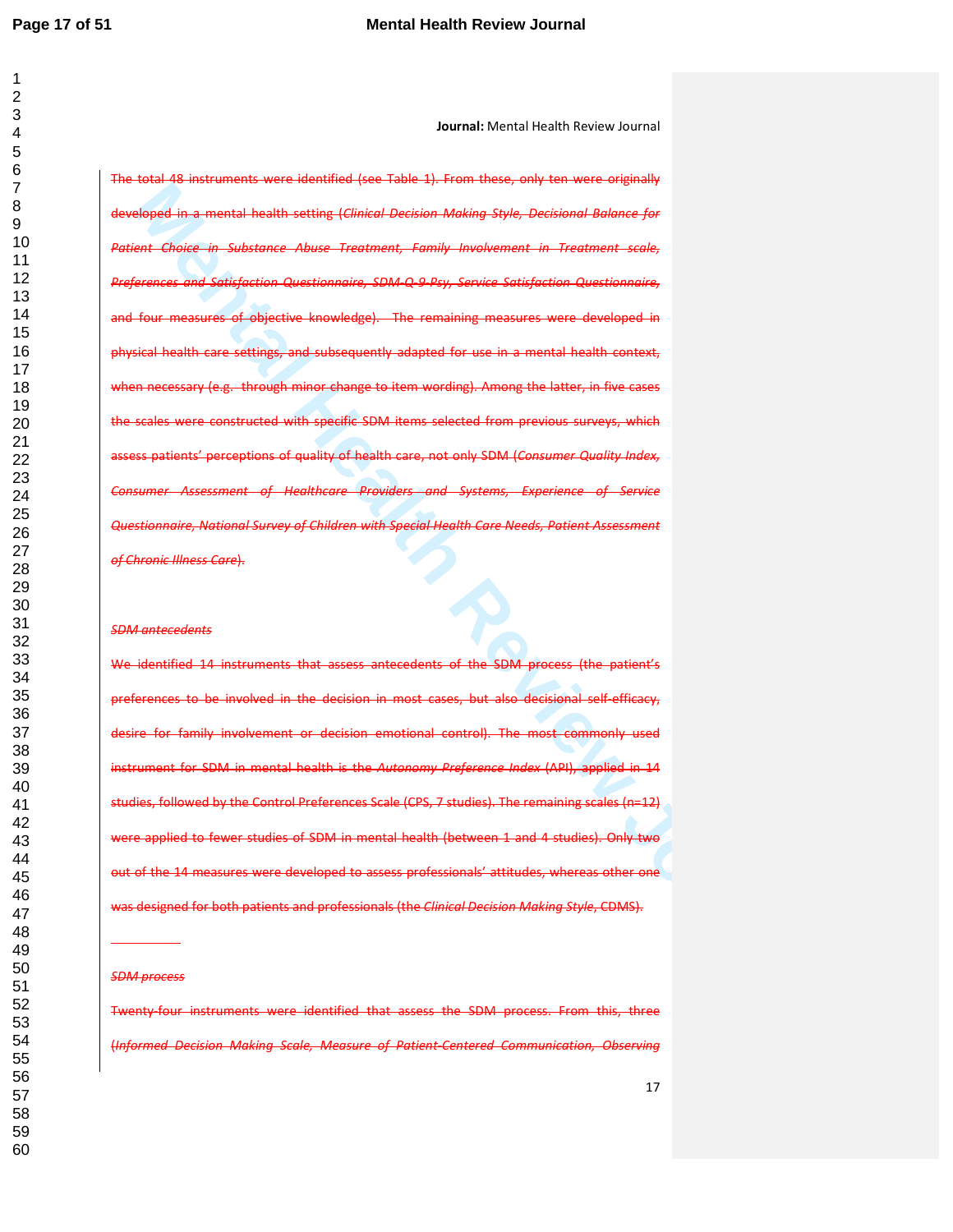*Patient Involvement in Decision Making'*) are based on external observers' evaluations, and professional's perspective (Clinical Decision Making Involvement *Satisfaction, Dyadic OPTION, Physician Participatory Decision-Making Style, SDM-Q-Doc*), whereas the remaining were focused on patients' views. The OPTION scale was the most ed instrument in studies assessing SDM in mental health (8 studies).

#### *SDM outcomes*

**Metal Mental Mental Mental Mental Mental Mental Mental Mental Mental Mental Mental Mental Mental Mental Mental<br>
Mental Review Department Properties (Circuit Decision Mental System Load Company Constrained Mental Mental Me** The outcomes of the decisional process were assessed in 13 studies of SDM in mental health. Conflict Scale (DCS) was the most applied instruments identified were the *Combined Outcome Measure for Risk Communication and Treatment Decision-Making Effectiveness* (COMRADE), the *Satisfaction with Information about Medicines Scale* (SIMS), the *Satisfaction with Decision Scale* (SWDS), the SURE questionnaire, and the *Decision Regret Scale* (DRS). Only four studies assessed objective knowledge disease and treatments options, using measures specifically developed for the aim of each study.

Twelve other studies were identified that did not used the complete or standardized version of a developed scale, but instead used individual items only (see table 2). Perception involvement from the patient's perspective was the most frequently assessed construct.

#### **Discussion**

the results of the systematic review show that the number of studies assessing some ts of SDM in a mental health setting has increased in recent years; 61 out of 83 studies were published in the last 5 years and from these, a wide variety of measures have been heterogeneity of measures there are still several limitations nges for future research: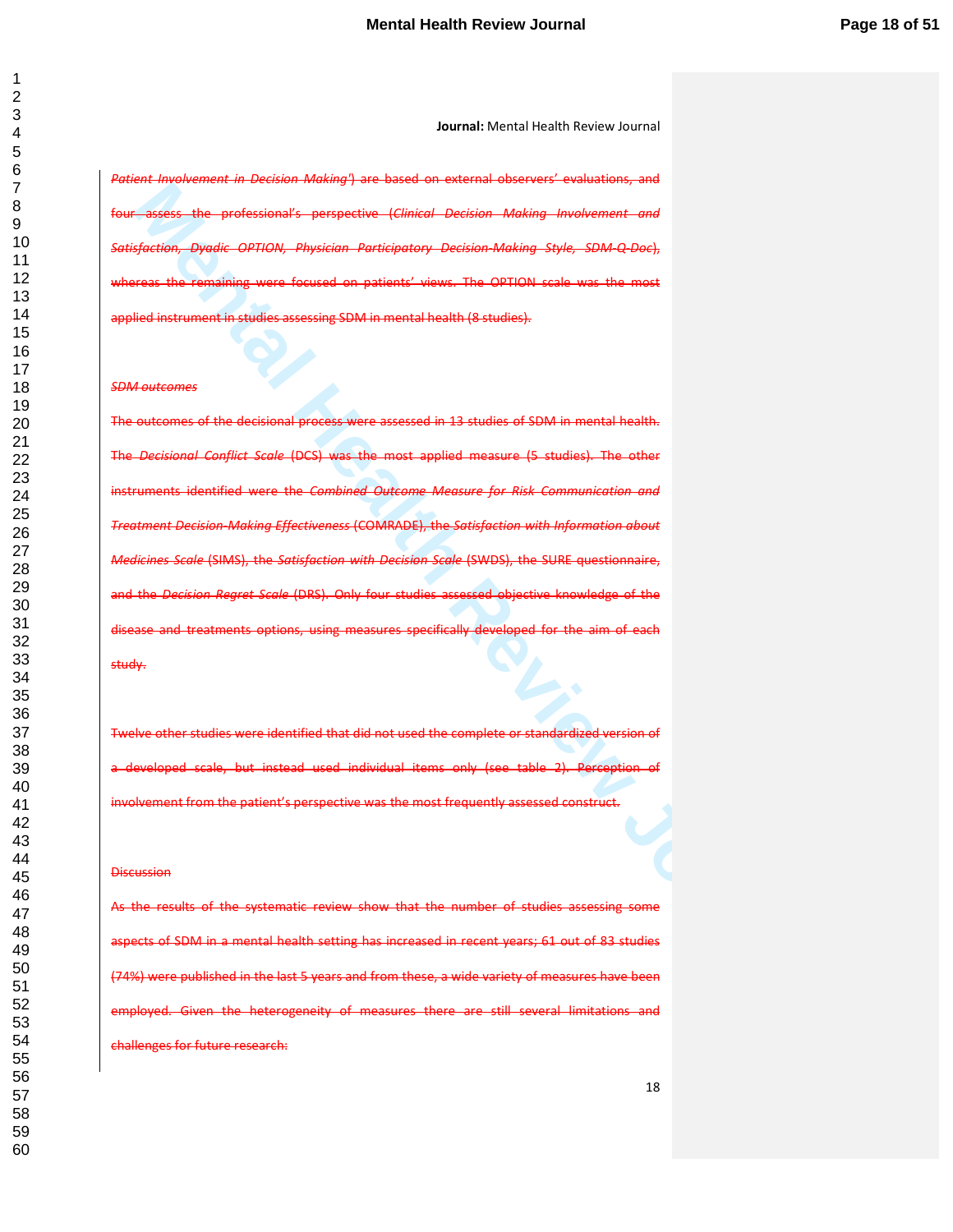**Journal:** Mental Health Review Journal

From a methodological perspective, most instruments identified were originally developed in the field of physical health care and then adapted to the mental health setting. As such, there need to develop specific SDM measures for mental health that will enable us the specificities and complexities of decision-making in mental health, as oppose to relying on adapting existing tools. In addition, the psychometric validation of the existing measures is limited, restricted in most cases to internal consistency analysis, and to factorial validity.

In this respect, a large proportion of studies obtained acceptable values (Cronbach's  $\alpha \geq 0.70$ ), although for the most applied measure, the API, some studies found unsatisfactory values (Hamann et al. 2011; Puschner et al. 2013; Lukens et al. 2013). There is de standard of SDM, and therefore it is difficult to assess construct validity. Furthermore, the high number of different instruments developed to assess the s (e.g., patients' perceived involvement in decisions) makes difficult to compare the results of the different studies.

**Ma methodological perspective, most instruments identifies were originally developed in**<br>Tipskai physical lucella care and then adapted to the mental mothic line. As well-phase and physical lucella care<br>and -to develop re On the other hand, other variables such as decision process outcomes (e.g. treatment options dge; congruence between values and choices), or professionals' perspectives on SDM processare underrepresented in existing measures. It is also nts', professionals' and objective assessments, which have studies in physical health care settings (Scholl, Kriston, Dirmaier & Harter 2012; 2012; Kasper et al. 2011). In summary, data on convergent/discriminant validity are needed to delimitate the proposed constructs. Finally, existing evidence about the predictive performance of measures of SDM on behavioral (adherence, self-management) and health (symptoms, health-related quality of life) is scarce, but some significant positive have been found (Loh, Simon, et al. 2007; Clever et al. 2006; Woolley et al. 2010).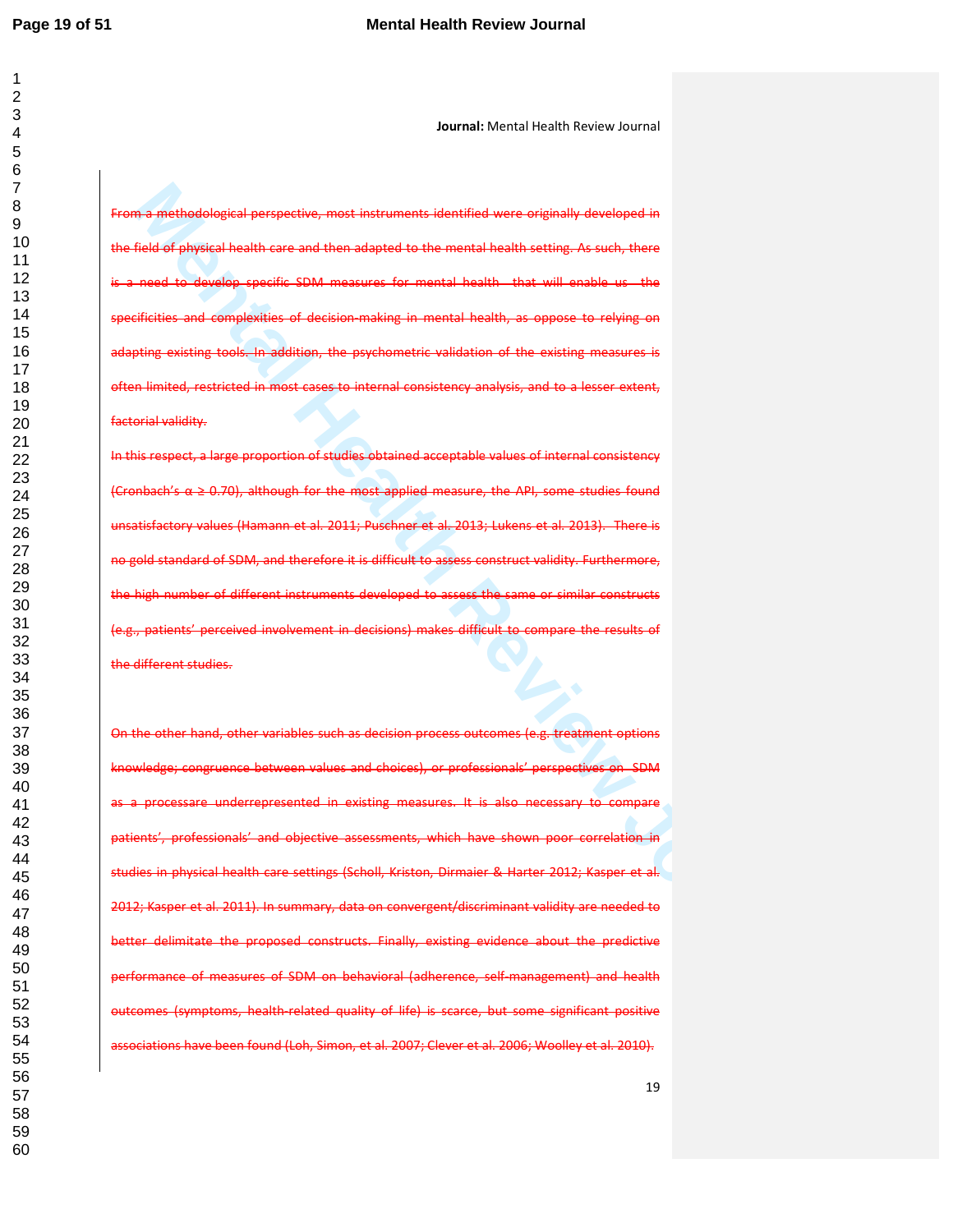**Mental important challenges (or SDM research in mental health is to capture the plastic mental health Review Journal Mental Institute (i.e., and important mental health Review Journal Mental Institute (i.e., and increase** One of the most important challenges for SDM research in mental health is to capture the complexity of decision making processes in mental health care settings. For example decisions occur over multiple time points, involve chronic and ongoing challenges where comorbidity of physical and mental health problems are common, and where service users often also face significant social and work impairment associated to social stigma discrimination. In this context, interventions should include decisions not only about pharmacological or also about psychosocial issues like work, lifestyle, housing, and leisure activities or family relationships. Research on SDM in mental health should recognize that different kind of decisions may be needed in any one clinical encounter, and that patients often may not recognize that a decision is required (Barr & Elwyn, 2016).

The significant impact that mental health problems have on distinct life areas also highlight the importance of patients' social support, and in this sense the involvement of caregivers, family, or parents of young patients in the process of care and decision making seems crucial to quality of services and maximize clinical improvement and quality of life. therefore include their views and experiences, and the way that these aranged with those of patients and mental health professionals (Roberts & Kim 2015). The tulation of these three perspectives will enable the detection of potential discrepancies in ceptions, preferences and intentions regarding treatment that could interfere negatively the process of care.

From a longitudinally point of view, the chronic nature of many of mental health problems is associated with long term prescription of of psychiatric medications, which may lead to serious physical adverse effects. Therefore, it is necessary a continuous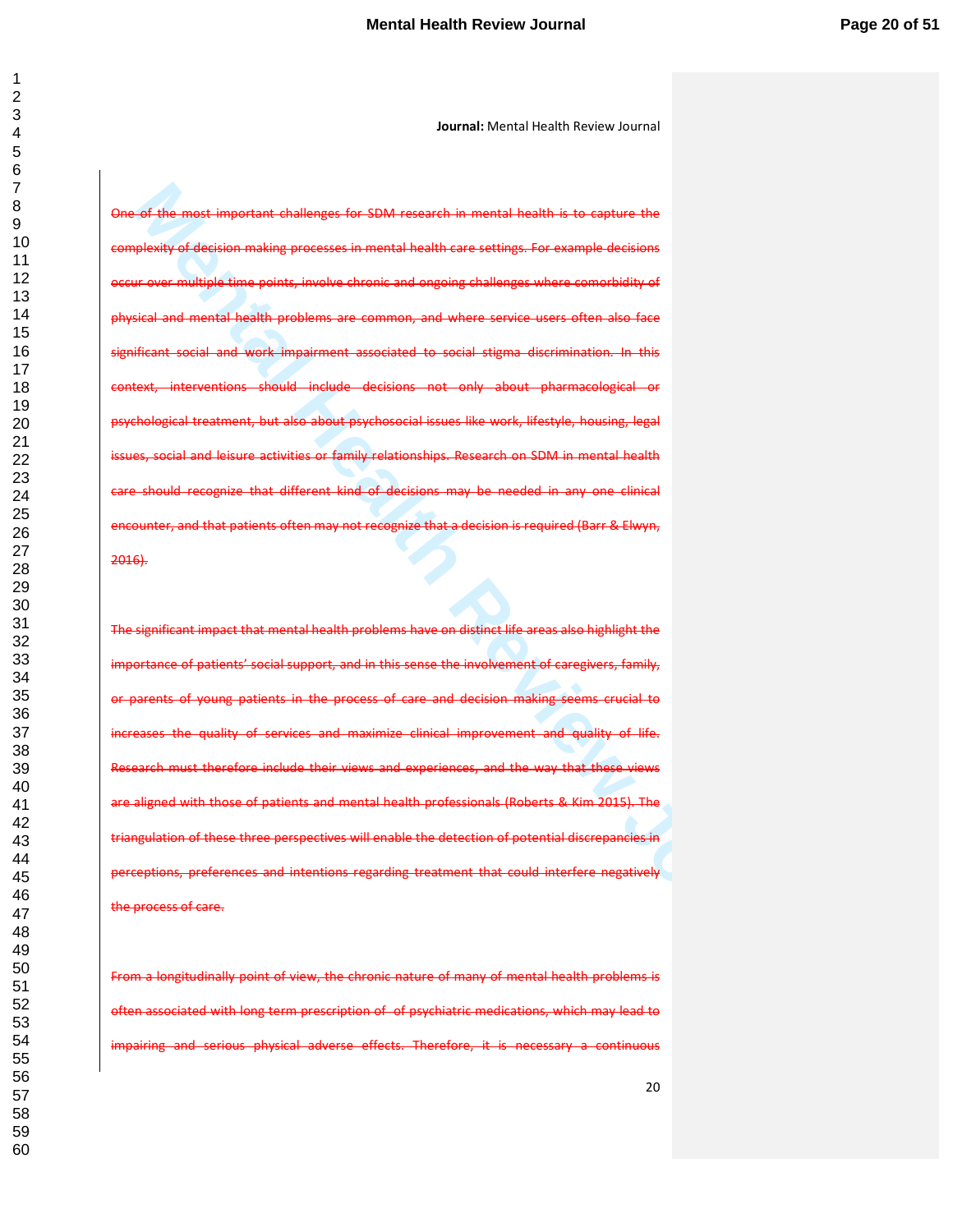**Journal:** Mental Health Review Journal

monitoring of treatment outcomes, and many times successive decisions will must be taken ding switching, augmenting or discontinuing medication. In this sense, the quality quantity of SDM may be routinely assessed. Both SDM and routine outcome monitoring are to empower the patient during the treatment process and to provide good quality information in order to be a more effective agent in the decision-making process (Metz et al., 2015). The active participation of the patients in these decisions and an effective unication with the health care provider will increase the likelihood of achieving adjustment of pharmacological treatment. taking into account the stability of users' preferences their perceptions of the continuity of care, and the influence on these aspects of previous treatments and the evolution of clinical symptoms.

**Mental Health Review Journal American State Control and The Control and The Control and State American State Control and State American State Control and State American State Control and State American State Control and S** Finally, from an organizational perspective, although there is no universally agreed measure of SDM, there are some proposed solutions at different levels (micro, meso or macro level) to overcome key challenges to measure SDM (Barr et al. 2016). In particular, it would be useful organizations: to involve patients and healthcare professionals in designing, developing and testing measures; to build strategies to include patient-reported outcomes in organizational ies (e.g., electronic medical records); to set up automated analysis methods to provide rapid feedback and methods of monitoring SDM in clinical encounters (to service users, mental health professionals, multidisciplinary teams care, organizations and health care systems ); to set aside staff time to measure and monitor key outcomes; and finally, to promote tools as a component of a continuous monitoring set of routines, and build the tools into balanced scorecard when the value of measuring may not be recognized (Barr et al. 2015; Metz et al. 2015).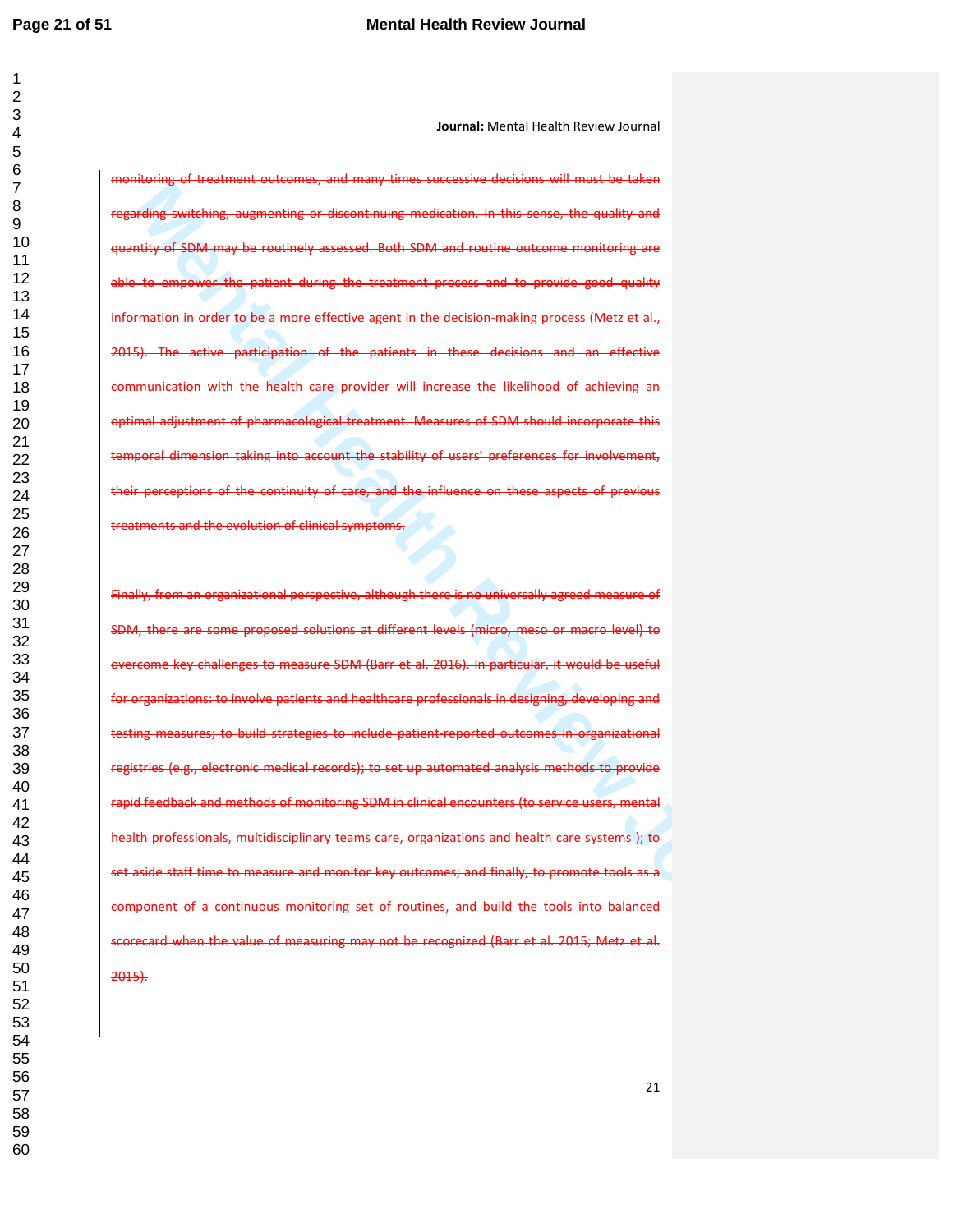### **Conclusions**

**Manual Manual Health Review Journal in the main install health Care, where increasing**<br>Consideration SDM may be particularly relevant in mental health Care, where increasing<br>times and carrier dimensional Health Review Jou In conclusion, SDM may be particularly relevant in mental health care, where increasing empowerment and reducing use of coercion have been identified patients as outcomes of intrinsic value (Stovell et al. 2016). However, there is little or no consensus about the core set of measures and constructs for SDM in MH, and the evidence available on the performance of published instruments is variable (Salyers et al. 2012; Scholl et al. 2011; Metz et al. 2015; Bouniols et al. 2016). In this sense, theory core constructs to be measured is paramount. Furthermore, the International Patient Decision Aids Standards Collaboration, a world-wide stakeholders who are interested in the design and use of patient decision aids acknowledged the importance of measuring the involvement making process and decision quality to assess the effect of interventions to facilitate SDM in mental health care, yet far more rigorous and systematic methods reality.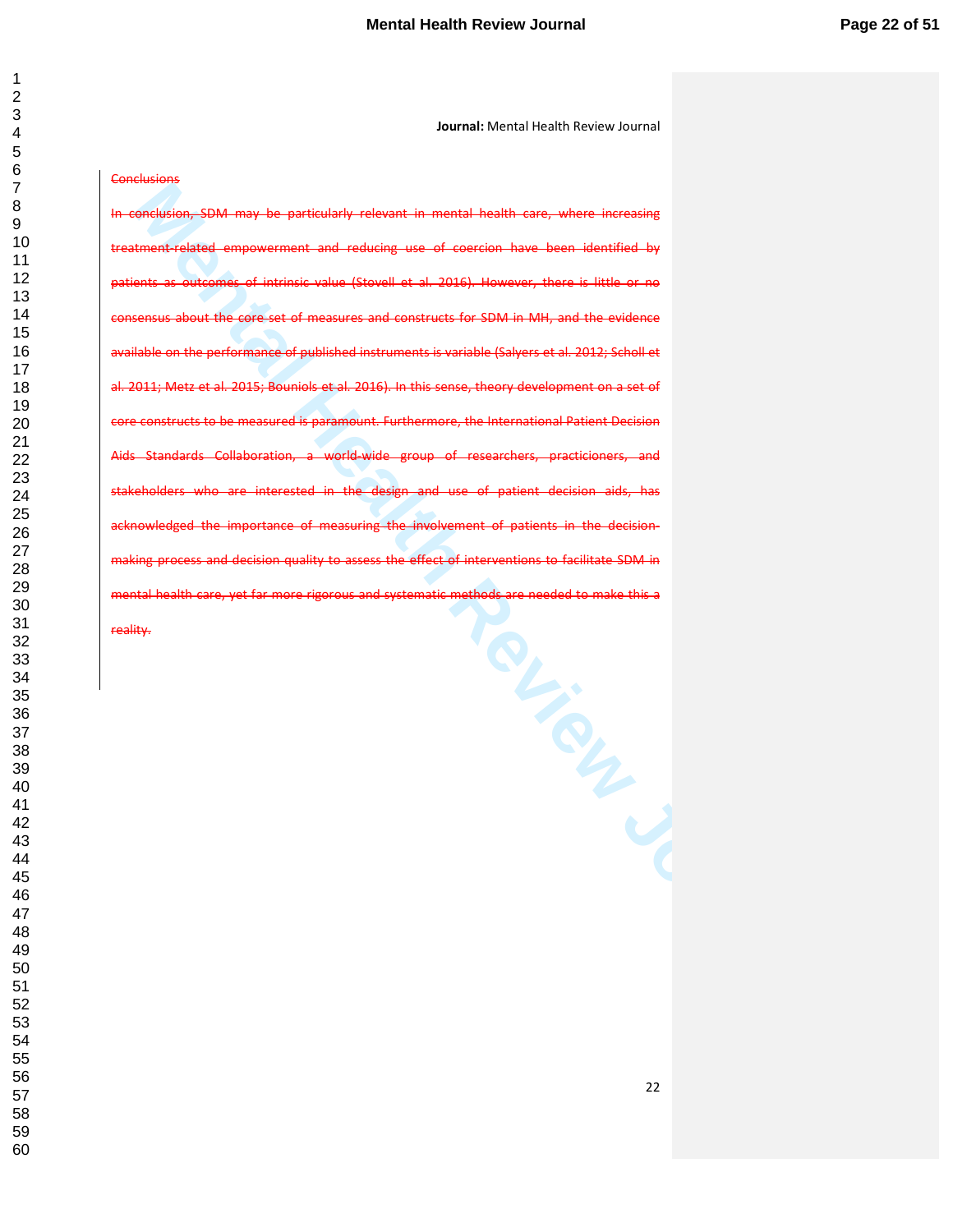### **References**

Adams, J. R., Drake, R. E. and Wolford, G. L. (2007) 'Shared Decision-Making Preferences of People With Severe Mental Illness', *Psychiatric Services*, 58(9), pp. 1219–1221. doi: 10.1176/appi.ps.58.9.1219.

Ahmed, R. *et al.* (2016) 'The evaluation of a question prompt list for attentiondeficit/hyperactivity disorder in pediatric care: A pilot study', *Research in Social and Administrative Pharmacy*, 13(1), pp. 172–186. doi: 10.1016/j.sapharm.2016.01.009.

Alegría, M. *et al.* (2014) 'Activation, Self-management, Engagement, and Retention in Behavioral Health Care', *JAMA Psychiatry*, 71(5), pp. 557–565. doi: 10.1001/jamapsychiatry.2013.4519.

Ali, S. *et al.* (2015) 'Psychiatric Providers' Willingness to Participate in Shared Decision Making When Prescribing Psychotropics', *Journal of Pharmacy Technology*, 31(5), pp. 212–218. doi: 10.1177/8755122515578288.

Aljumah, K. and Hassali, M. (2015) 'Impact of pharmacist intervention on adherence and measurable patient outcomes among depressed patients: a randomised controlled study', *BMC Psychiatry*, 15(1), p. 219. doi: 10.1186/s12888-015-0605-8.

Alvarez, K. *et al.* (2016) 'Psychometrics of shared decision making and communication as patient centered measures for two language groups.', *Psychological Assessment*, 28(9), pp. 1074–1086. doi: 10.1037/pas0000344.

Arora, N. K. and McHorney, C. A. (2000) 'Patient preferences for medical decision making: who really wants to participate?', *Medical care*, 38(3), pp. 335–341.

Barr, P. J. *et al.* (2015) 'Assessment of patient empowerment - A systematic review of measures', *PLoS ONE*. doi: 10.1371/journal.pone.0126553.

**Mental Health Review Journal Mental Mental Detailed (Automating Preferences of the With Severe Mental Illensy, Psychotric Services, 3809), pp. 1219-1221 dot:<br>
He With Severe Mental Illensy, Psychotric Services, 3809), pp.** Barr, P. J. *et al.* (2016) 'Competing priorities in treatment decision-making: a US national survey of individuals with depression and clinicians who treat depression', *BMJ Open*, 6(1), p. e009585. doi: 10.1136/bmjopen-2015-009585.

Barr, P. J. and Elwyn, G. (2016) 'Measurement challenges in shared decision making: putting the "patient" in patient-reported measures', *Health Expectations*, 19(5), pp. 993–1001. doi: 10.1111/hex.12380.

Barr, P., Scholl, I. and de Silva, D. (2016) 'Patient-reported measures of shared decision making', in Elwyn, G., Edwards, A., and Thompson, R. (eds) *Shared Decision Making in Health Care*. Achieving. United Kingdom: Oxford University Press, pp. 168–174.

Beitinger, R., Kissling, W. and Hamann, J. (2014) 'Trends and perspectives of shared decisionmaking in schizophrenia and related disorders.', *Current opinion in psychiatry*, 27(3), pp. 222– 229. doi: 10.1097/YCO.0000000000000057.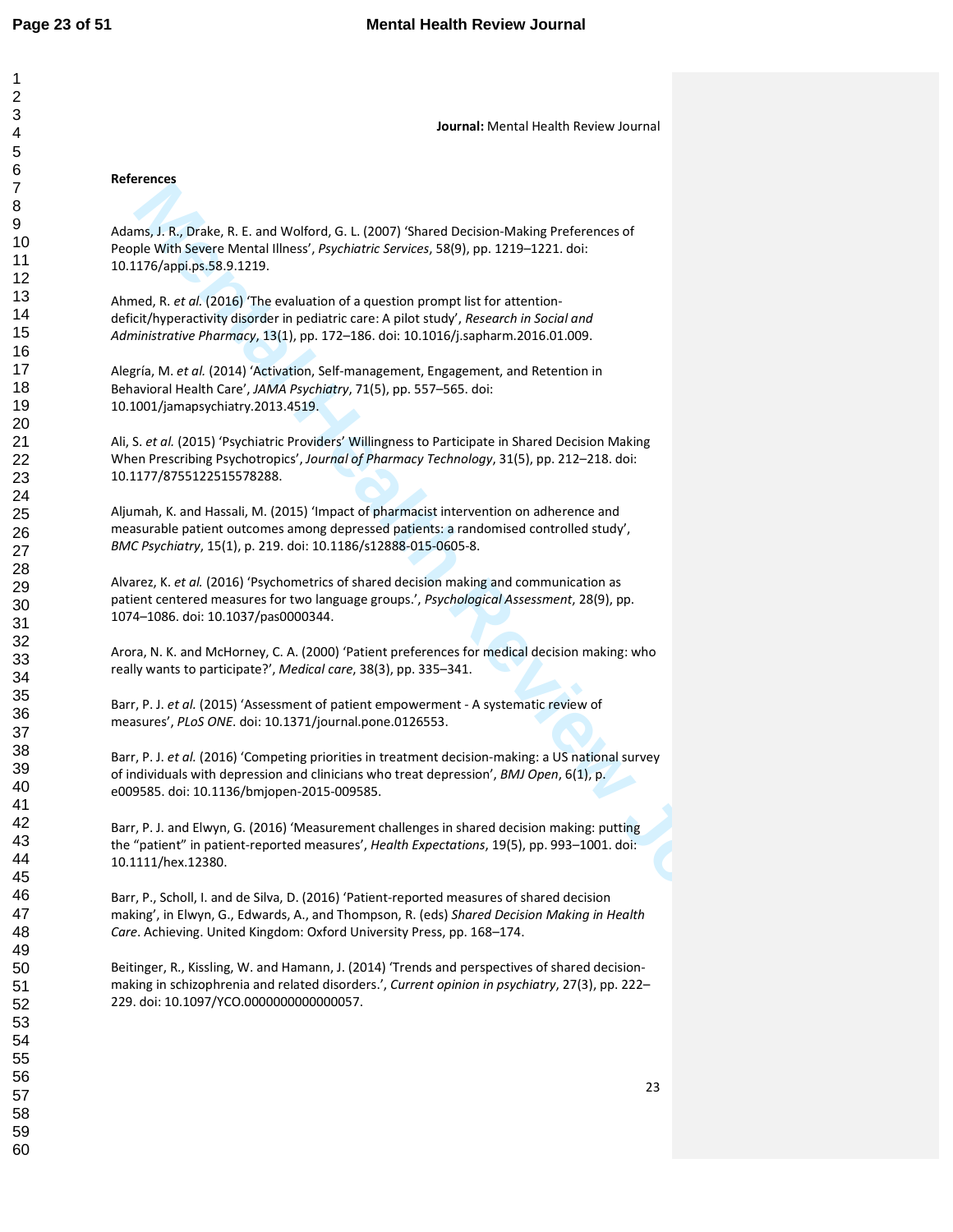Bonfils, K. A. *et al.* (2014) 'Why are you here again? Concordance between consumers and providers about the primary concern in recurring psychiatric visits', *Psychiatry Research*, 220(1- 2), pp. 541–548. doi: 10.1016/j.psychres.2014.07.049.

Bonfils, K. A. *et al.* (2015) 'Factor structure of the autonomy preference index in people with severe mental illness', *Psychiatry Research*, 228(3), pp. 526–530. doi: 10.1016/j.psychres.2015.06.004.

Bouniols, N., Leclère, B. and Moret, L. (2016) 'Evaluating the quality of shared decision making during the patient-carer encounter: a systematic review of tools.', *BMC research notes*, 9, p. 382. doi: 10.1186/s13104-016-2164-6.

Bowersox, N. W. *et al.* (2013) 'Inpatient Psychiatric Care Experience and Its Relationship to Posthospitalization Treatment Participation', *Psychiatric Services*, 64(6), pp. 554–562. doi: 10.1176/appi.ps.002342012.

Bowskill, R. *et al.* (2007) 'Patients' perceptions of information received about medication prescribed for bipolar disorder: Implications for informed choice', *Journal of Affective Disorders*, 100(1-3), pp. 253–257. doi: 10.1016/j.jad.2006.10.018.

Braddock, C. H. *et al.* (2002) 'Factors that predict better informed consent.', *The Journal of clinical ethics*, 13(4), pp. 344–352.

Bravo, P. *et al.* (2015) 'Conceptualising patient empowerment: a mixed methods study', *BMC Health Services Research*, 15(1), p. 252. doi: 10.1186/s12913-015-0907-z.

Brinkman, W. B. *et al.* (2013) 'Shared decision-making to improve attention-deficit hyperactivity disorder care', *Patient Education and Counseling*, 93(1), pp. 95–101. doi: 10.1016/j.pec.2013.04.009.

Bunn, M. H. *et al.* (1997) 'Characteristics of clients with schizophrenia who express certainty or uncertainty about continuing treatment with depot neuroleptic medication.', *Archives of psychiatric nursing*, 11(5), pp. 238–248.

Burnett-Zeigler, I. *et al.* (2011) 'Perceptions of Quality of Health Care Among Veterans With Psychiatric Disorders', *Psychiatric Services*, 62(9). doi: 10.1176/appi.ps.62.9.1054.

Butler, A. M. *et al.* (2015) 'Shared Decision Making Among Parents of Children with Mental Health Conditions Compared to Children with Chronic Physical Conditions', *Maternal and Child Health Journal*, 19(2), pp. 410–418. doi: 10.1007/s10995-014-1523-y.

older is Booth The Theory concerns in recurring position of the Sixtenbury Research 2016<br>Went Sixtenbury and Concerns and recurring positions of the Sixtenbury Research 2014<br>16: 6.5 SL-548, dol: 10.1018/J separate 2014.07. Butler, A. M., Weller, B. and Titus, C. (2015) 'Relationships of Shared Decision Making with Parental Perceptions of Child Mental Health Functioning and Care', *Administration and Policy in Mental Health and Mental Health Services Research*, 42(6), pp. 767–774. doi: 10.1007/s10488-014-0612-y.

Callaghan, J. *et al.* (2004) 'Evaluation of a New Mental Health Service for Looked after Children', *Clinical Child Psychology and Psychiatry*, 9(1), pp. 130–148. doi: 10.1177/1359104504039177.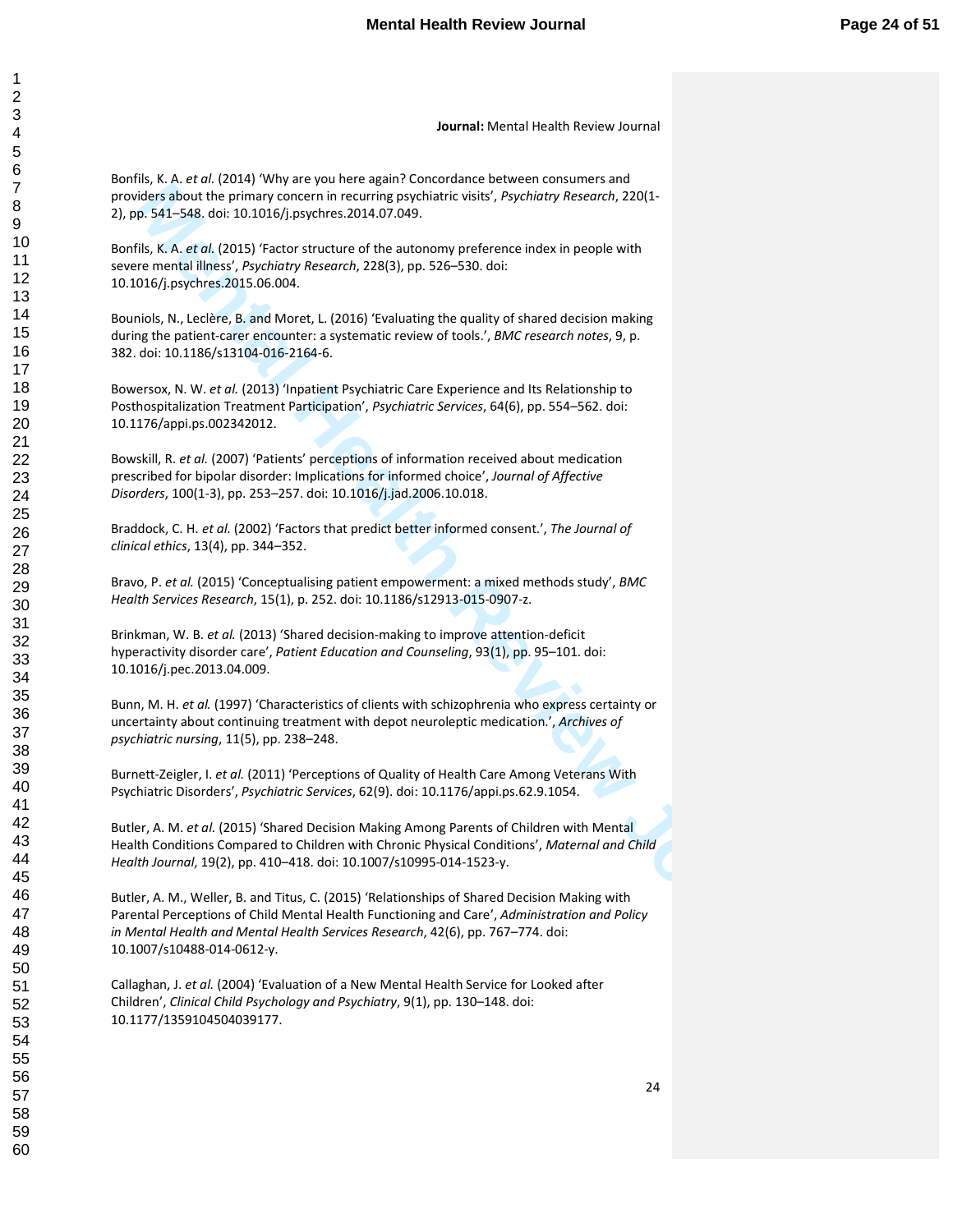| Journal: Mental Health Review Journal                                                                                                                                                                                                                                                                 |    |
|-------------------------------------------------------------------------------------------------------------------------------------------------------------------------------------------------------------------------------------------------------------------------------------------------------|----|
|                                                                                                                                                                                                                                                                                                       |    |
| Campbell, S. R. et al. (2014) 'The Effect of CommonGround Software and Decision Support<br>Center', American Journal of Psychiatric Rehabilitation, 17(2), pp. 166-180. doi:<br>10.1080/15487768.2014.916126.                                                                                         |    |
| Charles, C., Gafni, A. and Whelan, T. (1999) 'Decision-making in the physician-patient<br>encounter: Revisiting the shared treatment decision-making model', Social Science and<br>Medicine, 49(5), pp. 651-661. doi: 10.1016/S0277-9536(99)00145-8.                                                  |    |
| Chong, W. W., Aslani, P. and Chen, T. F. (2013) 'Multiple perspectives on shared decision-<br>making and interprofessional collaboration in mental healthcare.', Journal of interprofessional<br>care, 27(3), pp. 223-230. doi: 10.3109/13561820.2013.767225.                                         |    |
| Clarke, E. et al. (2015) 'Empowerment and satisfaction in a multinational study of routine<br>clinical practice', Acta Psychiatrica Scandinavica, 131(5), pp. 369-378. doi:<br>10.1111/acps.12365.                                                                                                    |    |
| Clever, S. L. et al. (2006) 'Primary Care Patients' Involvement in Decision-Making Is Associated<br>With Improvement in Depression', Medical Care, 44(5), pp. 398-405. doi:<br>10.1097/01.mlr.0000208117.15531.da.                                                                                    |    |
| Cohen, A. N. et al. (2013) 'Preferences for Family Involvement in Care Among Consumers With<br>Serious Mental Illness', Psychiatric Services, 64(3), pp. 257-263. doi:<br>10.1176/appi.ps.201200176.                                                                                                  |    |
| De las Cuevas, C. et al. (2011) 'Psychiatric patients' attitudes towards concordance and shared<br>decision making', Patient Education and Counseling, 85(3), pp. e245-e250. doi:<br>10.1016/j.pec.2011.02.015.                                                                                       |    |
| De las Cuevas, C. et al. (2012) 'Mental health professionals' attitudes to partnership in<br>medicine taking: a validation study of the Leeds Attitude to Concordance Scale II',<br>Pharmacoepidemiology and Drug Safety, 21(2), pp. 123-129. doi: 10.1002/pds.2240.                                  |    |
| De las Cuevas, C. et al. (2013) 'Shared decision making in psychiatric practice and the primary<br>care setting is unique, as measured using a 9-item Shared Decision Making Questionnaire<br>(SDM-Q-9)', Neuropsychiatric Disease and Treatment, 9, pp. 1045-1052. doi:<br>10.2147/NDT.S49021.       |    |
| De las Cuevas, C., Peñate, W. and de Rivera, L. (2014) 'Psychiatric patients' preferences and<br>experiences in clinical decision-making: Examining concordance and correlates of patients'<br>preferences', Patient Education and Counseling, 96(2), pp. 222-228. doi:<br>10.1016/j.pec.2014.05.009. |    |
| Dijkstra, A., Jaspers, M. and van Zwieten, M. (2008) 'Psychiatric and psychological factors in<br>patient decision making concerning antidepressant use.', Journal of Consulting and Clinical<br>Psychology, 76(1), pp. 149-157. doi: 10.1037/0022-006X.76.1.149.                                     |    |
| Duncan, E., Best, C. and Hagen, S. (2010) 'Shared decision making interventions for people with<br>mental health conditions', Cochrane Database of Systematic Reviews, (1), p. CD007297. doi:<br>10.1002/14651858.CD007297.pub2.                                                                      |    |
|                                                                                                                                                                                                                                                                                                       | 25 |
|                                                                                                                                                                                                                                                                                                       |    |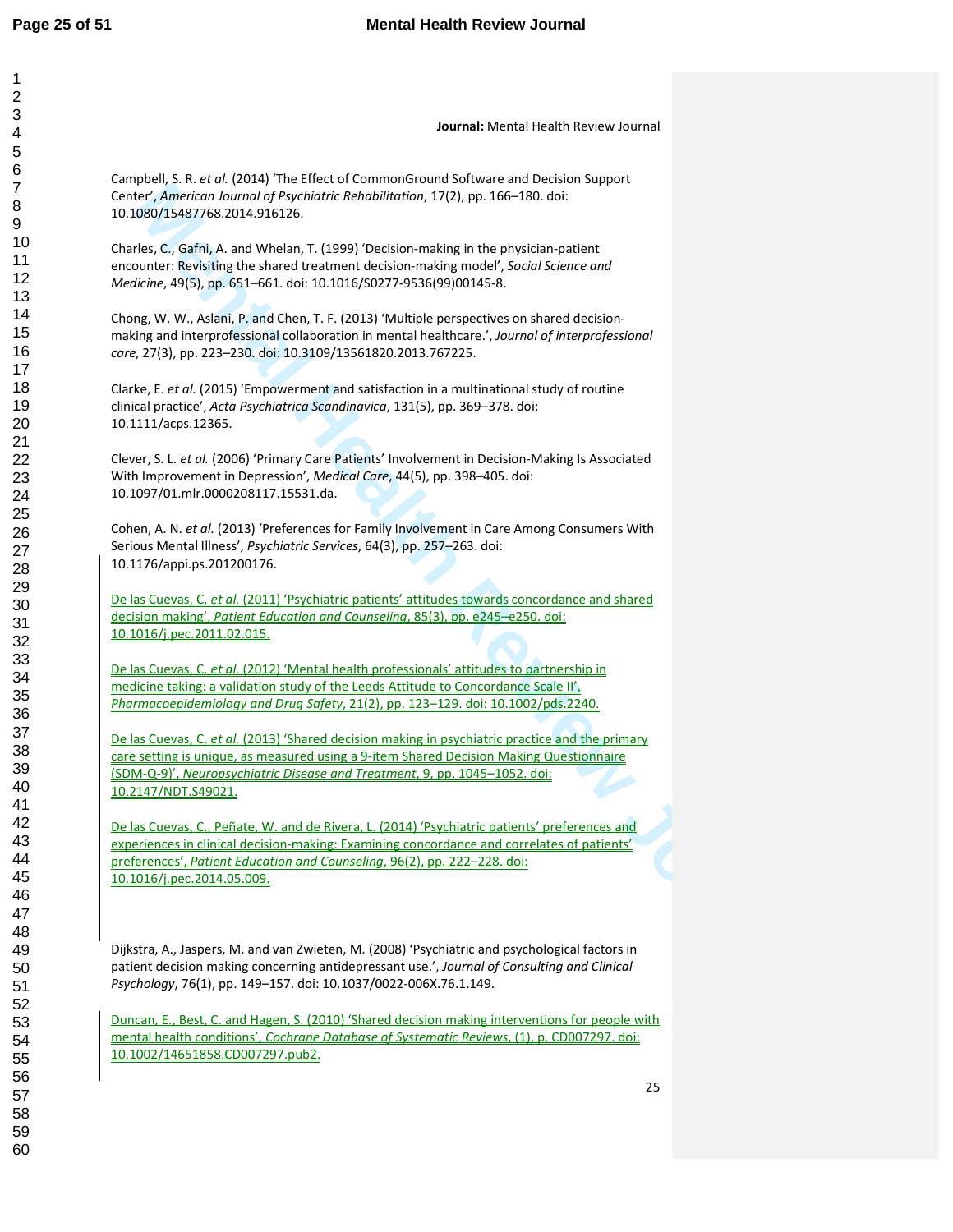Duncan, E., Best, C. and Hagen, S. (2010) 'Shared decision making interventions for people with mental health conditions', *Cochrane Database of Systematic Reviews*, (1), p. CD007297. doi: 10.1002/14651858.CD007297.pub2.

**Manishhoodistics:** controls of extractions of the present of the method matrix (Hbp c Cl201229), determining and class the controls of the control method in the control method in the control method in the control method i Edbrooke-Childs, J. *et al.* (2016) 'The relationship between child- and parent-reported shared decision making and child-, parent-, and clinician-reported treatment outcome in routinely collected child mental health services data', *Clinical Child Psychology and Psychiatry*, 21(2), pp. 324–338. doi: 10.1177/1359104515591226.

Einterz, S. F. *et al.* (2014) 'Development and Testing of a Decision Aid on Goals of Care for Advanced Dementia', *Journal of the American Medical Directors Association*, 15(4), pp. 251– 255. doi: 10.1016/j.jamda.2013.11.020.

Elwyn, G. *et al.* (2012) 'Shared Decision Making: A Model for Clinical Practice', *Journal of General Internal Medicine*, 27(10), pp. 1361–1367. doi: 10.1007/s11606-012-2077-6.

Elwyn, G. and Blaine, A. (2016) 'Observer measures of shared decision making', in Elwyn, G., Edwards, A., and Thompson, R. (eds) *Shared Decision Making in Health Care*. Achieving . Reino Unido: Oxford University Press, pp. 176–181.

Finnell, D. S. and Lee, J. (2011) 'Psychometric Properties of the Decisional Balance for Patient Choice in Substance Abuse Treatment', *Issues in Mental Health Nursing*, 32(4), pp. 243–249. doi: 10.3109/01612840.2010.548542.

Fumero, A. *et al.* (2016) 'Preferencias por las decisiones compartidas en pacientes con depresión', *Acta Colombiana de Psicología*, pp. 249–269. doi: 10.14718/ACP.2016.19.1.11.

Golnik, A., Scal, P., *et al.* (2012) 'Autism-Specific Primary Care Medical Home Intervention', *Journal of Autism and Developmental Disorders*, 42(6), pp. 1087–1093. doi: 10.1007/s10803- 011-1351-5.

Golnik, A., Maccabee-Ryaboy, N., *et al.* (2012) 'Shared Decision Making: Improving Care for Children with Autism', *Intellectual and Developmental Disabilities*, 50(4), pp. 322–331. doi: 10.1352/1934-9556-50.4.322.

Goossensen, A., Zijlstra, P. and Koopmanschap, M. (2007) 'Measuring shared decision making processes in psychiatry: Skills versus patient satisfaction', *Patient Education and Counseling*, 67(1-2), pp. 50–56. doi: 10.1016/j.pec.2007.01.017.

Goss, C. *et al.* (2008) 'Involving patients in decisions during psychiatric consultations', *The British Journal of Psychiatry*, 193(5), pp. 416–421. doi: 10.1192/bjp.bp.107.048728.

Hamann, J. *et al.* (2006) 'Shared decision making for in-patients with schizophrenia', *Acta Psychiatrica Scandinavica*, 114(4), pp. 265–273. doi: 10.1111/j.1600-0447.2006.00798.x.

Hamann, J. *et al.* (2007) 'Participation preferences of patients with acute and chronic conditions', *Health Expectations*, 10(4), pp. 358–363. doi: 10.1111/j.1369-7625.2007.00458.x.

Hamann, J. *et al.* (2010) 'Can Psychiatrists and Neurologists Predict Their Patients' Participation Preferences?', *The Journal of Nervous and Mental Disease*, 198(4), pp. 309–311. doi: 10.1097/NMD.0b013e3181d6128c.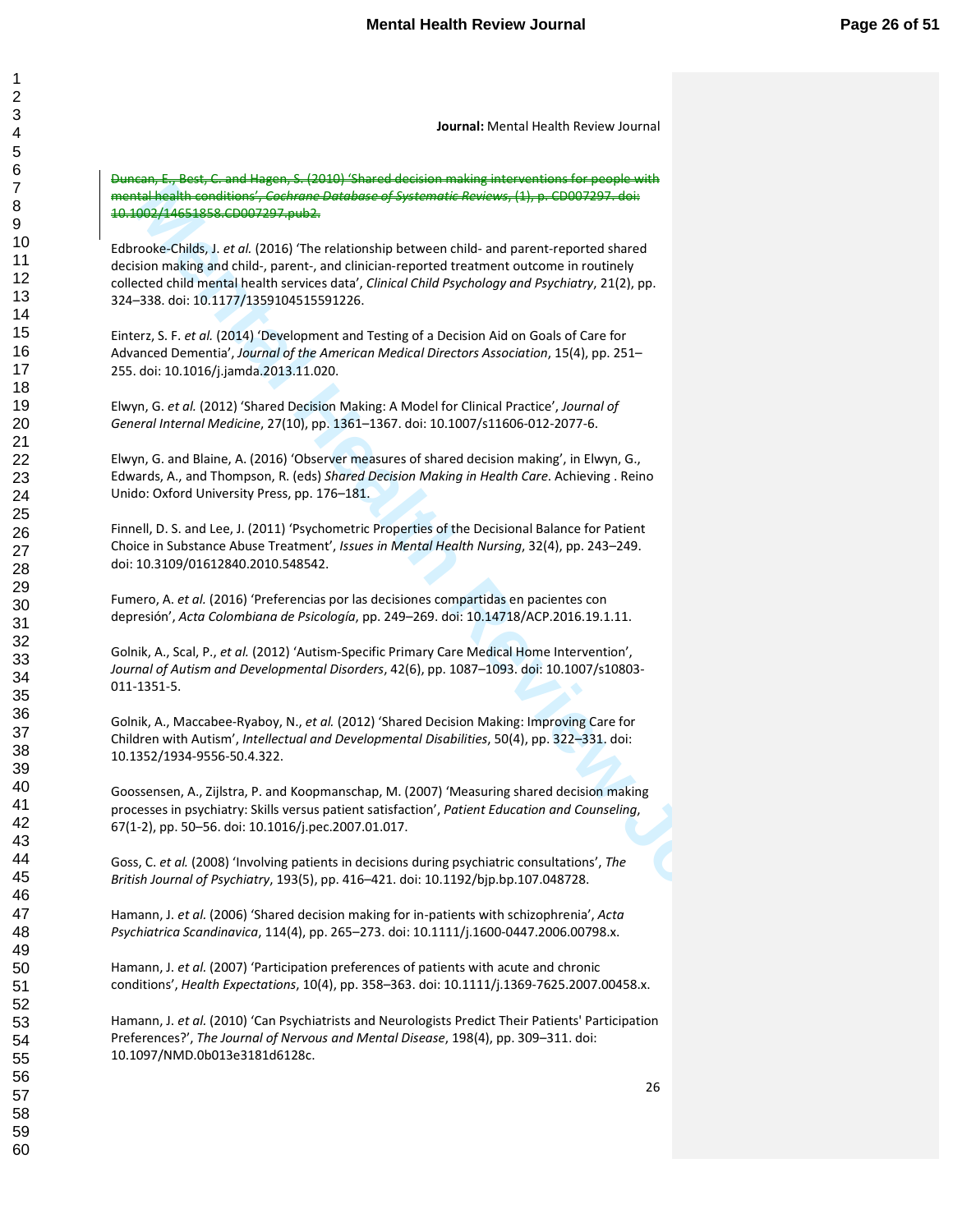**Journal:** Mental Health Review Journal

Hamann, J., Bronner, K., *et al.* (2011) 'Patient Participation in Medical and Social Decisions in Alzheimer's Disease', *Journal of the American Geriatrics Society*, 59(11), pp. 2045–2052. doi: 10.1111/j.1532-5415.2011.03661.x.

Hamann, J., Mendel, R., *et al.* (2011) 'Why Do Some Patients With Schizophrenia Want to Be Engaged in Medical Decision Making and Others Do Not?', *The Journal of Clinical Psychiatry*, 72(12), pp. 1636–1643. doi: 10.4088/JCP.10m06119yel.

Hamann, J. *et al.* (2012) 'How do patients from eastern and western Germany compare with regard to their preferences for shared decision making?', *The European Journal of Public Health*, 22(4), pp. 469–473. doi: 10.1093/eurpub/ckr112.

Hamann, J. *et al.* (2014) 'Effects of a question prompt sheet on active patient behaviour: A randomized controlled trial with depressed outpatients', *International Journal of Social Psychiatry*, 60(3), pp. 227–235. doi: 10.1177/0020764013482311.

Hill, S. A. and Laugharne, R. (2006) 'Decision making and information seeking preferences among psychiatric patients', *Journal of Mental Health*, 15(1), pp. 75–84. doi: 10.1080/09638230500512250.

Honeycutt, C. *et al.* (2005) 'Physician use of a participatory decision-making style with children with ADHD and their parents', *Patient Education and Counseling*, 57(3), pp. 327–332. doi: 10.1016/j.pec.2004.09.004.

emerg<sup>2</sup>: Denset, *2007ma (Pfte American Greenories Scecity, 59011), pp. 2015-2003. October 19 (Merican Merican Review Journal Merican Review Journal Merican Review Journal Merican Review Journal Merican Review Journal Mer* Jager, M. *et al.* (2014) 'Discrepancies between adolescents' attributed relevance and experiences regarding communication are associated with poorer client participation and learning processes in psychosocial care', *Patient Education and Counseling*, 97(3), pp. 332–338. doi: 10.1016/j.pec.2014.08.020.

Kasper, J. *et al.* (2011) 'Patients' and Observers' Perceptions of Involvement Differ. Validation Study on Inter-Relating Measures for Shared Decision Making', *PLoS ONE*. Edited by M. Reindl, 6(10), p. e26255. doi: 10.1371/journal.pone.0026255.

Kasper, J. *et al.* (2012) 'Completing the third person's perspective on patients' involvement in medical decision-making: approaching the full picture', *Zeitschrift für Evidenz, Fortbildung und Qualität im Gesundheitswesen*, 106(4), pp. 275–283. doi: 10.1016/j.zefq.2012.04.005.

Kenny, D. A. *et al.* (2010) 'Interpersonal perception in the context of doctor-patient relationships: A dyadic analysis of doctor-patient communication', *Social Science and Medicine*, 70(5), pp. 763–768. doi: 10.1016/j.socscimed.2009.10.065.

Klingaman, E. A. *et al.* (2015) 'Consumer satisfaction with psychiatric services: The role of shared decision making and the therapeutic relationship.', *Psychiatric Rehabilitation Journal*, 38(3), pp. 242–248. doi: 10.1037/prj0000114.

Van der Krieke, L. *et al.* (2013) 'A Web-Based Tool to Support Shared Decision Making for People With a Psychotic Disorder: Randomized Controlled Trial and Process Evaluation', *Journal of Medical Internet Research*, 15(10), p. e216. doi: 10.2196/jmir.2851.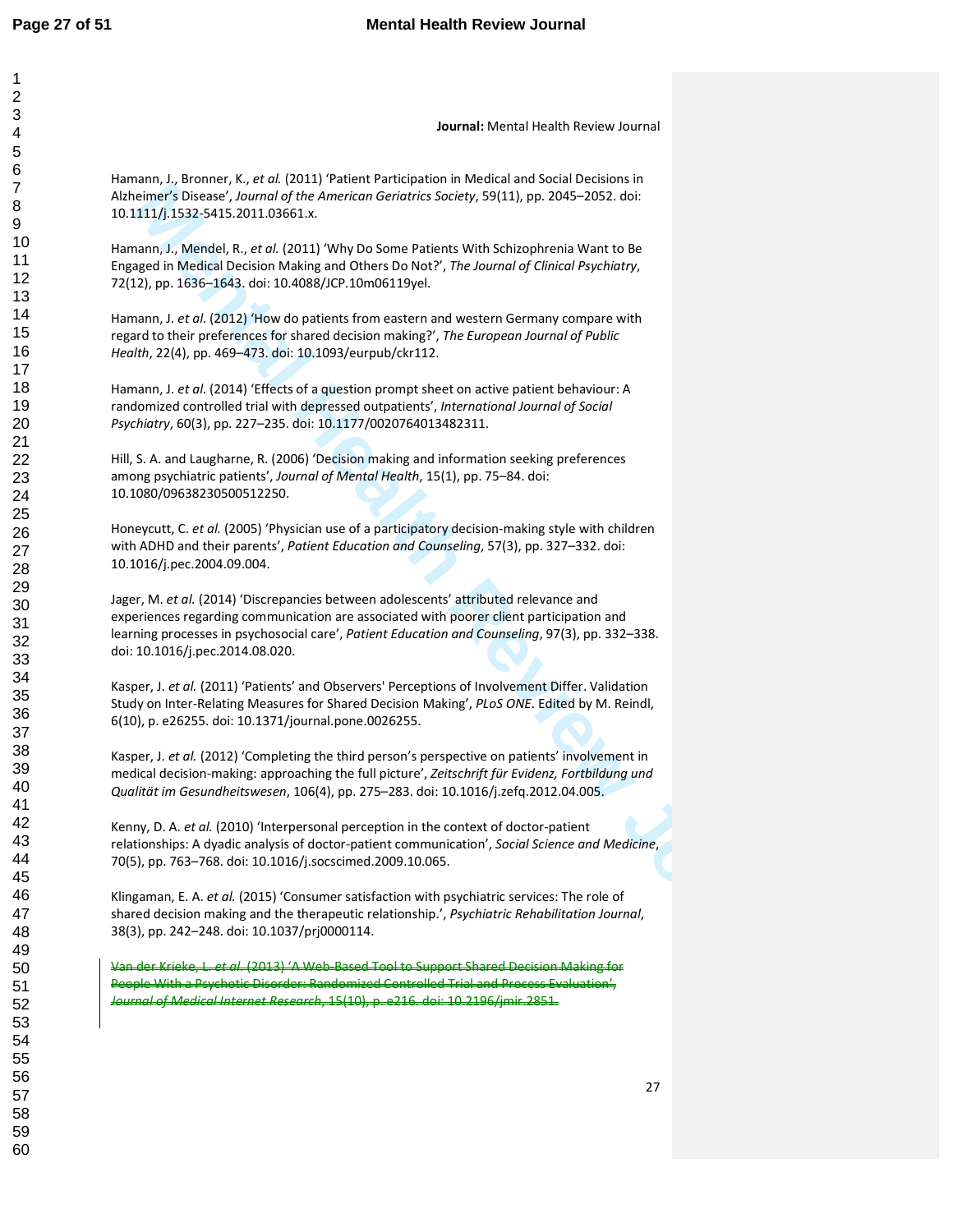Kriston, L. *et al.* (2010) 'The 9-item Shared Decision Making Questionnaire (SDM-Q-9). Development and psychometric properties in a primary care sample', *Patient Education and Counseling*, 80(1), pp. 94–99. doi: 10.1016/j.pec.2009.09.034.

Kriston, L., Harter, M. and Scholl, I. (2012) 'A latent variable framework for modeling dyadic measures in research on shared decision-making', *Zeitschrift für Evidenz, Fortbildung und Qualität im Gesundheitswesen*, 106(4), pp. 253–263. doi: 10.1016/j.zefq.2012.03.021.

Landis, S. E. *et al.* (2007) 'Generalist care managers for the treatment of depressed medicaid patients in North Carolina: A pilot study', *BMC Family Practice*, 8(1), p. 7. doi: 10.1186/1471- 2296-8-7.

De las Cuevas, C. *et al.* (2011) 'Psychiatric patients' attitudes towards concordance and shared decision making', *Patient Education and Counseling*, 85(3), pp. e245–e250. doi: 10.1016/j.pec.2011.02.015.

De las Cuevas, C. *et al.* (2012) 'Mental health professionals' attitudes to partnership in medicine taking: a validation study of the Leeds Attitude to Concordance Scale II', *Pharmacoepidemiology and Drug Safety*, 21(2), pp. 123–129. doi: 10.1002/pds.2240.

De las Cuevas, C. *et al.* (2013) 'Shared decision making in psychiatric practice and the primary care setting is unique, as measured using a 9-item Shared Decision Making Questionnaire (SDM-Q-9)', *Neuropsychiatric Disease and Treatment*, 9, pp. 1045–1052. doi: 10.2147/NDT.S49021.

ologithese and spythometrical poperation is a primary of ex cannot a model in the control of the control of the control of the control of the control of the control of the control of the control of the control of the contr De las Cuevas, C., Peñate, W. and de Rivera, L. (2014) 'Psychiatric patients' preferences and experiences in clinical decision-making: Examining concordance and correlates of patients' preferences', *Patient Education and Counseling*, 96(2), pp. 222–228. doi: 10.1016/j.pec.2014.05.009.

LeBlanc, A. *et al.* (2015) 'Shared Decision Making for Antidepressants in Primary Care', *JAMA Internal Medicine*, 175(11), p. 1761. doi: 10.1001/jamainternmed.2015.5214.

Lee King, P. A. *et al.* (2015) 'Role of patient treatment beliefs and provider characteristics in establishing patient-provider relationships', *Family Practice*, 32(2), pp. 224–231. doi: 10.1093/fampra/cmu085.

Liebherz, S. *et al.* (2015) 'Information and decision-making needs among people with affective disorders – results of an online survey', Patient Preference and Adherence, p. 627. doi: 10.2147/PPA.S78495.

Lipstein, E. A. *et al.* (2016) 'Shared Decision Making in the Care of Children with Developmental and Behavioral Disorders', *Maternal and Child Health Journal*, 20(3), pp. 665–673. doi: 10.1007/s10995-015-1866-z.

Loh, A. *et al.* (2006) 'The assessment of depressive patients' involvement in decision making in audio-taped primary care consultations', *Patient Education and Counseling*, 63(3), pp. 314– 318. doi: 10.1016/j.pec.2006.04.006.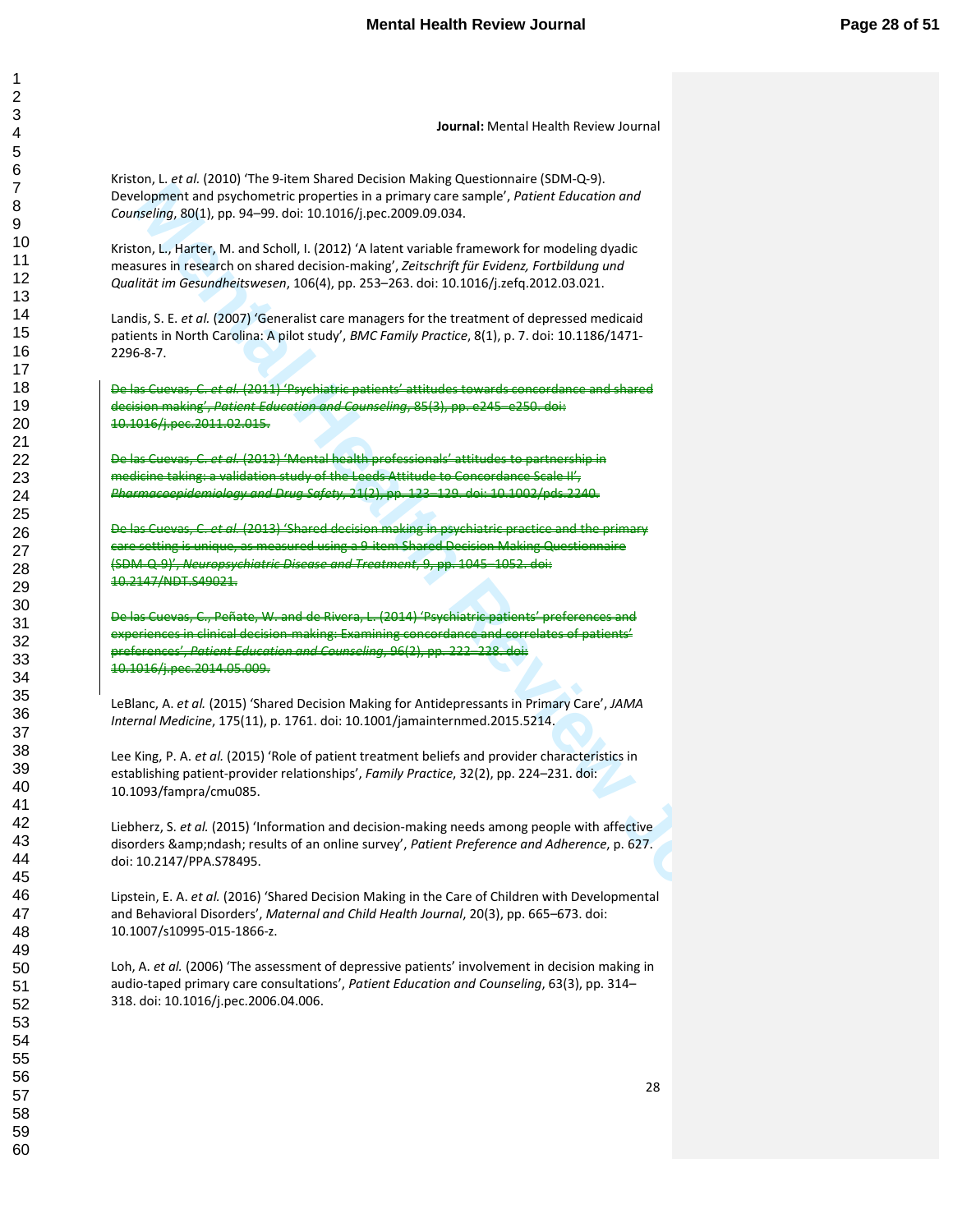| $\overline{c}$ |
|----------------|
|                |
|                |
| 34567          |
|                |
|                |
|                |
|                |
|                |
|                |
|                |
|                |
|                |
|                |
|                |
|                |
|                |
|                |
|                |
|                |
|                |
|                |
|                |
|                |
|                |
|                |
|                |
|                |
|                |
|                |
|                |
|                |
|                |
|                |
|                |
|                |
|                |
|                |
|                |
|                |
|                |
| 39             |
| 40             |
| 41             |
|                |
| 42             |
| 43             |
| 44             |
| 45             |
| 46             |
| 47             |
| 48             |
|                |
| 49             |
| 50             |
| 51<br>52       |
|                |
| --<br>53       |
| 54             |
| 55             |
| 56             |
| 57             |
|                |
| 58             |
| 59             |

**Journal:** Mental Health Review Journal

Loh, A., Simon, D., *et al.* (2007) 'The effects of a shared decision-making intervention in primary care of depression: A cluster-randomized controlled trial', *Patient Education and Counseling*, 67(3 SPEC. ISS.), pp. 324–332. doi: 10.1016/j.pec.2007.03.023.

Loh, A., Leonhart, R., *et al.* (2007a) 'The impact of patient participation on adherence and clinical outcome in primary care of depression', *Patient Education and Counseling*, 65(1), pp. 69–78. doi: 10.1016/j.pec.2006.05.007.

Loh, A., Leonhart, R., *et al.* (2007b) 'The impact of patient participation on adherence and clinical outcome in primary care of depression', *Patient Education and Counseling*, 65(1), pp. 69–78. doi: 10.1016/j.pec.2006.05.007.

Lukens, J. M., Solomon, P. and Sorenson, S. B. (2013) 'Shared Decision Making for Clients With Mental Illness: A Randomized Factorial Survey', *Research on Social Work Practice*, 23(6), pp. 694–705. doi: 10.1177/1049731513489734.

Mahone, I. H. (2008) 'Shared Decision Making and Serious Mental Illness', *Archives of Psychiatric Nursing*, 22(6), pp. 334–343. doi: 10.1016/j.apnu.2007.11.002.

Matthias, M. S. *et al.* (2014) 'Consumer and Relationship Factors Associated With Shared Decision Making in Mental Health Consultations', *Psychiatric Services*, 65(12), pp. 1488–1491. doi: 10.1176/appi.ps.201300563.

McCabe, R. *et al.* (2013) 'Shared decision-making in ongoing outpatient psychiatric treatment', *Patient Education and Counseling*, 91(3), pp. 326–328. doi: 10.1016/j.pec.2012.12.020.

**May Terms of depressions A.6** (Moter mendomed crossing for the extremely any respect to the significant Review Health Review Journal Health Review Journal Health Review Journal Health Review Journal A.6 (Mother Review Jo Melbourne, E. *et al.* (2011) 'Dyadic OPTION: Measuring perceptions of shared decision-making in practice', *Patient Education and Counseling*, 83(1), pp. 55–57. doi: 10.1016/j.pec.2010.04.019.

Metz, M. J. *et al.* (2015) 'Shared Decision Making in mental health care using Routine Outcome Monitoring as a source of information: a cluster randomised controlled trial', *BMC Psychiatry*, 15(1), p. 313. doi: 10.1186/s12888-015-0696-2.

Moncrieff, J. *et al.* (2016) 'Results of a pilot cluster randomised trial of the use of a Medication Review Tool for people taking antipsychotic medication', *BMC Psychiatry*, 16(1), p. 205. doi: 10.1186/s12888-016-0921-7.

Morant, N., Kaminskiy, E. and Ramon, S. (2015) 'Shared decision making for psychiatric medication management: beyond the micro-social', *Health Expectations*, 19(5), p. 1002. doi: 10.1111/hex.12392.

NICE (2016) *Shared decidion making. NICE guidelines. National Institute for Health and Clinical Excellence*. Available at: https://www.nice.org.uk/about/what-we-do/our-programmes/niceguidance/nice-guidelines/shared-decision-making (Accessed: 24 November 2016).

Noel, V. *et al.* (2016) 'Planning Treatment and Assessing Recovery in Participants With Dual Diagnosis: Preliminary Evaluation of a New Clinical Tool', *Journal of Dual Diagnosis*, 12(1), pp. 55–62. doi: 10.1080/15504263.2016.1146555.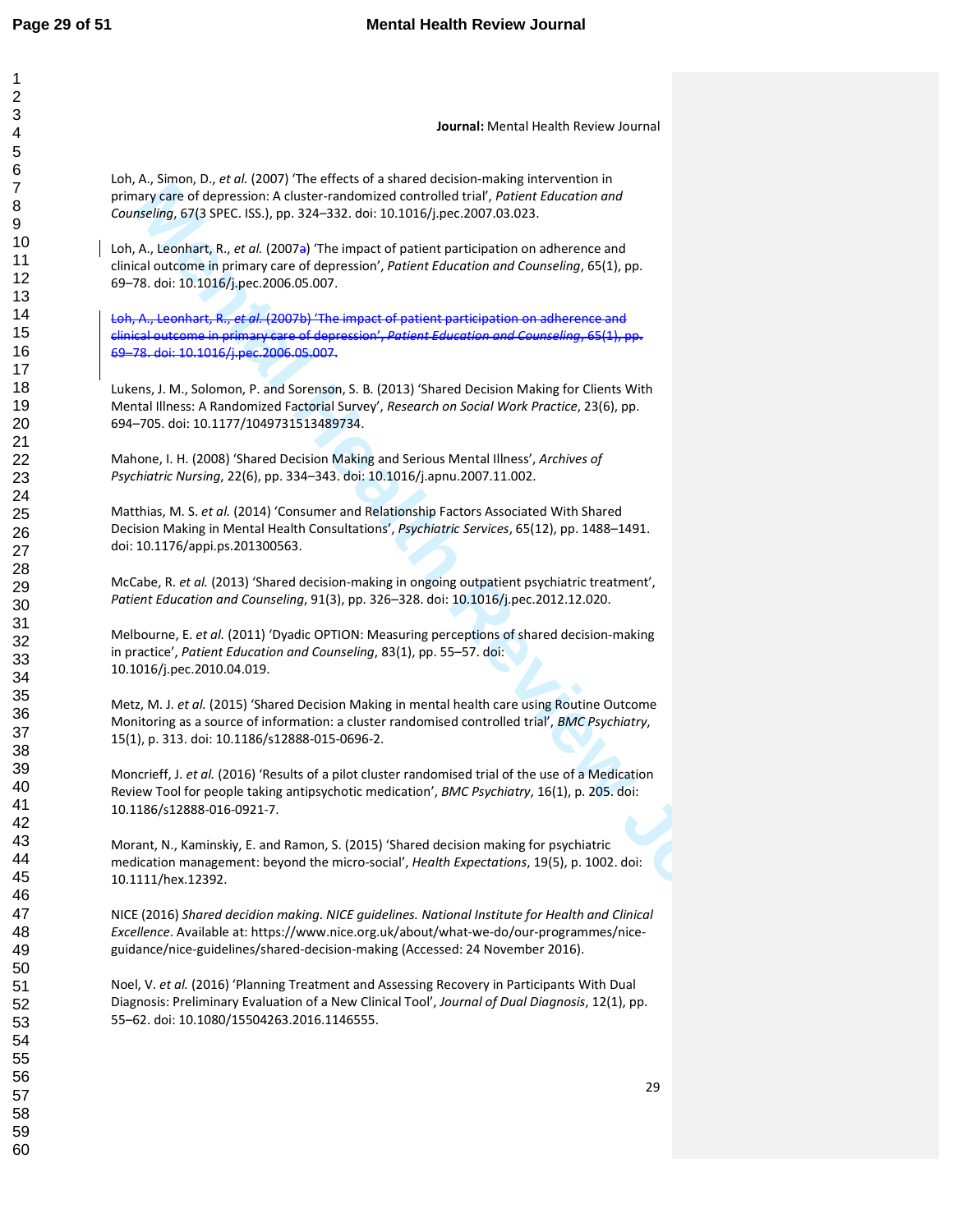O'Brien, M. *et al.* (2013) 'Attitudes and Experience of Youth and Their Parents with Psychiatric Medication and Relationship to Self-Reported Adherence', *Community Mental Health Journal*, 49(5), pp. 567–575. doi: 10.1007/s10597-012-9526-x.

O'Neal, E. L. *et al.* (2008) 'Preferences of Older and Younger Adults With Serious Mental Illness for Involvement in Decision-Making in Medical and Psychiatric Settings', *The American Journal of Geriatric Psychiatry*, 16(10), pp. 826–833. doi: 10.1097/JGP.0b013e318181f992.

Park, S. G. *et al.* (2014) 'Factors Associated With Shared Decision–Making Preferences Among Veterans With Serious Mental Illness', *Psychiatric Services*, 65(12), pp. 1409–1413. doi: 10.1176/appi.ps.201400131.

Patel, S. R. and Bakken, S. (2010) 'Preferences for Participation in Decision Making Among Ethnically Diverse Patients with Anxiety and Depression', *Community Mental Health Journal*, 46(5), pp. 466–473. doi: 10.1007/s10597-010-9323-3.

Patel, S. R., Bakken, S. and Ruland, C. (2008) 'Recent advances in shared decision making for mental health.', *Current opinion in psychiatry*, 21(6), pp. 606–12. doi: 10.1097/YCO.0b013e32830eb6b4.

Paton, C. and Esop, R. (2005) 'Patients' perceptions of their involvement in decision making about antipsychotic drug choice as outlined in the NICE guidance on the use of atypical antipsychotics in schizophrenia', *Journal of Mental Health*, 14(3), pp. 305–310. doi: 10.1080/09638230500136498.

**Mention and Netherlands Professor Constraines (Constraines)**<br> **Mention and Netherlands Professor Constraines (Constraines)**<br> **Mental Health Review Journal Constraines (Constraines)**<br> **Mental Health Review Journal Mental** Perestelo-Perez, L. *et al.* (2011) 'Patient involvement and shared decision-making in mental health care', *Current Clinical Pharmacology*, 6(2), pp. 83–90. Available at: http://ovidsp.ovid.com/ovidweb.cgi?T=JS&CSC=Y&NEWS=N&PAGE=fulltext&D=emed10&AN= 2011338755.

Perreault, M. *et al.* (2005) 'The role of relatives in discharge planning from psychiatric hospitals: The perspective of patients and their relatives', *Psychiatric Quarterly*, 76(4 SPEC. ISS.), pp. 297–315. doi: 10.1007/s11126-005-4964-z.

Puschner, B. *et al.* (2013) 'Development and psychometric properties of a five-language multiperspective instrument to assess clinical decision making style in the treatment of people with severe mental illness (CDMS)', *BMC Psychiatry*, 13(1), p. 48. doi: 10.1186/1471-244X-13- 48.

Rise, M. B. and Steinsbekk, A. (2015) 'Does implementing a development plan for user participation in a mental hospital change patients' experience? A non-randomized controlled study', *Health Expectations*, 18(5), pp. 809–825. doi: 10.1111/hex.12105.

Roberts, L. W. and Kim, J. P. (2015) 'Attunement and alignment of people with schizophrenia and their preferred alternative decision-makers: An exploratory pilot study comparing treatment and research decisions.', *Journal of psychiatric research*, 71, pp. 70–7. doi: 10.1016/j.jpsychires.2015.09.014.

Rodenburg-Vandenbussche, S. *et al.* (2015a) 'Dutch Translation and Psychometric Testing of the 9-Item Shared Decision Making Questionnaire (SDM-Q-9) and Shared Decision Making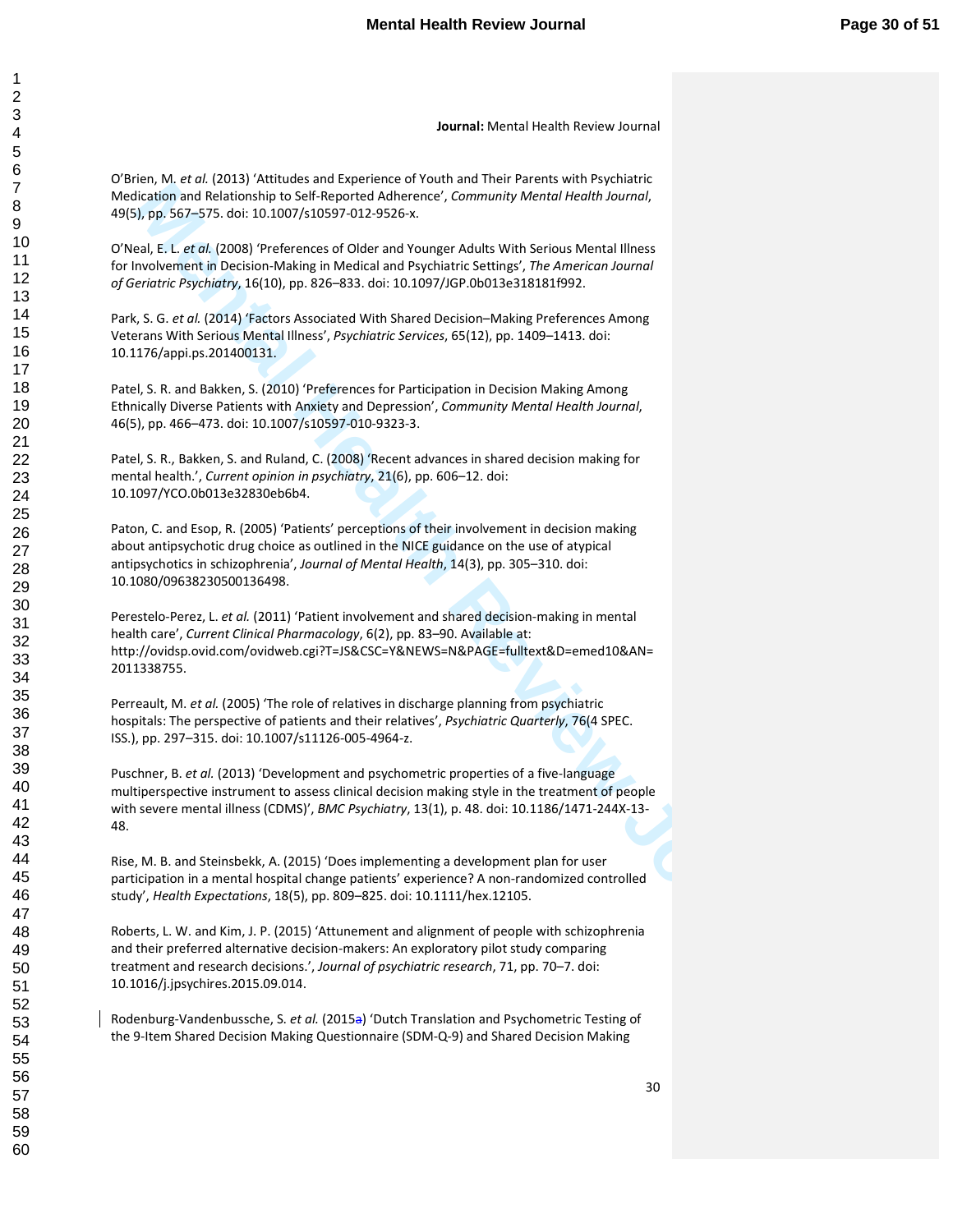| Journal: Mental Health Review Journal                                                                                                                                                                                                                                                                                                                       |    |
|-------------------------------------------------------------------------------------------------------------------------------------------------------------------------------------------------------------------------------------------------------------------------------------------------------------------------------------------------------------|----|
| Questionnaire-Physician Version (SDM-Q-Doc) in Primary and Secondary Care', PLOS ONE.<br>Edited by L. Hakkaart, 10(7), p. e0132158. doi: 10.1371/journal.pone.0132158.                                                                                                                                                                                      |    |
| Rodenburg-Vandenbussche, S. et al. (2015b) 'Dutch Translation and Psychometric Testing of<br>the 9-Item Shared Decision Making Questionnaire (SDM-Q-9) and Shared Decision Making<br>Questionnaire-Physician Version (SDM-Q-Doc) in Primary and Secondary Care', PLOS ONE.<br>Edited by L. Hakkaart, 10(7), p. e0132158. doi: 10.1371/journal.pone.0132158. |    |
| Rosenberg, D. et al. (2016) 'Shared decision making in Swedish community mental health<br>services - an evaluation of three self-reporting instruments', Journal of Mental Health, pp. 1-8.<br>doi: 10.1080/09638237.2016.1207223.                                                                                                                          |    |
| Salyers, M. P. et al. (2012) 'A coding system to measure elements of shared decision making<br>during psychiatric visits.', Psychiatric Services, 63(8), pp. 779-784. doi:<br>10.1176/appi.ps.201100496.                                                                                                                                                    |    |
| Scholl, I. et al. (2011) 'Measurement of shared decision making - a review of instruments.',<br>Zeitschrift fur Evidenz, Fortbildung und Qualitat im Gesundheitswesen, 105(4), pp. 313-324.<br>doi: 10.1016/j.zefq.2011.04.012.                                                                                                                             |    |
| Scholl, I., Kriston, L., Dirmaier, J. and Harter, M. (2012) 'Comparing the nine-item Shared<br>Decision-Making Questionnaire to the OPTION Scale - an attempt to establish convergent<br>validity', Health Expectations, 18(1), pp. 137-150. doi: 10.1111/hex.12022.                                                                                        |    |
| Scholl, I., Kriston, L., Dirmaier, J., Buchholz, A., et al. (2012) 'Development and psychometric<br>properties of the Shared Decision Making Questionnaire - physician version (SDM-Q-Doc)',<br>Patient Education and Counseling, 88(2), pp. 284-290. doi: 10.1016/j.pec.2012.03.005.                                                                       |    |
| Sepucha, K. and Mulley, A. G. (2009) 'A Perspective on the Patient's Role in Treatment<br>Decisions', Medical Care Research and Review, 66(1 suppl), p. 53S-74S. doi:<br>10.1177/1077558708325511.                                                                                                                                                          |    |
| Simon, D. et al. (2010) 'Confirmatory factor analysis and recommendations for improvement of<br>the Autonomy-Preference-Index (API)', Health Expectations, 13, pp. 234-243. doi:<br>10.1111/j.1369-7625.2009.00584.x.                                                                                                                                       |    |
| Simon, D. et al. (2012) 'Effectiveness of a web-based, individually tailored decision aid for<br>depression or acute low back pain: A randomized controlled trial', Patient Education and<br>Counseling, 87(3), pp. 360-368. doi: 10.1016/j.pec.2011.10.009.                                                                                                |    |
| Slade, M. et al. (2014) 'The development and evaluation of a five-language multi-perspective<br>standardised measure: clinical decision-making involvement and satisfaction (CDIS)', BMC<br>Health Services Research, 14(1), p. 323. doi: 10.1186/1472-6963-14-323.                                                                                         |    |
| Solberg, L. I. et al. (2014) 'How Much Shared Decision Making Occurs in Usual Primary Care of<br>Depression?', The Journal of the American Board of Family Medicine, 27(2), pp. 199-208. doi:<br>10.3122/jabfm.2014.02.130164.                                                                                                                              |    |
| Stacey, D. et al. (2014) 'Decision aids for people facing health treatment or screening<br>decisions.', The Cochrane database of systematic reviews, (1), p. CD001431. doi:<br>10.1002/14651858.CD001431.pub4.                                                                                                                                              |    |
|                                                                                                                                                                                                                                                                                                                                                             | 31 |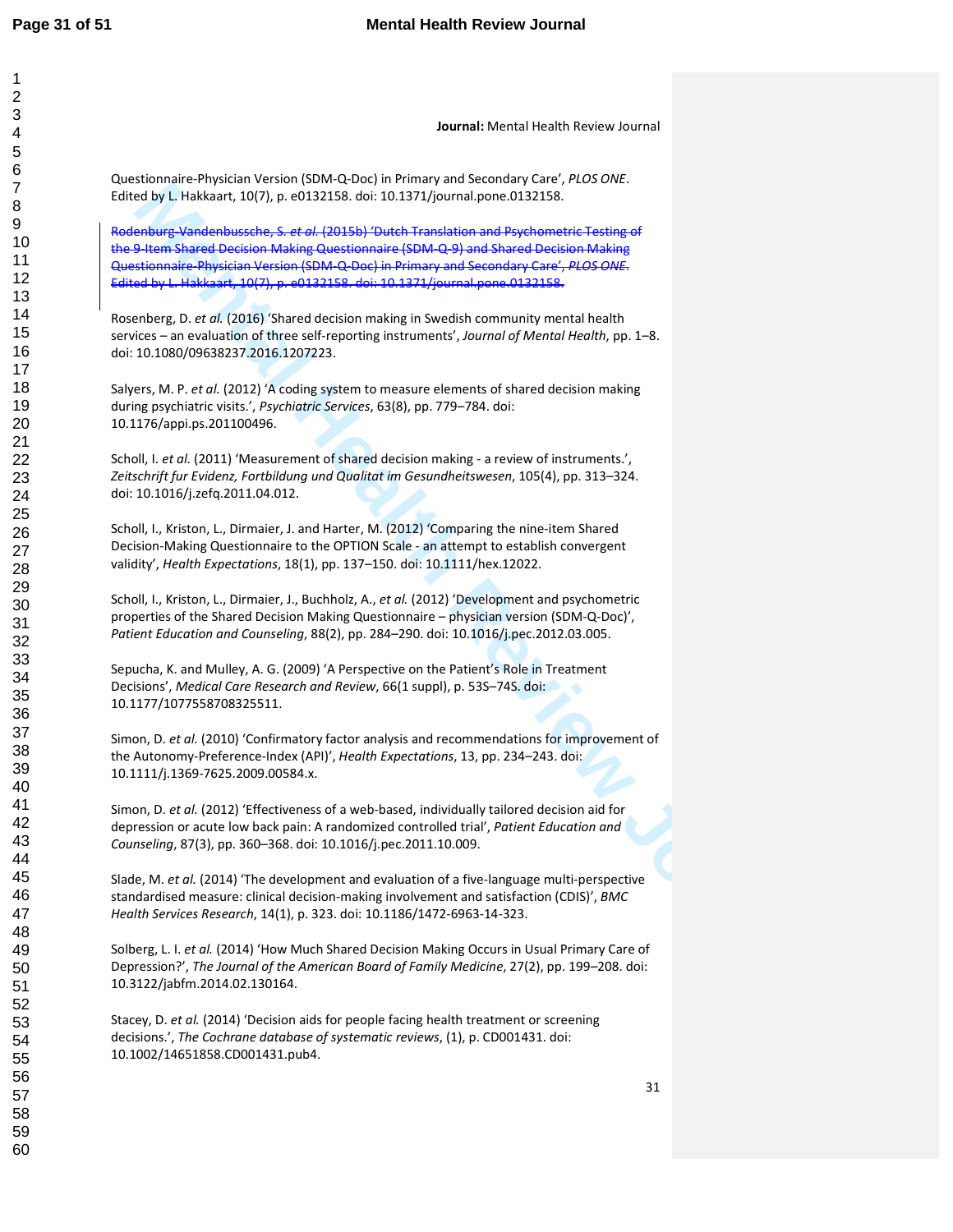Storm, M. and Edwards, A. (2013) 'Models of User Involvement in the Mental Health Context: Intentions and Implementation Challenges', *Psychiatric Quarterly*, 84(3), pp. 313–327. doi: 10.1007/s11126-012-9247-x.

Storm, M. and Edwards, A. (2013) 'Models of User Involvement in the Mental Health Context: Intentions and Implementation Challenges', *Psychiatric Quarterly*, 84(3), pp. 313–327. doi: 10.1007/s11126-012-9247-x.

Stovell, D. *et al.* (2016) 'Shared treatment decision-making and empowerment-related outcomes in psychosis: systematic review and meta-analysis.', *The British journal of psychiatry : the journal of mental science*, 209(1), pp. 23–28. doi: 10.1192/bjp.bp.114.158931.

Swanson, K. A. *et al.* (2007) 'Effect of Mental Health Care and Shared Decision Making on Patient Satisfaction in a Community Sample of Patients with Depression', *Medical Care Research and Review*, 64(4), pp. 416–430. doi: 10.1177/1077558707299479.

Tambuyzer, E. and Van Audenhove, C. (2013) 'Is perceived patient involvement in mental health care associated with satisfaction and empowerment?', *Health Expectations*, 18(4), pp. 516–526. doi: 10.1111/hex.12052.

Trujols, J. *et al.* (2012) 'Patient satisfaction with methadone maintenance treatment: The relevance of participation in treatment and social functioning', *Drug and Alcohol Dependence*, 123(1-3), pp. 41–47. doi: 10.1016/j.drugalcdep.2011.10.014.

eigner, and the state of the state of the state of the state of the state of the state of the state of the state of the state of the state of the state of the state of the state of the state of the state of the state of th (<del>2014) 'Access to services, quality of care, and</del> autism, other developmental disabilities, and other mental health conditions', *Autism*, 18(7), pp. 815–826. doi: 10.1177/1362361313512902.Van der Krieke, L. *et al.* (2013) 'A Web-Based Tool to Support Shared Decision Making for People With a Psychotic Disorder: Randomized Controlled Trial and Process Evaluation', *Journal of Medical Internet Research*, 15(10), p. e216. doi: 10.2196/jmir.2851.

Van Der Weijden, T. *et al.* (2012) 'Clinical practice guidelines and patient decision aids. An inevitable relationship', *Journal of Clinical Epidemiology*, 65(6), pp. 584–589. doi: 10.1016/j.jclinepi.2011.10.007.

Van der Weijden, T. *et al.* (2013) 'How can clinical practice guidelines be adapted to facilitate shared decision making? A qualitative key-informant study', *BMJ Quality & Safety*, 22(10), pp. 855–863. doi: 10.1136/bmjqs-2012-001502.

Vohra, R. *et al.* (2014) 'Access to services, quality of care, and family impact for children with autism, other developmental disabilities, and other mental health conditions', *Autism*, 18(7), pp. 815–826. doi: 10.1177/1362361313512902.

Wills, C. E. and Holmes-Rovner, M. (2003) 'Preliminary validation of the Satisfaction With Decision scale with depressed primary care patients.', *Health expectations : an international journal of public participation in health care and health policy*, 6(2), pp. 149–159.

**Formatted:** Font: Spanish (International Sort)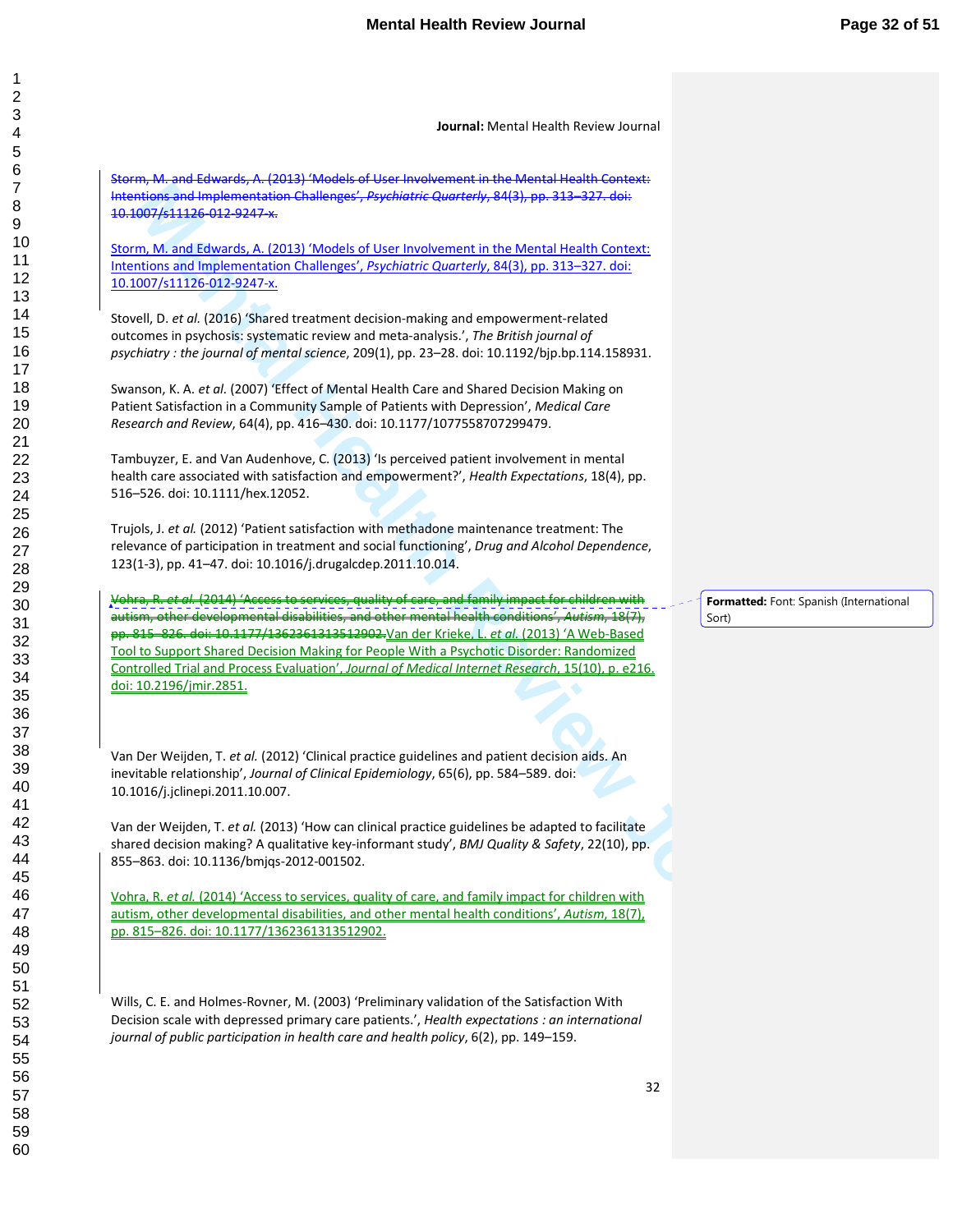> 

**Journal:** Mental Health Review Journal

Woolley, S. B. *et al.* (2010) 'Hospital Patients' Perceptions During Treatment and Early Discontinuation of Serotonin Selective Reuptake Inhibitor Antidepressants', *Journal of Clinical Psychopharmacology*, 30(6), pp. 716–719. doi: 10.1097/JCP.0b013e3181fc343b.

Wright-Berryman, J. L. and Kim, H.-W. (2016) 'Physical Health Decision-Making Autonomy Preferences for Adults with Severe Mental Illness in Integrated Care', *Journal of Social Service Research*, 42(3), pp. 281–294. doi: 10.1080/01488376.2015.1093580.

Zikmund-Fisher, B. J. *et al.* (2010) 'Deficits and Variations in Patients' Experience with Making 9 Common Medical Decisions: The DECISIONS Survey', *Medical Decision Making*, 30(5 Suppl), p. 85S–95S. doi: 10.1177/0272989X10380466.

A. Mating During Ac.<br>
Health Communication.<br>
Capture of the Contraction.<br>
Capture Capture Capture of Capture of Capture of Capture of Capture of Capture of Capture of Capture of Capture of Capture of Capture of Capture of Zisman-Ilani, Y. *et al.* (2017) 'Shared Decision Making During Active Psychiatric Hospitalization: Assessment and Psychometric Properties', *Health Communication*, 32(1), pp. 126–130. doi: 10.1080/10410236.2015.1099504.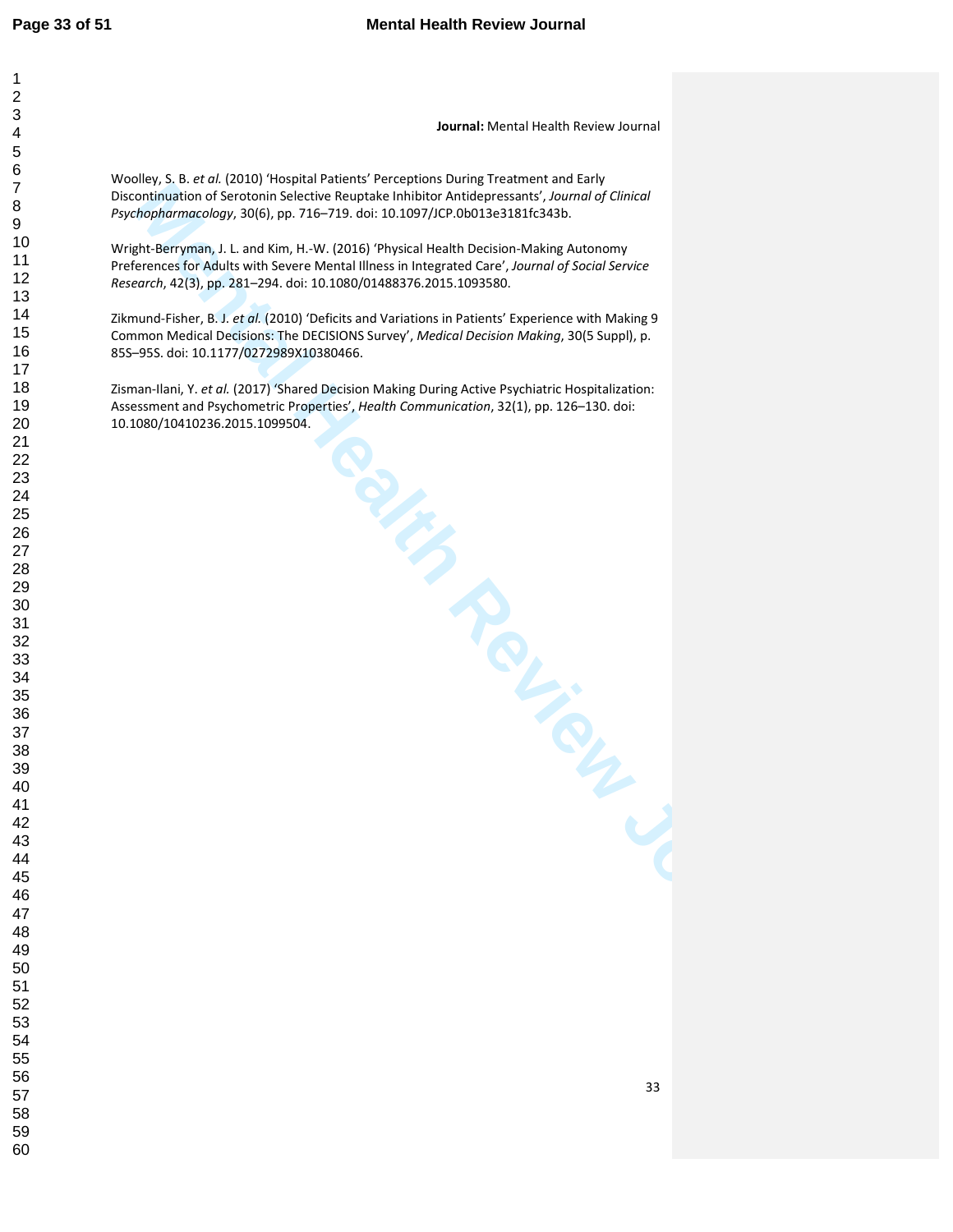Figure 1. Study selection process (PRISMA)



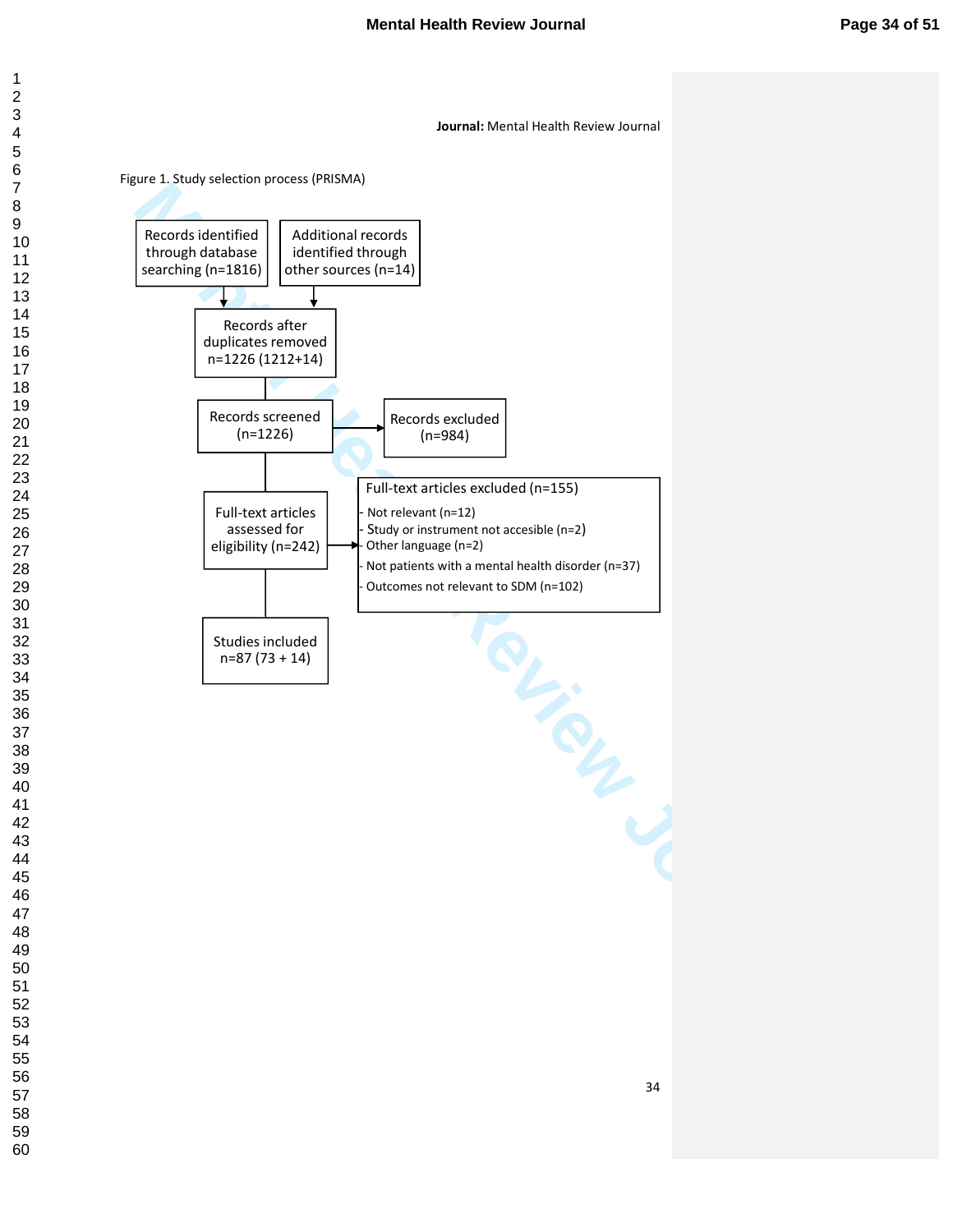|                                                        |                                                                                                                     |              |                       |                         | Journal: Mental Health Review Journal                                                                                                                                                                                                                                                                                                                                                                                                         |                                                                                                                        |
|--------------------------------------------------------|---------------------------------------------------------------------------------------------------------------------|--------------|-----------------------|-------------------------|-----------------------------------------------------------------------------------------------------------------------------------------------------------------------------------------------------------------------------------------------------------------------------------------------------------------------------------------------------------------------------------------------------------------------------------------------|------------------------------------------------------------------------------------------------------------------------|
|                                                        | Table 1. Summary of measures of SDM for mental Health                                                               |              |                       |                         |                                                                                                                                                                                                                                                                                                                                                                                                                                               |                                                                                                                        |
| Measure name                                           | <b>Construct (and subscales)</b><br>assessed                                                                        | <b>Items</b> | <b>Response scale</b> | Perspective             | <b>Mental health condition</b>                                                                                                                                                                                                                                                                                                                                                                                                                |                                                                                                                        |
| <b>DECISION ANTECEDENTS</b>                            |                                                                                                                     |              |                       |                         |                                                                                                                                                                                                                                                                                                                                                                                                                                               |                                                                                                                        |
| Autonomy Preference<br>Index (API)                     | Preferred role (information<br>preferences; decision-making<br>autonomy preferences)                                | 23           | Likert scale (1-5)    | Patient                 | Mixed sample (Hill and Laugharne, 2006;<br>Adams, Drake and Wolford, 2007; Lukens,<br>Solomon and Sorenson, 2013; van der Krieke et<br>al., 2013; Bonfils et al., 2014, 2015; Wright-<br>Berryman and Kim, 2016)<br>Depression (Hamann et al., 2007, 2014; O'Neal<br>et al., 2008; Simon et al., 2010)<br>Schizophrenia (Hamann et al., 2006, 2007,<br>2010, 2012; Hamann, Mendel, et al., 2011)<br>Alzheimer (Hamann, Bronner, et al., 2011) | Formatted: Spanish (International Sort)<br>Formatted: Font: (Default) +Body (Calibri),<br>Spanish (International Sort) |
| <b>Clinical Decision</b><br>Making Style (CDMS)        | Preferences for participation<br>(Participation in DM; Information)                                                 | 21           | Likert scale (0-4)    | Patient<br>Professional | Mixed sample (Puschner et al., 2013; Clarke et<br>al., 2015)                                                                                                                                                                                                                                                                                                                                                                                  |                                                                                                                        |
| <b>Consumer Quality</b><br>Index $(CQI)^{\frac{1}{2}}$ | Preferences and experience in<br>involvement (Affective<br>communication; Information<br>provision, Shared decision | 20           | Likert scale (1-4)    | Patient                 | Adolescents receiving psychosocial or mental<br>health care (Jager et al., 2014)                                                                                                                                                                                                                                                                                                                                                              | Formatted: Superscript                                                                                                 |
|                                                        | making)                                                                                                             |              |                       |                         |                                                                                                                                                                                                                                                                                                                                                                                                                                               |                                                                                                                        |
|                                                        |                                                                                                                     |              |                       |                         |                                                                                                                                                                                                                                                                                                                                                                                                                                               |                                                                                                                        |
|                                                        |                                                                                                                     |              |                       |                         | 35                                                                                                                                                                                                                                                                                                                                                                                                                                            |                                                                                                                        |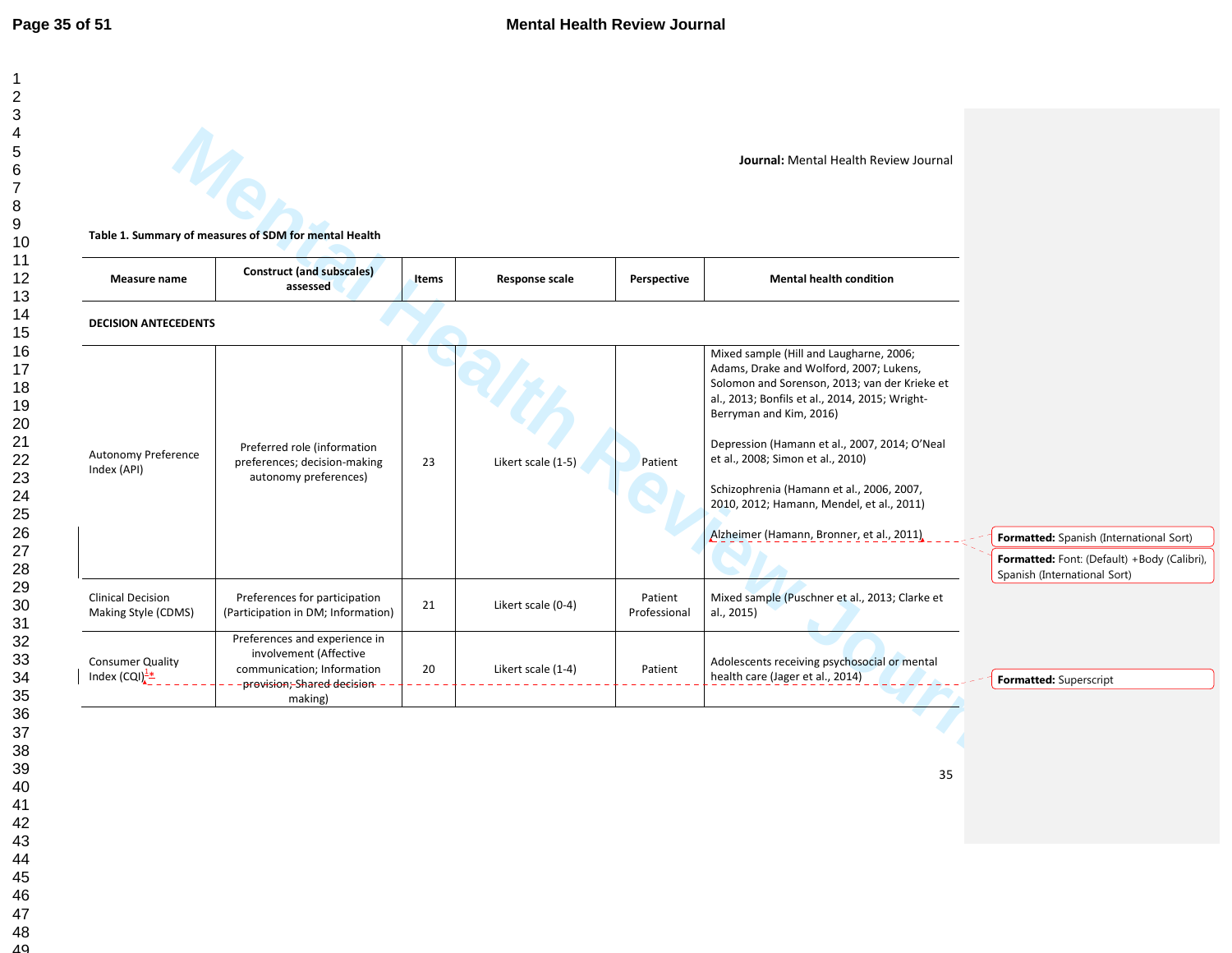|  | Table 1. Summary of measures of SDM for mental Health |  |  |
|--|-------------------------------------------------------|--|--|
|  |                                                       |  |  |

|                                                                             | Table 1. Summary of measures of SDM for mental Health |              |                       |                    |                                                                                                                                      |                                             |
|-----------------------------------------------------------------------------|-------------------------------------------------------|--------------|-----------------------|--------------------|--------------------------------------------------------------------------------------------------------------------------------------|---------------------------------------------|
| Measure name                                                                | <b>Construct (and subscales)</b><br>assessed          | <b>Items</b> | <b>Response scale</b> | Perspective        | <b>Mental health condition</b>                                                                                                       |                                             |
|                                                                             |                                                       |              |                       |                    | Mixed sample (Adams, Drake and Wolford,<br>2007; Mahone, 2008; Patel and Bakken, 2010;<br>De las Cuevas, Peñate and de Rivera, 2014) |                                             |
| <b>Control Preferences</b><br>scale $(CPS)^2$ ,                             | Preferred and perceived role                          | $\mathbf{1}$ | 5 statements          | Patient<br>Parents | Depression (O'Neal et al., 2008; Fumero et al.,<br>2016)                                                                             | Formatted: Font: (Default) +Body (Calibri), |
|                                                                             |                                                       |              |                       |                    | Bipolar (Liebherz et al., 2015)                                                                                                      | Superscript                                 |
|                                                                             |                                                       |              |                       |                    | Children/adolescents with ADHD (Ahmed et al.,<br>2016)                                                                               |                                             |
| <b>Decision Emotional</b><br>Control Scale (DECS)                           | Decision emotional control                            | 5            | Likert scale (1-3)    | Patient            | Schizophrenia (Bunn et al., 1997)                                                                                                    |                                             |
|                                                                             |                                                       |              |                       |                    | Mixed sample (Moncrieff et al., 2016)<br>Schizophrenia (Bunn et al., 1997)                                                           |                                             |
| <b>Decision Self Efficacy</b><br>Scale (DSES)                               | <b>Decisional Self-efficacy</b>                       | 11           | Likert scale (1-3)    | Patient            | Children/adolescents with "serious emotional<br>disturbance" (O'Brien et al., 2013)                                                  |                                             |
|                                                                             |                                                       |              |                       |                    | Depression (O'Neal et al., 2008)                                                                                                     |                                             |
| Decisional Balance for<br>Patient Choice in<br>Substance Abuse<br>Treatment | Preferences for participation                         | 26           | Likert scale (1-5)    | Patient            | Substance Abuse (Finnell and Lee, 2011)                                                                                              |                                             |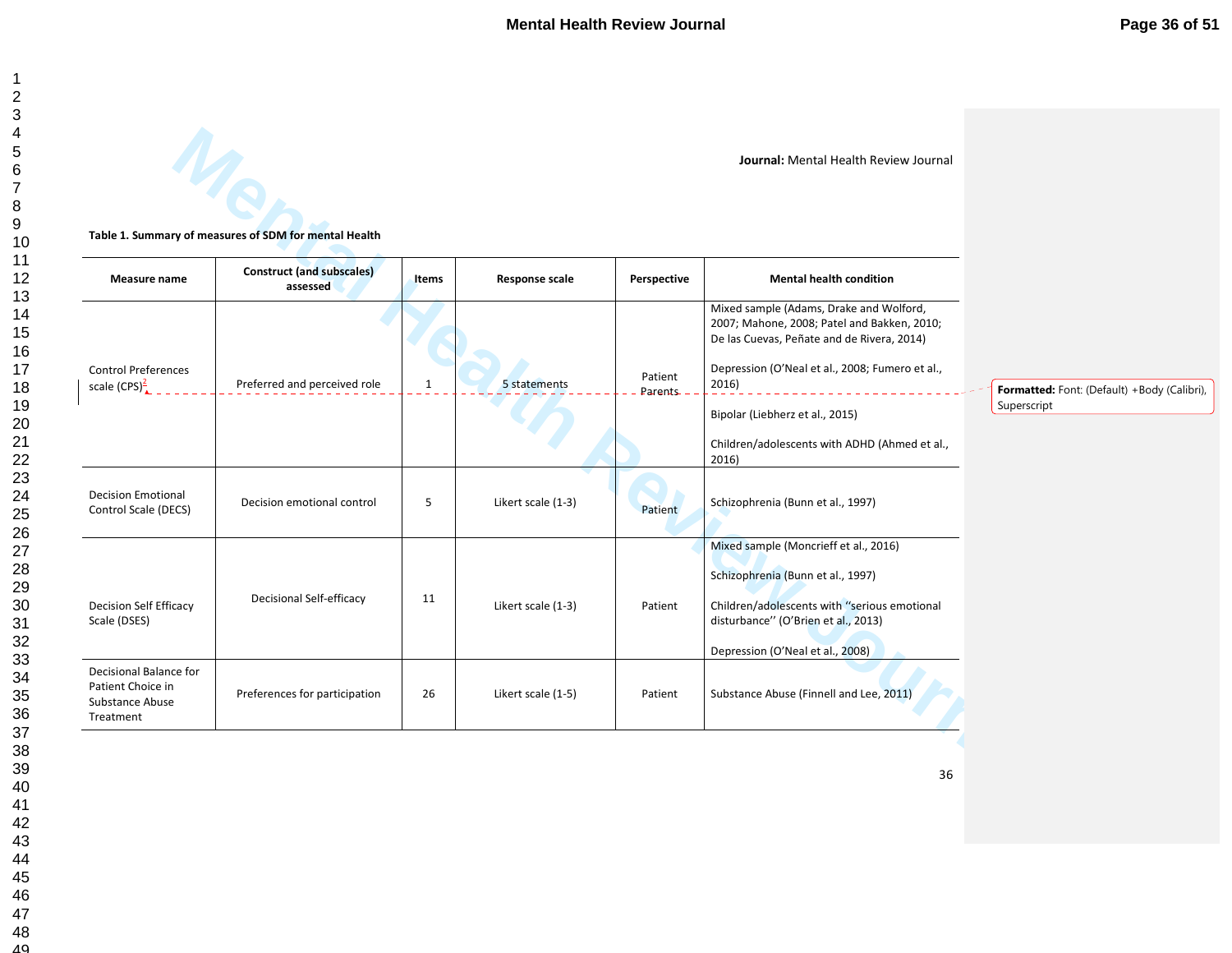|                                                                                     |                                                        |              |                       |              | Journal: Mental Health Review Journal                          |                                                                                        |
|-------------------------------------------------------------------------------------|--------------------------------------------------------|--------------|-----------------------|--------------|----------------------------------------------------------------|----------------------------------------------------------------------------------------|
|                                                                                     | Table 1. Summary of measures of SDM for mental Health  |              |                       |              |                                                                |                                                                                        |
| Measure name                                                                        | <b>Construct (and subscales)</b><br>assessed           | <b>Items</b> | <b>Response scale</b> | Perspective  | <b>Mental health condition</b>                                 |                                                                                        |
| Family Involvement<br>in Treatment scale (FIT)                                      | Desire for family involvement in<br>treatment          | 21           | Likert scale (0-4)    | Patient      | Mixed sample (Cohen et al., 2013)                              |                                                                                        |
| Leeds Attitude to<br>Concordance scale<br>(LATCon)                                  | Attitude towards concordance                           | 12           | Likert scale (0-3)    | Patient      | Mixed sample (De las Cuevas et al., 2011).                     | Formatted: Spanish (International Sort)<br>Formatted: Font: (Default) +Body (Calibri), |
| Leeds Attitude to<br>Concordance scale II<br>(LATCon II)                            | Attitude towards concordance                           | 20           | Likert scale (0-4)    | Professional | Mixed sample (De las Cuevas et al., 2012; Ali et<br>al., 2015) | Spanish (International Sort)                                                           |
| Preferences and<br>Satisfaction<br>Questionnaire $\frac{2}{4}$                      | Preference and experiences about<br>family involvement | 35           | 4-point Likert scale  | Patient      | Mixed sample (Perreault et al., 2005)                          | Formatted: Font: (Default) +Body (Calibri),                                            |
| Perceived Efficacy in<br>Patient-Physician<br>Interactions<br>questionnaire (PEPPI) | Interaction self-efficacy                              | 10           | Likert scale (1-5)    | Patient      | Mixed sample (Alegría et al., 2014)                            | Superscript                                                                            |
| Preparation for<br><b>Decision Making Scale</b>                                     | Preparation for decision-making                        | 10           | Likert scale (1-5)    | Patient      | Depression (Simon et al., 2012)                                |                                                                                        |
|                                                                                     |                                                        |              |                       |              | 37                                                             |                                                                                        |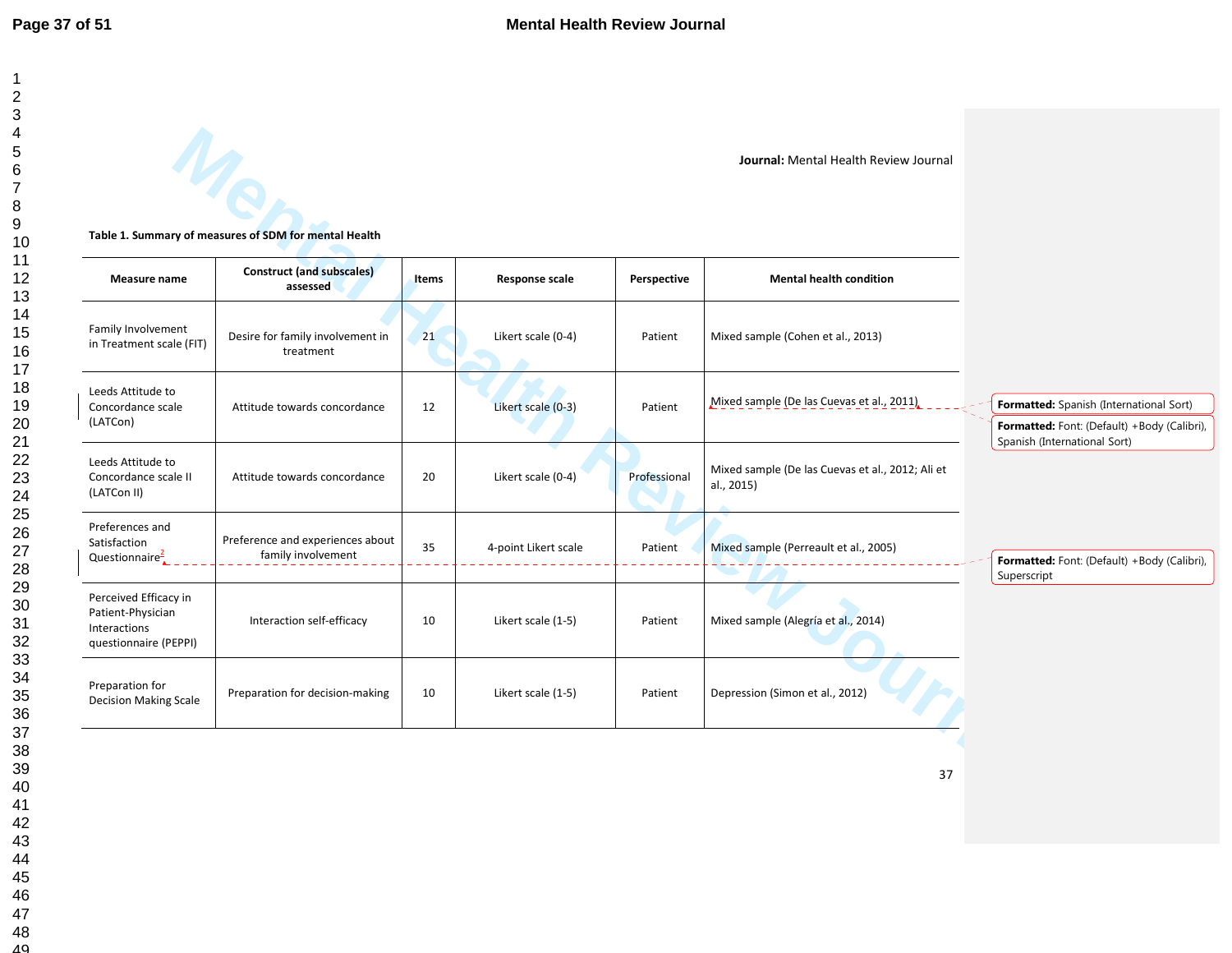|                                                                                               |                                                                         |                 |                    |                         | Journal: Mental Health Review Journal                                                                 |
|-----------------------------------------------------------------------------------------------|-------------------------------------------------------------------------|-----------------|--------------------|-------------------------|-------------------------------------------------------------------------------------------------------|
|                                                                                               | $\eta_{\rm c}$<br>Table 1. Summary of measures of SDM for mental Health |                 |                    |                         |                                                                                                       |
| Measure name                                                                                  | <b>Construct (and subscales)</b><br>assessed                            | <b>Items</b>    | Response scale     | Perspective             | <b>Mental health condition</b>                                                                        |
| Problem Solving<br><b>Decision Making Scale</b><br>(PSDM)                                     | Preference for participation                                            | $\frac{452}{5}$ | Likert scale (0-3) | Patient                 | Anxiety or depression (Patel and Bakken, 2010)<br>Schizophrenia (Hamann, Mendel, et al., 2011)        |
| <b>DECISION-MAKING PROCESS</b>                                                                |                                                                         |                 |                    |                         |                                                                                                       |
| CollaboRATE                                                                                   | SDM process                                                             | 3               | Likert scale (0-4) | Patient                 | Depression (Barr, Forcino, et al. 2016; Noel et<br>al. 2016)<br>Mixed sample (Rosenberg et al., 2016) |
| <b>Clinical Decision</b><br>Making Involvement<br>and Satisfaction (CDIS)                     | SDM process<br>(Involvement; Satisfaction with<br>the decision)         | 15              | Likert scale (1-5) | Patient<br>Professional | Mixed sample (Puschner et al., 2013; Slade et<br>al., 2014; Clarke et al., 2015)                      |
| <b>Consumer Assessment</b><br>of Healthcare Providers<br>and Systems<br>(CAHPS) $\frac{1}{2}$ | SDM process                                                             | $\overline{4}$  | Likert scale (1-7) | Parents                 | Children with autism (Golnik, Maccabee-<br>Ryaboy, et al., 2012; Golnik, Scal, et al., 2012)          |
| Dyadic OPTION                                                                                 | SDM process                                                             | 12              | Likert scale (1-4) | Patient<br>Professional | Mixed sample (Rosenberg et al., 2016)                                                                 |
| <b>Experience of Service</b><br>Questionnaire (ESQ) $\frac{1*}{2}$                            | SDM process                                                             | $\overline{4}$  | Likert scale (1-3) | Patient                 | Mixed sample (Edbrooke-Childs et al., 2016)                                                           |
|                                                                                               |                                                                         |                 |                    |                         |                                                                                                       |
|                                                                                               |                                                                         |                 |                    |                         | 38                                                                                                    |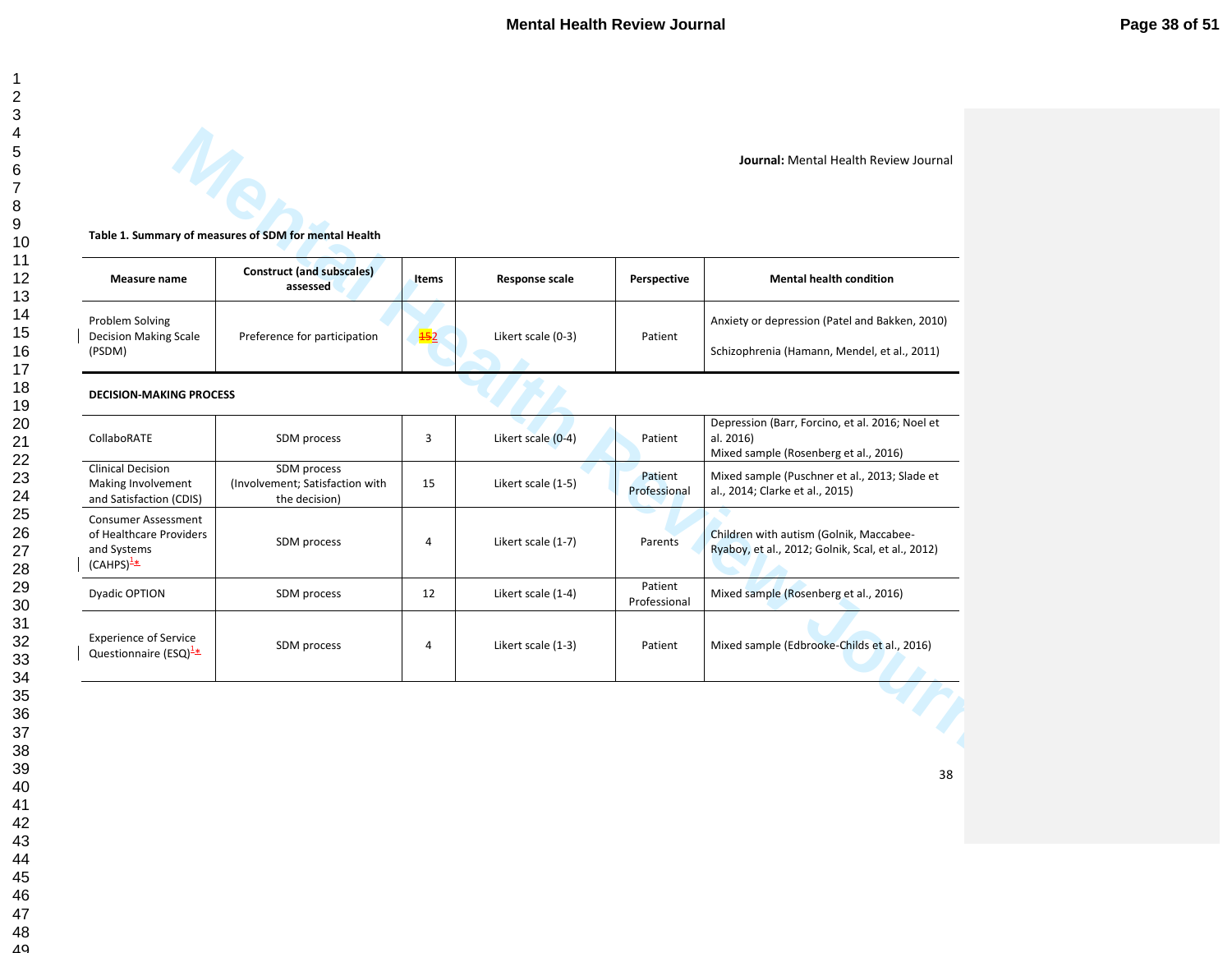|                                                                                                           | <b>VIR</b><br>Table 1. Summary of measures of SDM for mental Health                                                                    |                |                       |             |                                                                                                                                                            |
|-----------------------------------------------------------------------------------------------------------|----------------------------------------------------------------------------------------------------------------------------------------|----------------|-----------------------|-------------|------------------------------------------------------------------------------------------------------------------------------------------------------------|
| Measure name                                                                                              | <b>Construct (and subscales)</b><br>assessed                                                                                           | <b>Items</b>   | <b>Response scale</b> | Perspective | <b>Mental health condition</b>                                                                                                                             |
| Goldring Patient-<br>Provider Scale of<br>shared decision making<br>(GPPS)                                | SDM process                                                                                                                            | 12             |                       | Patient     | Depression (Lee King et al., 2015)                                                                                                                         |
| <b>Health Care Climate</b><br>Questionnaire (HCCQ)                                                        | SDM process                                                                                                                            | 6              | Likert scale (1-5)    | Patient     | Mixed sample (Wright-Berryman and Kim,<br>2016)                                                                                                            |
| <b>Informed Decision</b><br>Making Scale (IDMS)                                                           | SDM process                                                                                                                            | 9              | Likert scale (0-2)    | Observer    | Mixed sample (Braddock et al., 2002; Matthias<br>et al., 2014)                                                                                             |
| Involvement Indicators<br>Scale                                                                           | SDM process                                                                                                                            | $\overline{7}$ | 5-point Likert scale  | Patient     | Mixed sample (Tambuyzer and Van Audenhove,<br>2013)                                                                                                        |
| Measure of Patient-<br>Centered<br>Communication<br>(MPCC)                                                | SDM process<br>(Exploring Both the Disease and<br>the Illness Experience;<br>Understanding the Whole Person;<br>Finding Common Ground) |                |                       | Observer    | Mixed sample (Campbell et al., 2014)                                                                                                                       |
| National Survey of<br>Children with Special<br><b>Health Care Needs (NS-</b><br>$CSHCN)^{\underline{1*}}$ | SDM process                                                                                                                            | 4              | Likert scale (1-4)    | Parents     | Mixed sample of children (Butler, Weller and<br><b>Titus, 2015)</b><br>Children with ADHD (Butler et al., 2015; Lipstein<br>et al., 2016)                  |
| Observing patient<br>involvement in decision<br>making' (OPTION)                                          | SDM process                                                                                                                            | 12             | Likert scale (0-4)    | Observer    | Mixed sample (Goossensen, Zijlstra and<br>Koopmanschap, 2007; Goss et al., 2008;<br>McCabe et al., 2013)<br>Depression (Loh et al., 2006; Scholl, Kriston, |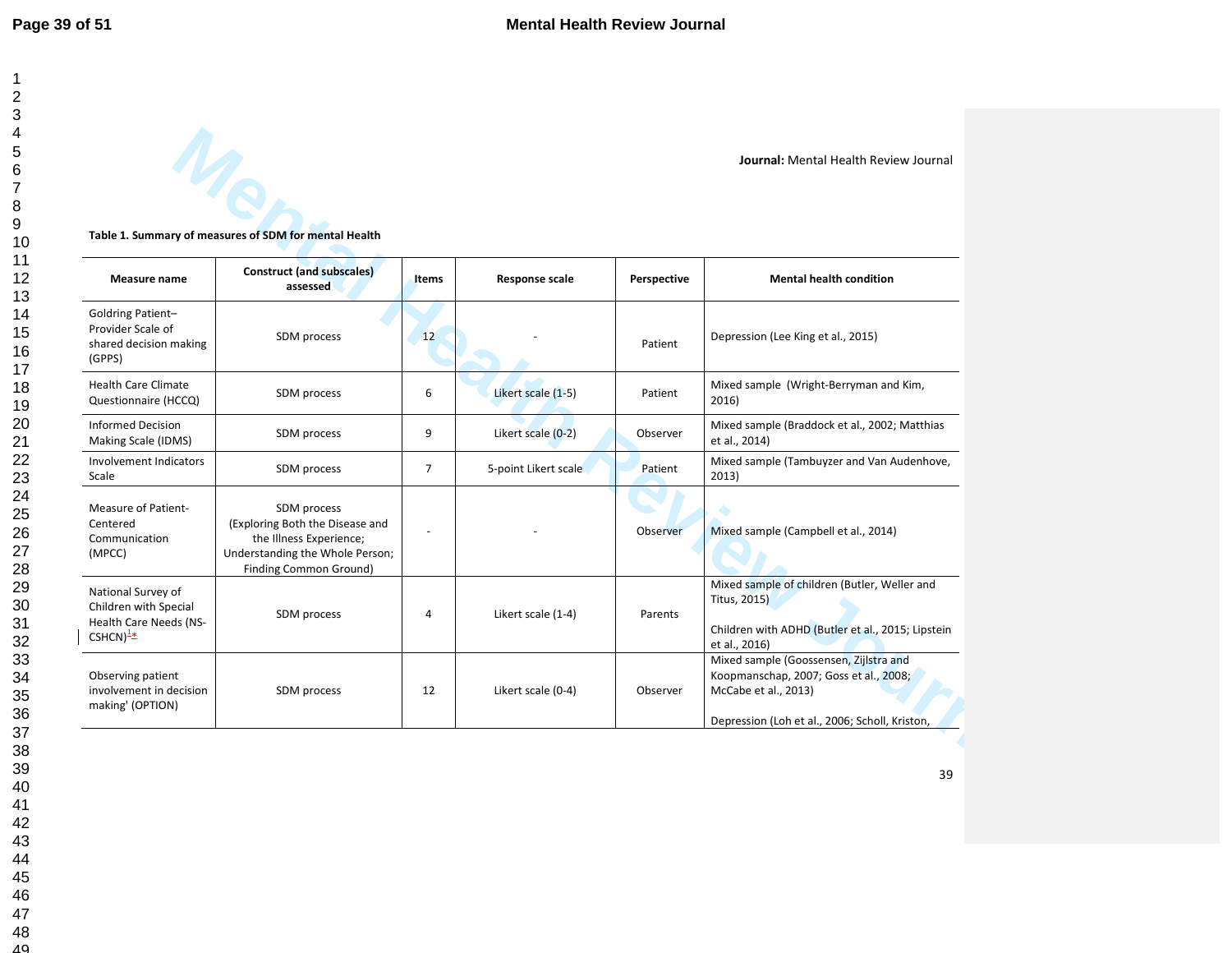| Table 1. Summary of measures of SDM for mental Health |  |  |  |
|-------------------------------------------------------|--|--|--|
|                                                       |  |  |  |

| Measure name                                                            | <b>Construct (and subscales)</b><br>assessed | Items | <b>Response scale</b>        | Perspective | <b>Mental health condition</b>                                                 |                                                           |
|-------------------------------------------------------------------------|----------------------------------------------|-------|------------------------------|-------------|--------------------------------------------------------------------------------|-----------------------------------------------------------|
|                                                                         |                                              |       |                              |             | Dirmaier and Harter, 2012; Aljumah and Hassali,<br>2015; LeBlanc et al., 2015) |                                                           |
|                                                                         |                                              |       |                              |             | Children with ADHD (Brinkman et al., 2013)                                     |                                                           |
| Patient Assessment of<br><b>Chronic Illness</b>                         | SDM process                                  | 6     | Yes/No                       | Patient     | Antidepressant users (Solberg et al., 2014)                                    |                                                           |
| Care (PACIC) $\frac{*1}{4}$                                             |                                              |       |                              |             |                                                                                | Formatted: Font: (Default) +Body (Calibri)<br>Superscript |
| <b>Patient Participation</b><br>Scale from Man-Son-<br>Hing (MSH-scale) | SDM process                                  | 6     | Likert scale (1-5)           | Patients    | Depression (Loh, Leonhart, et al., 2007b; Loh,<br>Simon, et al., 2007)         |                                                           |
| Patient Perception of<br>Patient-Centeredness<br>questionnaire (PPPC)   | SDM process                                  | 14    | Variable response options    | Patient     | Mixed sample (Bonfils et al., 2014; Campbell et<br>al., 2014)                  |                                                           |
| Perceived involvement<br>in care scale (PICS)                           | SDM process                                  | 13    | Likert scale (1-5)           | Patient     | Depression (Loh, Simon, et al., 2007; Simon et<br>al., 2012)                   |                                                           |
| Perceptions of Care<br>(PoC)                                            | SDM process                                  | 16    | Likert scale (1-4)<br>Yes/no | Patient     | Mixed sample (Rise and Steinsbekk, 2015)                                       |                                                           |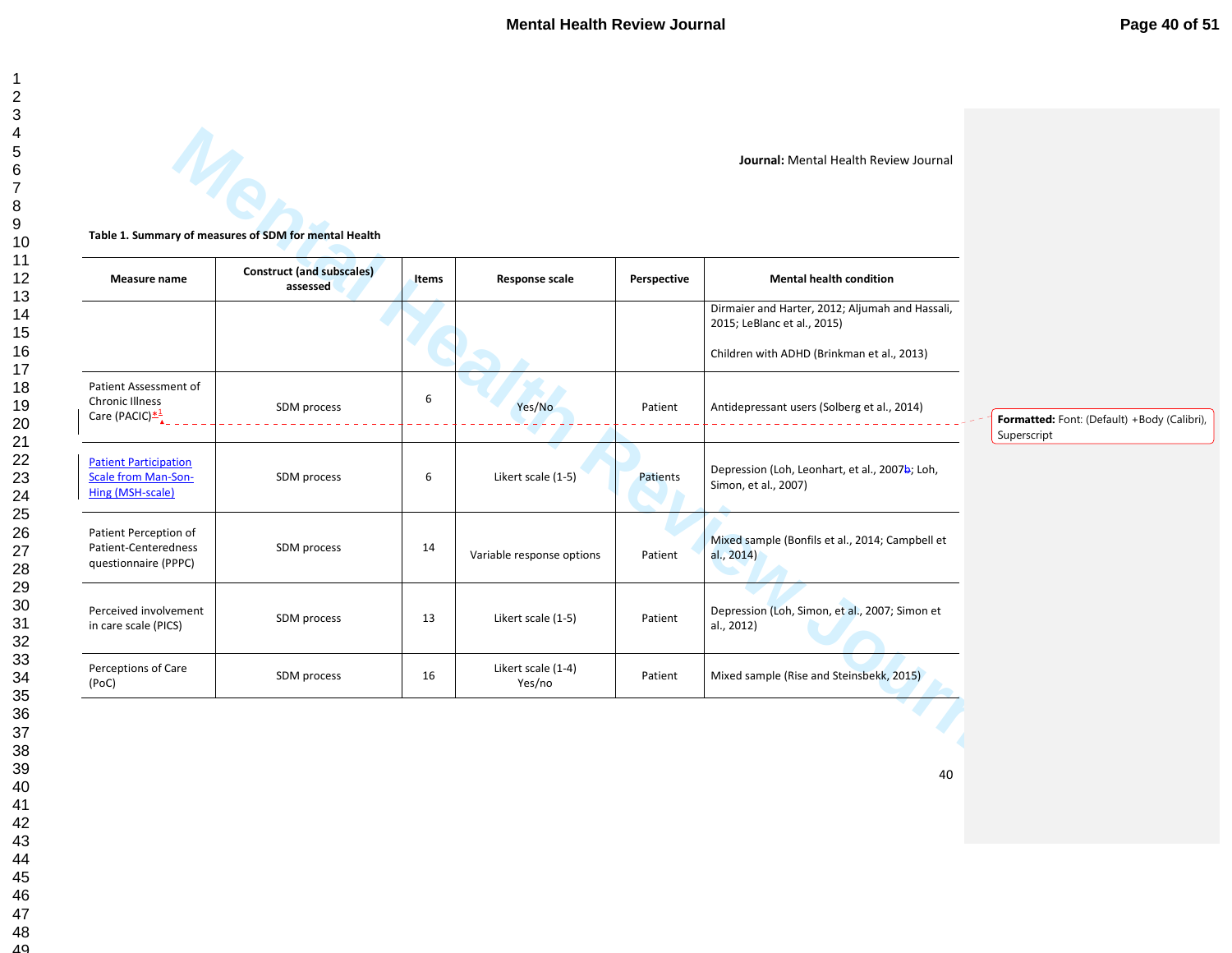**Mental Methal New Journal Metal Health Review Journal**<br> **Mental Health Review Journal Mental New Journal Mental New Yournal<br>
Mental Health Review Journal Mental New Yournal Report<br>
Mental New Yournal Response scile<br>
Menta Journal:** Mental Health Review Journal <sup>41</sup>**Table 1. Summary of measures of SDM for mental Health Measure name Construct (and subscales) assessed Items Response scale Perspective Mental health condition** Physician Participatory Decision-Making (PDM) Style scale SDM process 3 Likert scale (1-5) Patient Professional Depression (Wills and Holmes-Rovner, 2003; Swanson et al., 2007) Children with ADHD (Honeycutt et al., 2005) Shared Decision Making Questionnaire 9-item (SDM-Q-9) SDM process 9 Likert scale (0-5) Patient Mixed sample of inpatients (Zisman-Ilani et al. 20176) and outpatients (De las Cuevas et al. 2013; Rodenburg-Vandenbussche et al. 2015; Alvarez et al., 2016) with severe mental illnesses such as schizophrenia and depression Depression (Kriston et al., 2010; Kriston, Harter and Scholl, 2012; Scholl, Kriston, Dirmaier and Harter, 2012) Shared Decision Making Questionnaire - Physician Version (SDM-Q-Doc) SDM process 9 Likert scale (0-5) Professional Mixed sample (Rodenburg-Vandenbussche et al., 2015b) Depression (Kriston, Harter and Scholl, 2012; Scholl, Kriston, Dirmaier, Buchholz, et al., 2012) Service Satisfaction Questionnaire (SSQ) SDM process 8-10 4-point Likert scale Patient Parents Children/adolescents referred to mental health services (Callaghan et al., 2004) Survey of Health Care Experiences of Patients – inpatient version (I- SHEP) Perceived involvement (Hospital- nurses; Care information; Doctors) 37 - Patient Mixed sample (Bowersox et al., 2013) **Formatted:** English (U.S.) **Formatted:** Font: (Default) +Body (Calibri), English (U.S.) **Formatted:** English (U.S.) **Formatted:** Font: (Default) +Body (Calibri), English (U.S.)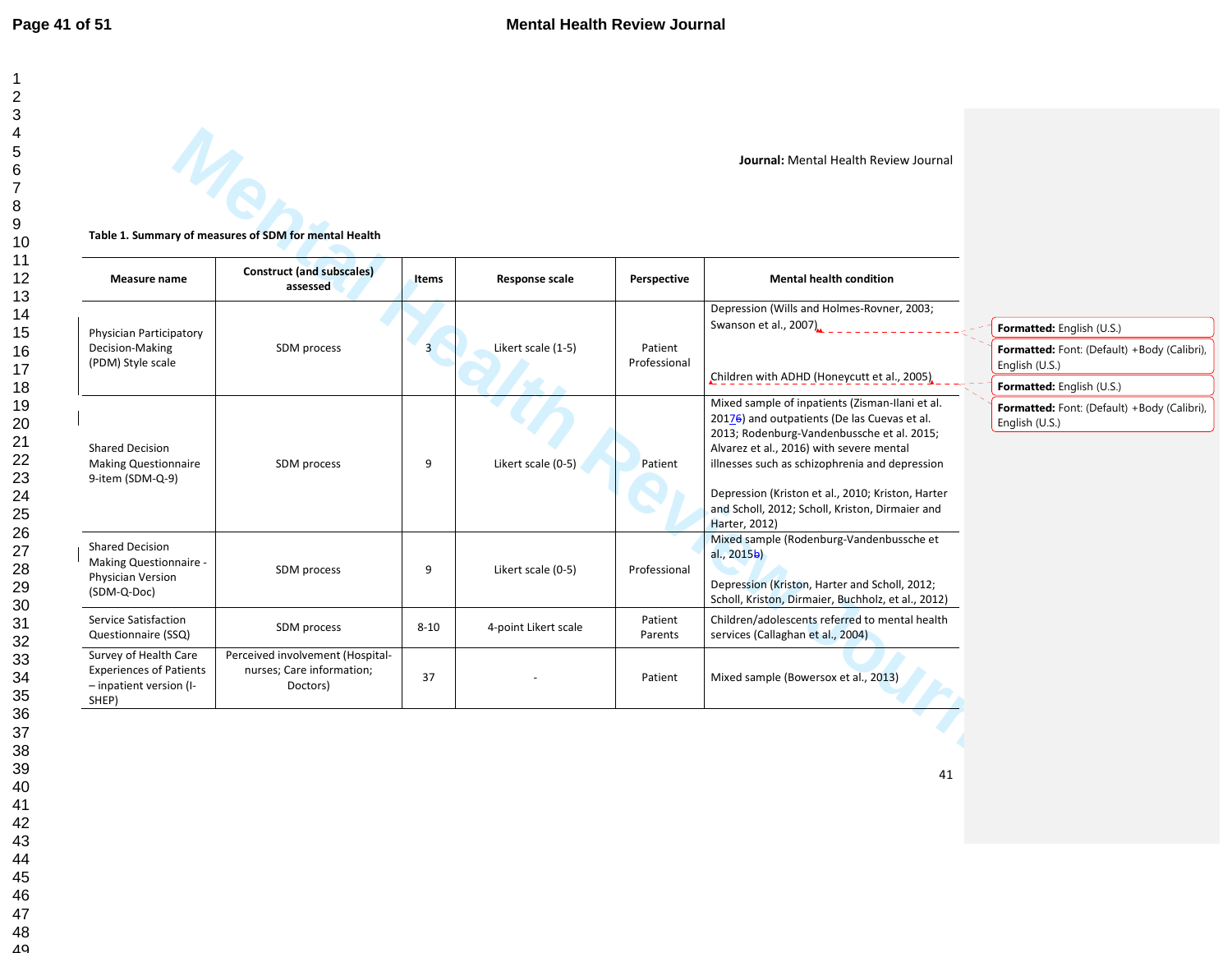|                                                                                                                                      |                                                                                                              |                |                               |                      | <b>Journal: Mental Health Review Journal</b>                                                                                                                                                                    |                                                                               |
|--------------------------------------------------------------------------------------------------------------------------------------|--------------------------------------------------------------------------------------------------------------|----------------|-------------------------------|----------------------|-----------------------------------------------------------------------------------------------------------------------------------------------------------------------------------------------------------------|-------------------------------------------------------------------------------|
|                                                                                                                                      | Table 1. Summary of measures of SDM for mental Health                                                        |                |                               |                      |                                                                                                                                                                                                                 |                                                                               |
| Measure name                                                                                                                         | <b>Construct (and subscales)</b><br>assessed                                                                 | <b>Items</b>   | <b>Response scale</b>         | Perspective          | <b>Mental health condition</b>                                                                                                                                                                                  |                                                                               |
|                                                                                                                                      | SDM process                                                                                                  | $\overline{7}$ | Likert scale(1-5)             | Patients<br>Parents  | Children/adolescents with "serious emotional<br>disturbance" (O'Brien et al., 2013)                                                                                                                             | Formatted: Centered, Space After: 0 pt,<br>Line spacing: single, Adjust space |
| <b>DECISION OUTCOMES</b>                                                                                                             |                                                                                                              |                |                               |                      |                                                                                                                                                                                                                 | between Asian text and numbers, Font<br>Alignment: Auto                       |
|                                                                                                                                      | Knowledge                                                                                                    | $7 - 18$       | Multiple choice<br>True/False | Patient<br>Surrogate | Schizophrenia (Hamann et al., 2006)<br>Depression (Wills and Holmes-Rovner, 2003;<br>Simon et al., 2012; LeBlanc et al., 2015)<br>Dementia (Einterz et al., 2014)<br>Children with ADHD (Brinkman et al., 2013) |                                                                               |
| <b>Combined Outcome</b><br>Measure for Risk<br>Communication and<br><b>Treatment Decision-</b><br>Mmaking Effectiveness<br>(COMRADE) | Perceived effectiveness of the DM<br>process (Satisfaction with<br>communication; Confidence in<br>decision) | 20             | 5-points Likert scale         | Patient              | Mixed sample (van der Krieke et al., 2013)<br>Schizophrenia (Hamann et al., 2006)                                                                                                                               |                                                                               |
| Satisfaction with<br>Information about<br>Medicines Scale (SIMS)                                                                     | Satisfaction with information                                                                                | 17             | 5 categories (dichotomized)   | Patient              | Bipolar (Bowskill et al., 2007)                                                                                                                                                                                 |                                                                               |
| Satisfaction With<br>Decision scale (SWDS)                                                                                           | Satisfaction With Decision                                                                                   | 6              | Likert scale (1-5)            | Patient              | Depression (Wills and Holmes-Rovner, 2003)                                                                                                                                                                      |                                                                               |
| <b>SURE</b>                                                                                                                          | Decisional conflict                                                                                          | 4              | Yes/No                        | Patient              | Mixed sample (Rosenberg et al., 2016)                                                                                                                                                                           |                                                                               |
| <b>Decisional Conflict</b><br>Scale (DCS)                                                                                            | Decisional conflict                                                                                          | 16             | Likert scale (0-4)            | Patient              | Depression (Wills and Holmes-Rovner, 2003;<br>Simon et al., 2012; LeBlanc et al., 2015)                                                                                                                         |                                                                               |
|                                                                                                                                      |                                                                                                              |                |                               |                      | 42                                                                                                                                                                                                              |                                                                               |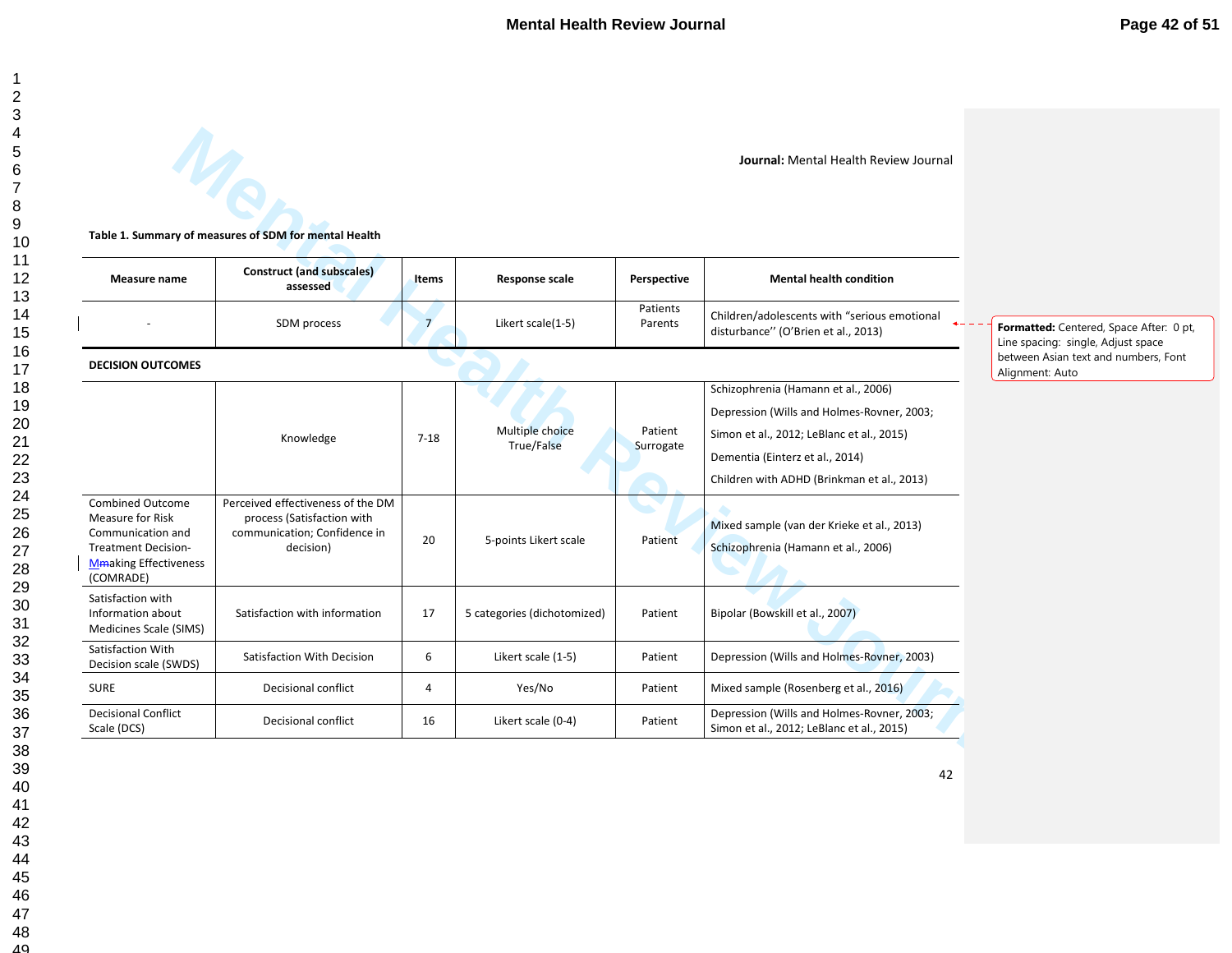|                                |                                                                   |              |                       |             | Journal: Mental Health Review Journal                                                                                                                                |
|--------------------------------|-------------------------------------------------------------------|--------------|-----------------------|-------------|----------------------------------------------------------------------------------------------------------------------------------------------------------------------|
|                                |                                                                   |              |                       |             |                                                                                                                                                                      |
|                                | Table 1. Summary of measures of SDM for mental Health             |              |                       |             |                                                                                                                                                                      |
| Measure name                   | <b>Construct (and subscales)</b><br>assessed                      | <b>Items</b> | <b>Response scale</b> | Perspective | <b>Mental health condition</b>                                                                                                                                       |
|                                |                                                                   |              |                       |             | Children with ADHD (Brinkman et al., 2013)<br>Schizophrenia (Bunn et al., 1997)                                                                                      |
| Decision<br>Regret Scale (DRS) | Satisfaction With Decision                                        | 5            | Likert scale (1-5)    | Patient     | Depression (Simon et al., 2012)                                                                                                                                      |
| consistency reported).         |                                                                   |              |                       |             | For these instruments, that assess broader aspects of care than SDM, items about patient involvement/SDM were selected and treated as a psychometric scale (internal |
|                                | <sup>2</sup> These instruments also assess perceived involvement. |              |                       |             |                                                                                                                                                                      |
|                                |                                                                   |              |                       |             |                                                                                                                                                                      |
|                                |                                                                   |              |                       |             |                                                                                                                                                                      |
|                                |                                                                   |              |                       |             |                                                                                                                                                                      |
|                                |                                                                   |              |                       |             |                                                                                                                                                                      |
|                                |                                                                   |              |                       |             | eview Jour                                                                                                                                                           |
|                                |                                                                   |              |                       |             |                                                                                                                                                                      |
|                                |                                                                   |              |                       |             | 43                                                                                                                                                                   |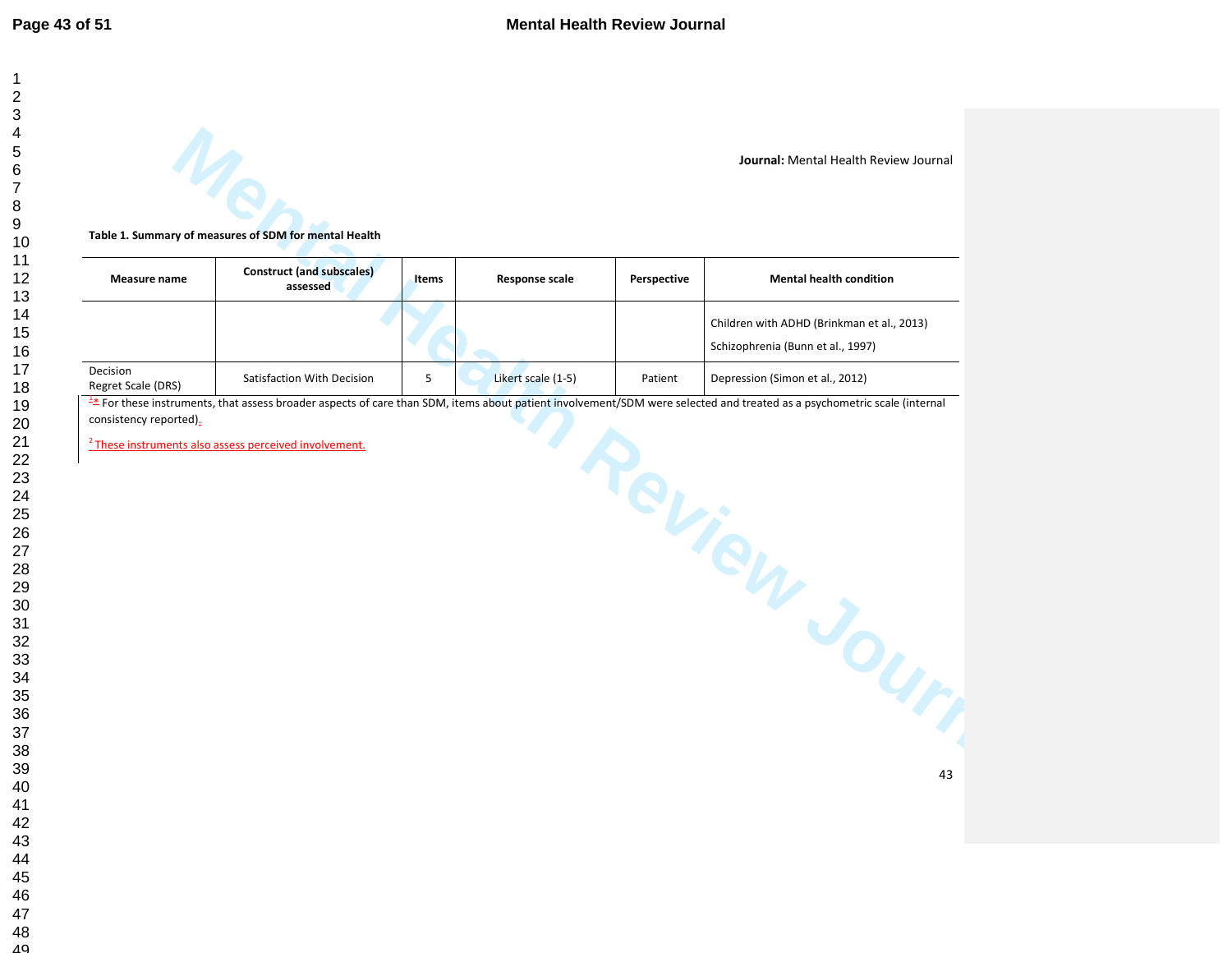| Table 2. Other studies assessing SDM in mental health |                                   |                                                                                   |              |
|-------------------------------------------------------|-----------------------------------|-----------------------------------------------------------------------------------|--------------|
| Study (Author and year)                               | <b>Mental health</b><br>condition | Constructs assessed (number of items)                                             | Perspective  |
| (Arora and McHorney, 2000)                            | Depression                        | Preference for participation (1)                                                  | Patient      |
| (Ali et al., 2015)                                    | Mixed sample                      | Perceived involvement (2)                                                         | Professional |
| (Burnett-Zeigler et al., 2011)                        | Mixed sample                      | Perceived involvement (1)                                                         | Patient      |
| (Clever et al., 2006)                                 | Depression                        | Perceived involvement (1)                                                         | Patient      |
| (De las Cuevas et al., 2011)                          | Mixed sample                      | Preference for participation (3), Perceived involvement (1), Feeling informed (2) | Patient      |
| (Dijkstra, Jaspers and van Zwieten,<br>2008)          | Antidepressant users              | Treatment intention (1 item with 9 options)                                       | Patient      |
| (Hamann, Mendel, et al., 2011)                        | Schizophrenia                     | Preference for participation (Card sorting), Decisional self-efficacy (1)         | Patient      |
| (Hamann et al., 2014)                                 | Depression                        | Perceived involvement (1)                                                         | Patient      |
| (Klingaman et al., 2015)                              | Mixed sample                      | Preference for participation (3)                                                  | Patient      |
| (Landis et al., 2007)                                 | Depression                        | Perceived involvement (6)                                                         | Patient      |
| (Park et al., 2014)                                   | Mixed sample                      | Preference for participation (3)                                                  | Patient      |
| (Paton and Esop, 2005)                                | Schizophrenia                     | Perceived involvement (5)                                                         | Patient      |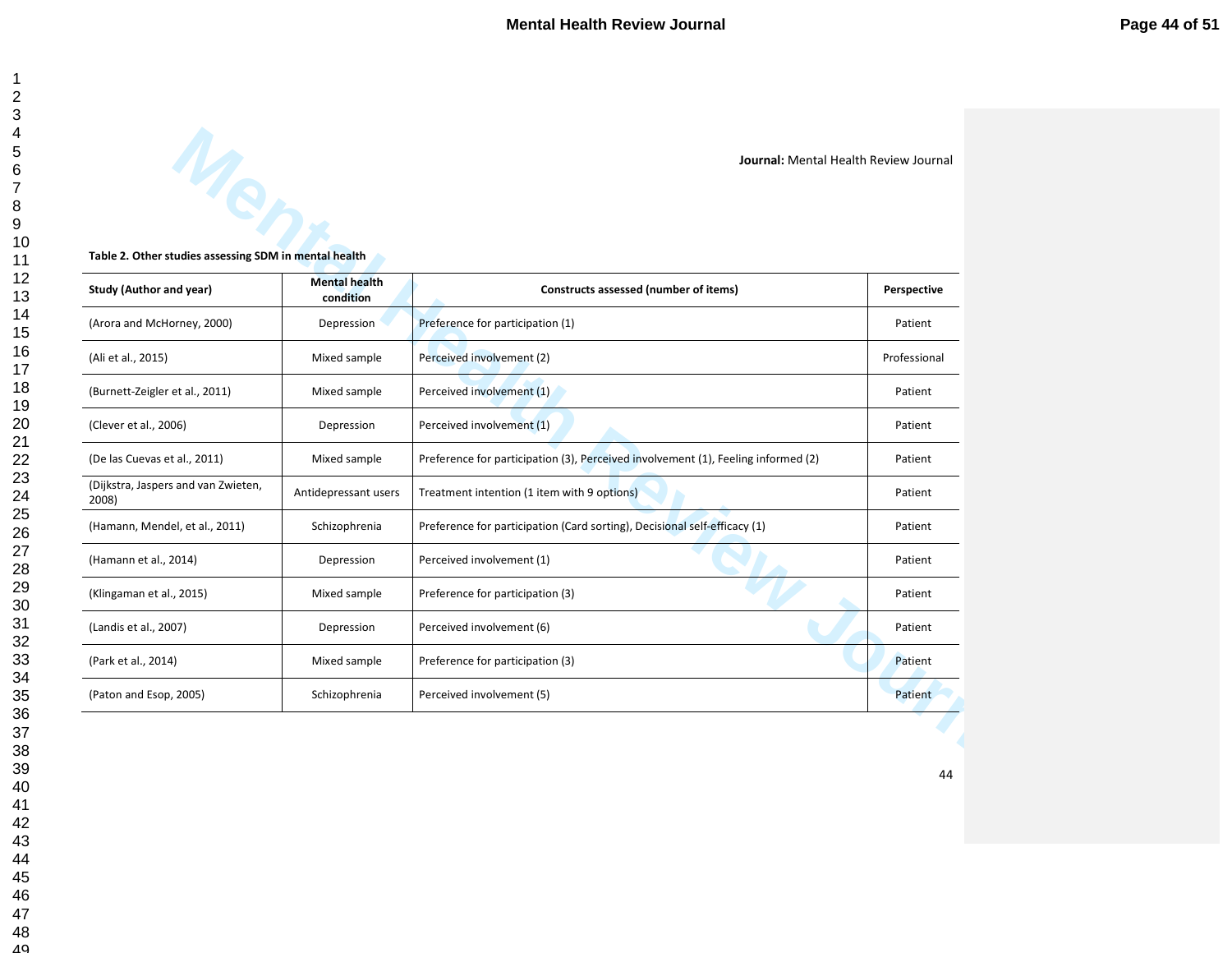| Table 2. Other studies assessing SDM in mental health |                                   |                                       |             |
|-------------------------------------------------------|-----------------------------------|---------------------------------------|-------------|
| <b>Study (Author and year)</b>                        | <b>Mental health</b><br>condition | Constructs assessed (number of items) | Perspective |
| (Trujols et al., 2012)                                | Addiction                         | Perceived involvement (2)             | Patient     |
| (Vohra et al., 2014)                                  | Autism                            | Perceived involvement (1)             | Patient     |
| (Woolley et al., 2010)                                | Depression                        | Perceived involvement (1)             | Patient     |
| (Zikmund-Fisher et al., 2010)                         | Depression                        | Perceived involvement (9)             | Patient     |
|                                                       |                                   |                                       |             |
|                                                       |                                   |                                       |             |
|                                                       |                                   | Review Journ                          |             |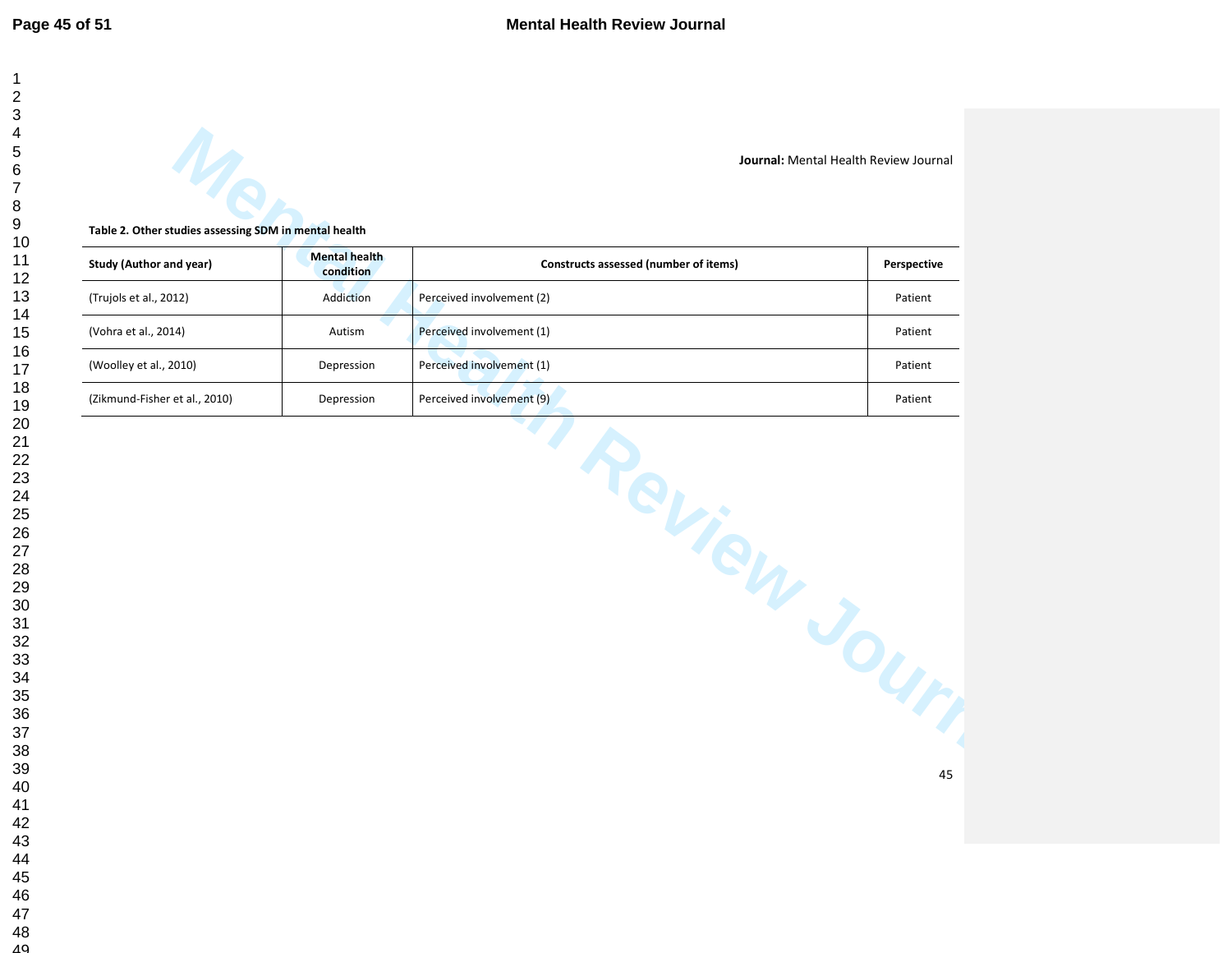#### **Appendix A. Search strategies**

# PUBMED/MEDLINE

**Mental And Selection William Schemes Containers** (Selection William Schemes Containers (Selection Microsoft Review Journal Containers (Selection Microsoft Review Journal Containers (Selection Microsoft Review Journal Cont ((((((((shar\*[title] AND decision[title]) OR "shared clinical decision\*"[tiab] OR "shared medical decision\*"[tiab] OR SDM[tiab] OR "shared decision\*"[tiab] OR (patient\*[title] AND empower\*[title]))) OR (("Decision making"[title] OR "Decision making"[MeSH] OR "decision\* support\*"[ti] OR "decision\* aid\*"[ti]) AND ("patient participation"[ti] OR "patient participation"[Mesh] OR "patient-centered care"[Mesh] OR "patient centered care"[title] OR "patient satisfaction"[ti] OR "patient satisfaction"[Mesh] OR "patient acceptance of health care"[Mesh] OR "Patient Preference\*"[title] OR "patient value\*"[title] OR "patient preference"[Mesh])))) AND (Community Mental Health Services[Mesh] OR "Mental disorders"[MAJR] OR Psychiatric nursing[Mesh] OR Psychiatry[Mesh] OR mental[title] OR psychiatr\*[title] OR psychol\*[title] OR schiz\*[title] OR neurotic[ti] OR obsessiv\*[ti] OR panic[title] OR phobic[title] OR phobia[title] OR anorexia[title] OR "Attention deficit"[title] OR anxiety[title] OR depress\*[title] OR Behaviour[title] OR behavior[title] OR personality[title] OR paranoi\*[title])) AND (questionnaire\*[tiab] OR survey\*[tiab] OR tool\*[title] OR test\*[title] OR instrument\*[title] OR interview\*[title] OR Surveys and Questionnaires[Mesh])))

<<<<<<<<<<<<<<<<<<<<<<<<<<<<<<

#### **SCOPUS**

((TITLE-ABS-KEY ((shared W/2 decision\*) OR (sdm AND (shared AND decision\*)))) OR (((TITLE (("decision making" OR (decision W/1 support\*) OR (decision W/1 aid\*))) OR KEY (("decision making" OR (decision W/1 support\*) OR (decision W/1 aid\*))))) AND ((TITLE ((patient W/1 participation\*) OR (patient\* W/2 center\* W/2 care) OR (patient W/2 satisfaction) OR (patient W/2 preference)) OR KEY ((patient W/1 participation\*) OR (patient\* W/2 center\* W/2 care) OR (patient W/2 satisfaction) OR (patient W/2 preference)))))) AND ((TITLE (mental OR psychiatr\* OR psychol\* OR schiz\* OR neurot\* OR obsessiv\* OR panic OR phobic OR phobia OR anorexia OR "Attention deficit" OR anxiety OR depress\* OR personality OR paranoi\*) OR KEY (mental OR psychiatr\* OR schiz\* OR neurot\* OR obsessiv\* OR panic OR phobic OR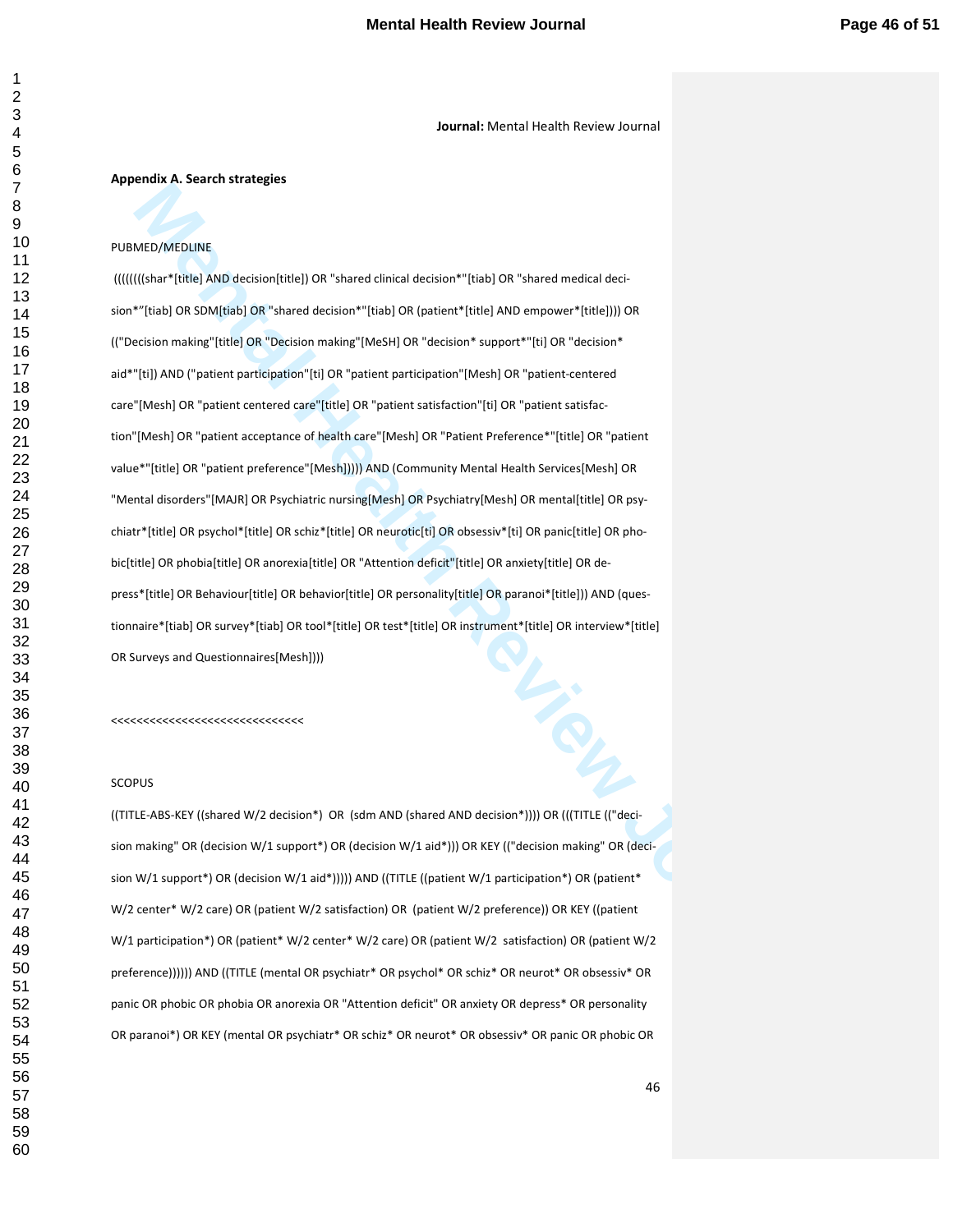**Journal:** Mental Health Review Journal

phobia OR anorexia OR "Attention deficit" OR anxiety OR depress\* OR personality OR paranoi\*))) AND ((TITLE (questionnaire\* OR survey\*) OR KEY (questionnaire\* OR survey\*) OR ABS (questionnaire\* OR survey\*)))

<<<<<<<<<<<<<<<<<<<<<<<<<<<<<<

PSYCINFO = 101 resultados

**Mental Health Review Work Detection and The University of New York Stephensier's One and New York Stephensier's One<br>
We Fully distributed Context Context Context Context Context Context Context Context Context Context Con**  ((MeSH : (mental disorders)) OR (Title: (mental OR psychiatr\* OR psychol\* OR schiz\* OR neurot\* OR obsessiv\* OR panic OR phobic OR phobia OR anorexia OR " Attention deficit" OR anxiety)) OR (Subject : (mental OR psychiatr\* OR schiz\* OR neurot\* OR obsessiv\* OR panic OR phobic OR phobia OR anorexia OR " Attention deficit" OR anxiety))) AND (((Any Field: (questionnaire\*)) OR (Title: (survey\*)) OR (Subject: (survey\*))) AND ((((Title : (("decision making" OR (decision NEAR/1 support\*) OR (decision NEAR/1 aid\*))) OR (Subject: (("decision making" OR (decision NEAR/1 support\*) OR (decision NEAR/1 aid\*))))) AND ((Title: (((patient NEAR/1 participation\*)))) OR (Title: (((patient\* NEAR/2 center\* NEAR/2 care)))) OR (Title: (((patient NEAR/2 satisfaction)))) OR (Title: (((patient NEAR/2 preference\*)))) OR (Subject: (((patient NEAR/1 participation\*)))) OR (Subject: (((patient\* NEAR/2 center\* NEAR/2 care)))) OR (Subject: (((patient NEAR/2 satisfaction)) )) OR (Subject: (((patient NEAR/2 preference\*)))))) OR ((Any Field: ((shared NEAR/2 decision\*))))))

<<<<<<<<<<<<<<<<<<<<<<<<<<<<<<<<<

WEB OF SCIENCE = 82 resultados

 Tema: (shared NEAR/2 decision\*) AND Título: (mental OR psychiatr\* OR psychol\* OR schiz\* OR neurot\* OR obsessiv\* OR panic OR phobic OR phobia OR anorexia OR "Attention deficit" OR anxiety OR depress\* OR personality OR paranoi\*) AND Tema: (questionnaire\*)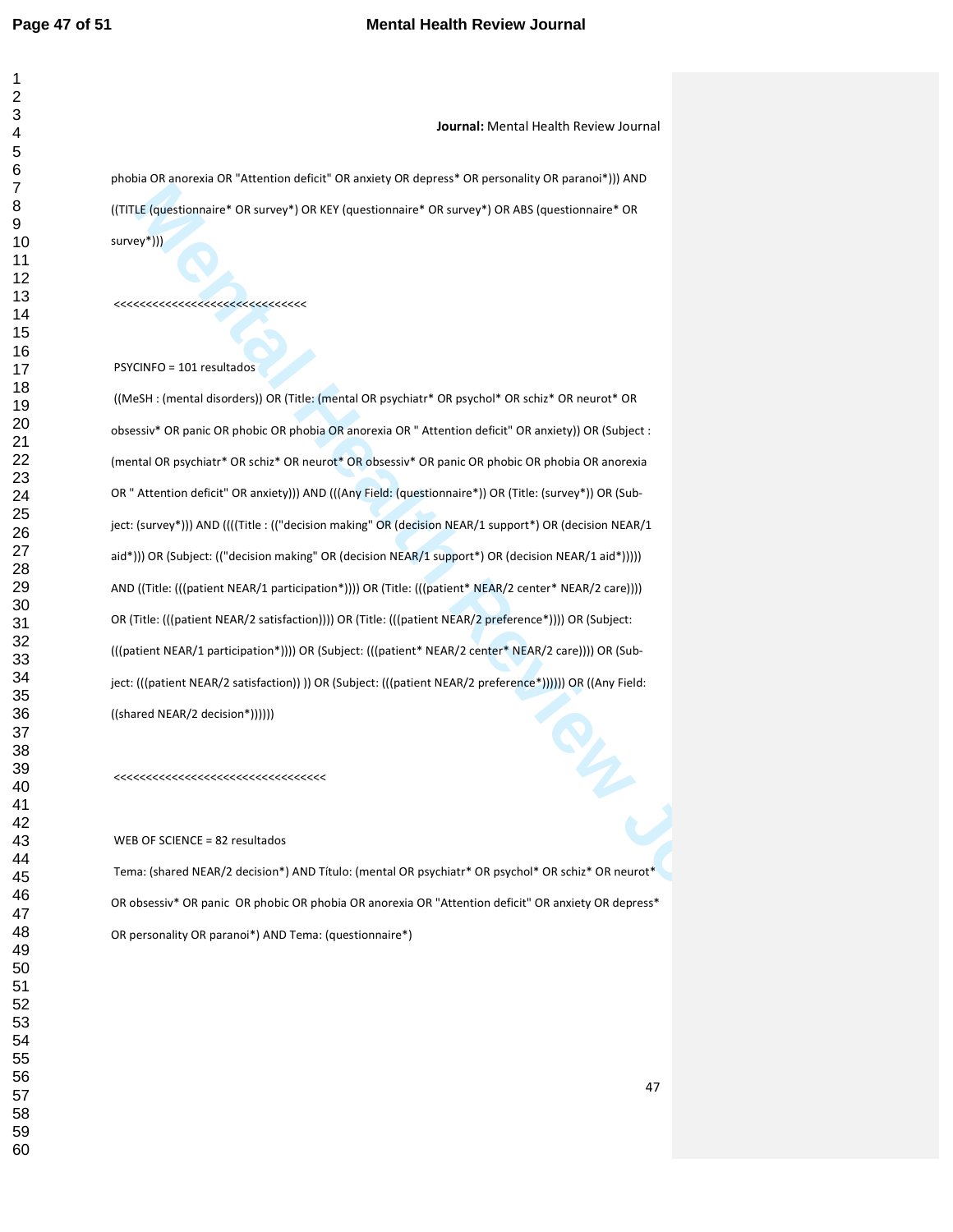Santa Cruz de Tenerife, June 7, 2017

# Dear Editor,

Please find enclosed our re-revised manuscript entitled "*Measurement issues of shared decision making in mental health: Challenges and Opportunities "* (Manuscript ID MHRJ-01-2017-0004) by Lilisbeth Perestelo-Perez, Amado Rivero-Santana, Yolanda Alvarez-Perez, Yaara Zisman-Ilani, Emma Kaminskiy, Pedro Serrano-Aguilar, for its consideration as an review article in Mental Health Review Journal.

We would like to thank the reviewers and you for your careful revision and thoughtful comments on our paper. All the comments have been carefully taken into consideration for the preparation of our revised. We appreciate the constructive feedback that without doubt has improved our original.

Yours sincerely,

# **Lilisbeth Perestelo-Perez, MPsych, Ph.D.**

Servicio de Evaluación y Planificación Dirección del Servicio Canario de la Salud Camino Candelaria, 44. C.S. El Chorrillo 38109. El Rosario. S/C Tenerife. Spain. lperperr@gobiernodecanarias.org lilisbethp@gmail.com Tel. +34 922 684019 (Ext 241)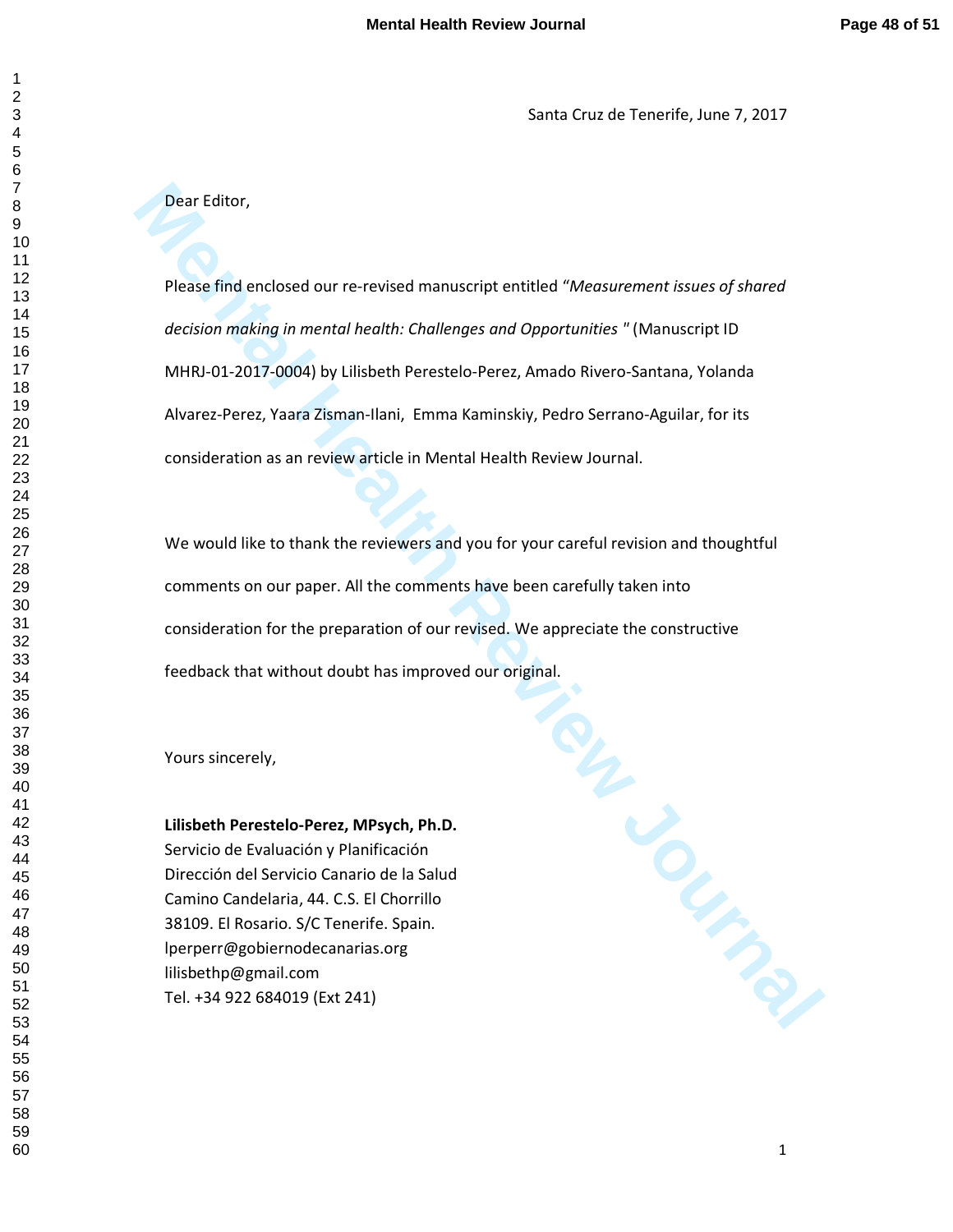We sincerely thank the reviewers for constructive criticisms and valuable comments, which were of great help in revising the manuscript. Accordingly, the revised manuscript has been improved with new information and additional interpretations.

Our responses to the reviewers' comments are given below:

# **Reviewer report**

**Based on the comments from the first pair of reviewers I believe the manuscript has significantly improved. I also think that the article provides a welcoming overview of available SDM measurement scales that will be useful in future research and hopefully also to clinical work.** 

**I do have some comments that I believe will benefit the manuscript before being published.** 

# **Introduction**

Our responses to the reviewers' comments are given below:<br> **Reviewer report**<br> **Reviewer report**<br> **Reviewer report**<br> **Reviewer report**<br> **Reviewer report**<br> **Reviewer report**<br> **Reviewer report**<br> **Reviewer in the first pair of In the introduction, I suggest that the authors develops the connection between SDM in mental health and recovery (in the last paragraph on page 3 and in the first paragraph on page 4). Recovery seems particular relevant as SDM in areas such as medication may influence the individual's recovery process, and community integration. An article by Storm & Edwards 2013 may provide some useful input on the connection between SDM, patient centered care and recovery in mental health.** 

Following the reviewer's suggestion, we have included a paragraph in the introduction (p. 3) commenting the concept of recovery and its relation with SDM.

# **Methods**

**The paragraph with the heading "Types of measurements with SDM" will fit better in the introduction just before the purpose of the study on page 4.** 

We agree with the reviewer's suggestion and have moved that paragraph to the introduction, before the study aim.

**Page 5: Please provide more details about the study selection form under the heading "Review of key measurement instruments in SDM in mental health".** 

More details about the study selection form are provided in page 6.

# **Page 6: who reviewed/ read the 242 articles?**

Review of the full texts was made by Amado Rivero-Santana (AR) and Lilisbeth Perestelo-Perez (LP) (p. 6). For most excluded studies it was only necessary to check data about whether instruments applied fitted our inclusion criteria or the population included a differentiated mental health subsample, because abstracts were not completely explicit about those aspects.

**Page 7: I miss information in the text about the flow chart presented in table 1.** 

We now have commented in the text the two more common causes of exclusion of studies.

# **Discussion**

**Page 13: What are potential challenges with triangulating patient, family and provider perspectives?**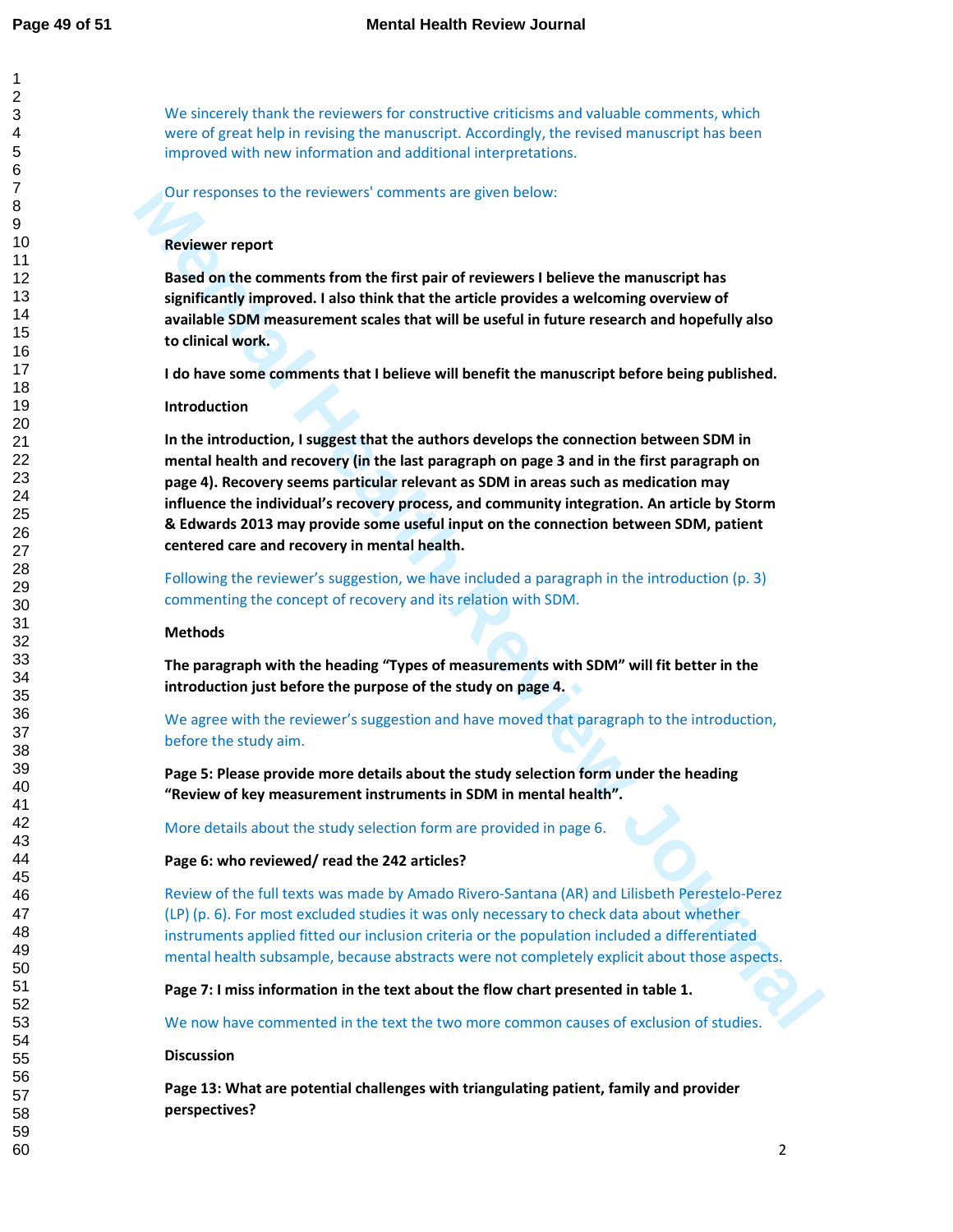Assessing all the perspectives involved could help to detect disagreements or potential conflicts that could act as barriers for an optimal care. Specifically, knowledge about the role of mental health patients' relatives in treatment decisions is very scarce, as this review shows. On the other hand, previous research has shown that patients, professionals and external observers' perceptions of patient's involvement are poorly correlated. Research should explore what causes those different perceptions of the same behavior interaction, and how those discrepancies influence patients' empowerment and recovery.

**As in the introduction, I would recommend developing the link between SDM and benefit of SDM for patients in terms of recovery and being able to live a meaningful life in the community. I believe this link will build a stronger argument for measuring SDM as part of day-to-day routine clinical practice.** 

We now have included in the discussion a mention to the recovery model.

# **Additional Questions:**

1. Originality: Does the paper contain new and significant information adequate to justify publication?: **I think that the article provides a welcoming overview of available SDM measurement scales that will be useful in future research and hopefully also to clinical work.** 

**I do have some comments that I believe will benefit the manuscript before being published.** 

**Conservation** and conservation of particle into the method in the paper is a method of the sime behalth an electronic school of the sime behalth Review and States of the sime behalth Review and States of the sime behalth 2. Relationship to Literature: Does the paper demonstrate an adequate understanding of the relevant literature in the field and cite an appropriate range of literature sources? Is any significant work ignored?: **In the introduction, I suggest that the authors develops the connection between SDM in mental health and recovery (in the last paragraph on page 3 and in the first paragraph on page 4). Recovery seems particular relevant as SDM in areas such as medication may influence the individual's recovery process, and community integration. An article by Storm & Edwards 2013 may provide some useful input on the connection between SDM, patient centered care and recovery in mental health.** 

**Authors' answer:** Following the reviewer's suggestion, we have included a paragraph in the introduction (p. 3) commenting the concept of recovery and its relation with SDM.

3. Methodology: Is the paper's argument built on an appropriate base of theory, concepts, or other ideas? Has the research or equivalent intellectual work on which the paper is based been well designed? Are the methods employed appropriate?: **the paper's argument is built on appropriate theory and concepts.** 

4. Results: Are results presented clearly and analysed appropriately? Do the conclusions adequately tie together the other elements of the paper?: **results are clearly presented**

5. Practicality and/or Research implications: Does the paper identify clearly any implications for practice and/or further research? Are these implications consistent with the findings and conclusions of the paper?: **Page 13: What are potential challenges with triangulating patient, family and provider perspectives?** 

**Authors' answer:** Assessing all the perspectives involved could help to detect disagreements or potential conflicts that could act as barriers for an optimal care. Specifically, knowledge